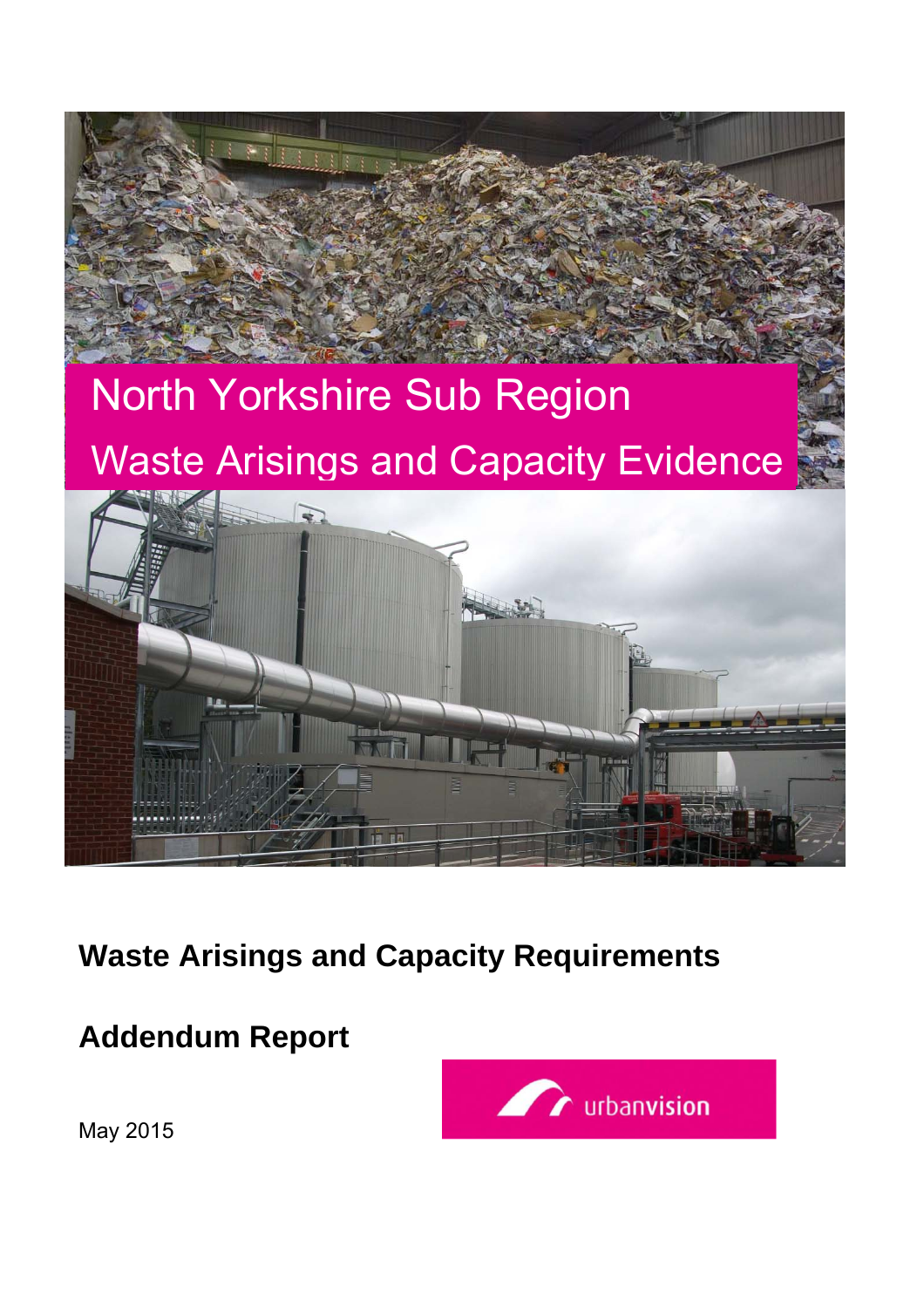| <b>Date</b> | <b>Details</b>               | <b>Prepared by</b> | Reviewed and approved by |
|-------------|------------------------------|--------------------|--------------------------|
| 15.05.15    | Draft Report                 | Paul Knott         | Carolyn Williams         |
| 27.05.15    | Final Report *               | Paul Knott         | <b>Carolyn Williams</b>  |
| 08.07.17    | Expanded Report <sup>#</sup> | Paul Knott         | <b>Carolyn Williams</b>  |

- \* Changes made to finalise the report included a minor expansion of comments in the table in Chapter 4, revision of certain values in Table 5, and further minor clarificatory changes to
- the text in Chapter 5.<br>
<sup>‡</sup> It was subsequently identified that the proposed modification of the Maximised Recycling scenario for C&I waste did not alter the original assumptions. As a result the modification has been changed to model a continuing increase in the rate to 2030 which is documented in the box following paragraph 5.25. A small number of other text changes were made to clarify the percentage assumptions used.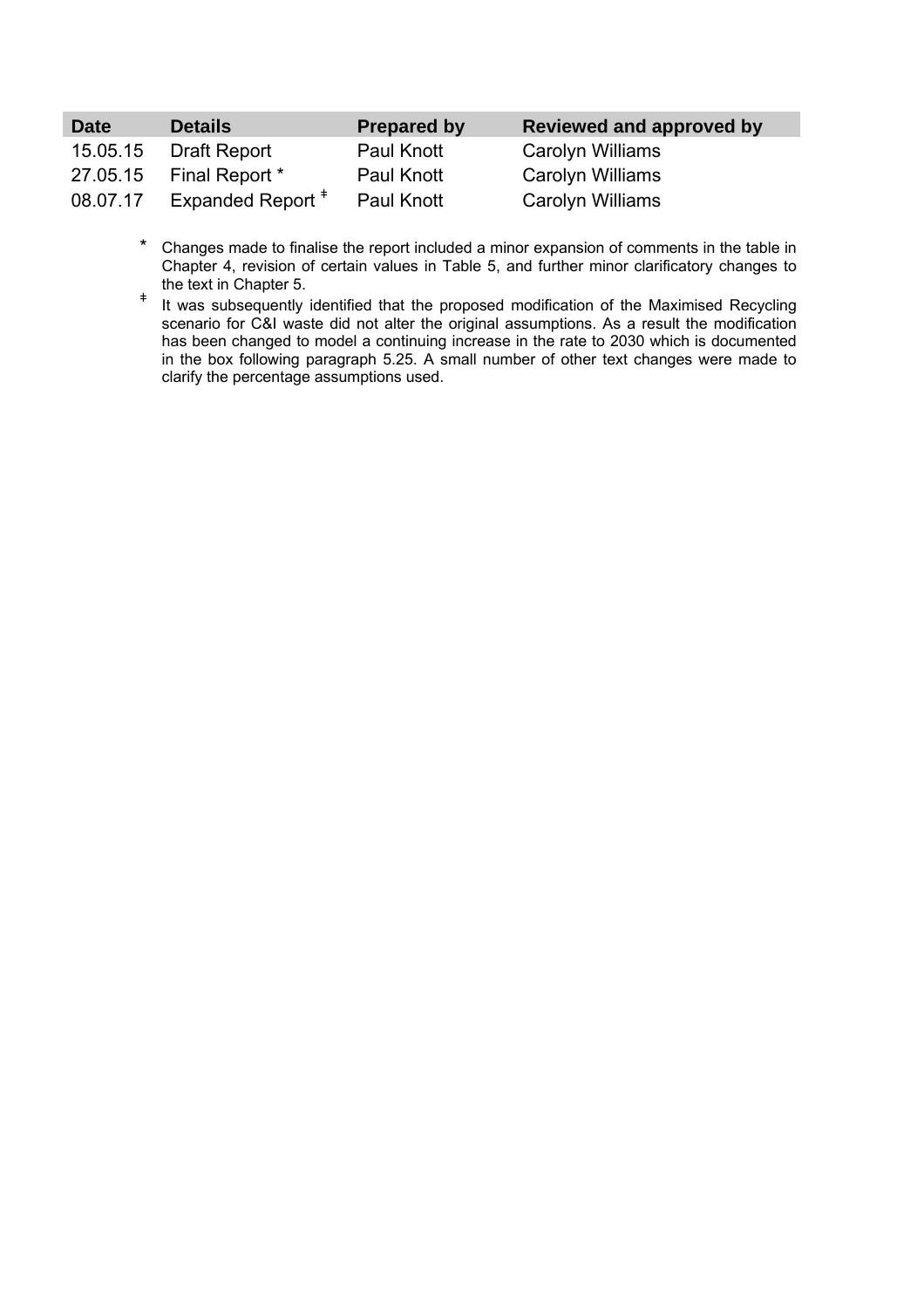## **CONTENTS**

| $\mathbf{1}$ |                                                               |  |
|--------------|---------------------------------------------------------------|--|
| $2^{\circ}$  |                                                               |  |
| 3            |                                                               |  |
| 4            |                                                               |  |
| 5            |                                                               |  |
|              | APPENDIX A: MOVEMENT OF HOUSEHOLD, INDUSTRIAL & COMMERCIAL    |  |
|              | APPENDIX B: MOVEMENT OF CONSTRUCTION, DEMOLITION & EXCAVATION |  |
|              |                                                               |  |
|              |                                                               |  |
|              | APPENDIX E: CONSULTEE COMMENTS ON ORIGINAL REPORT 36          |  |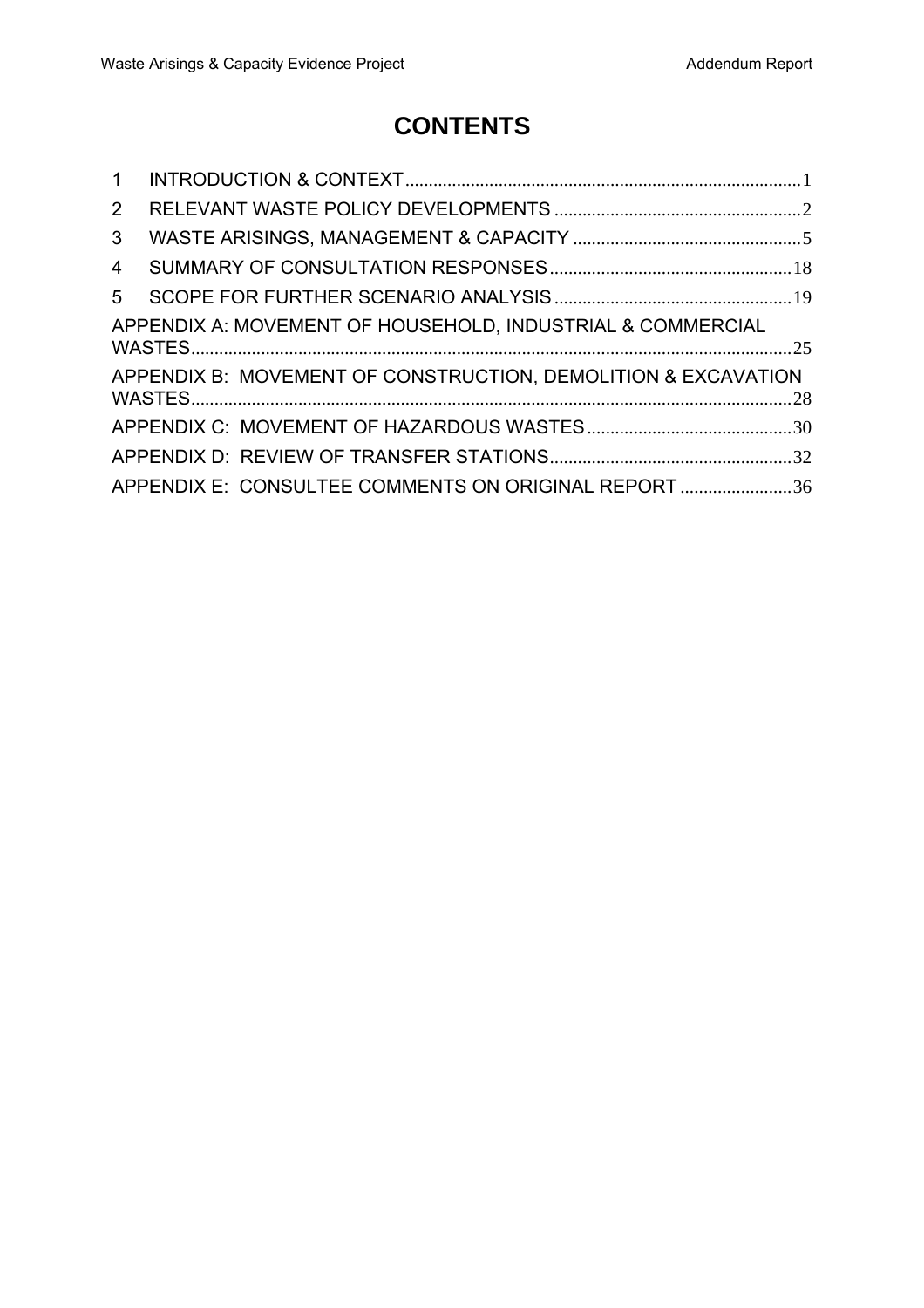*[This page left intentionally blank]*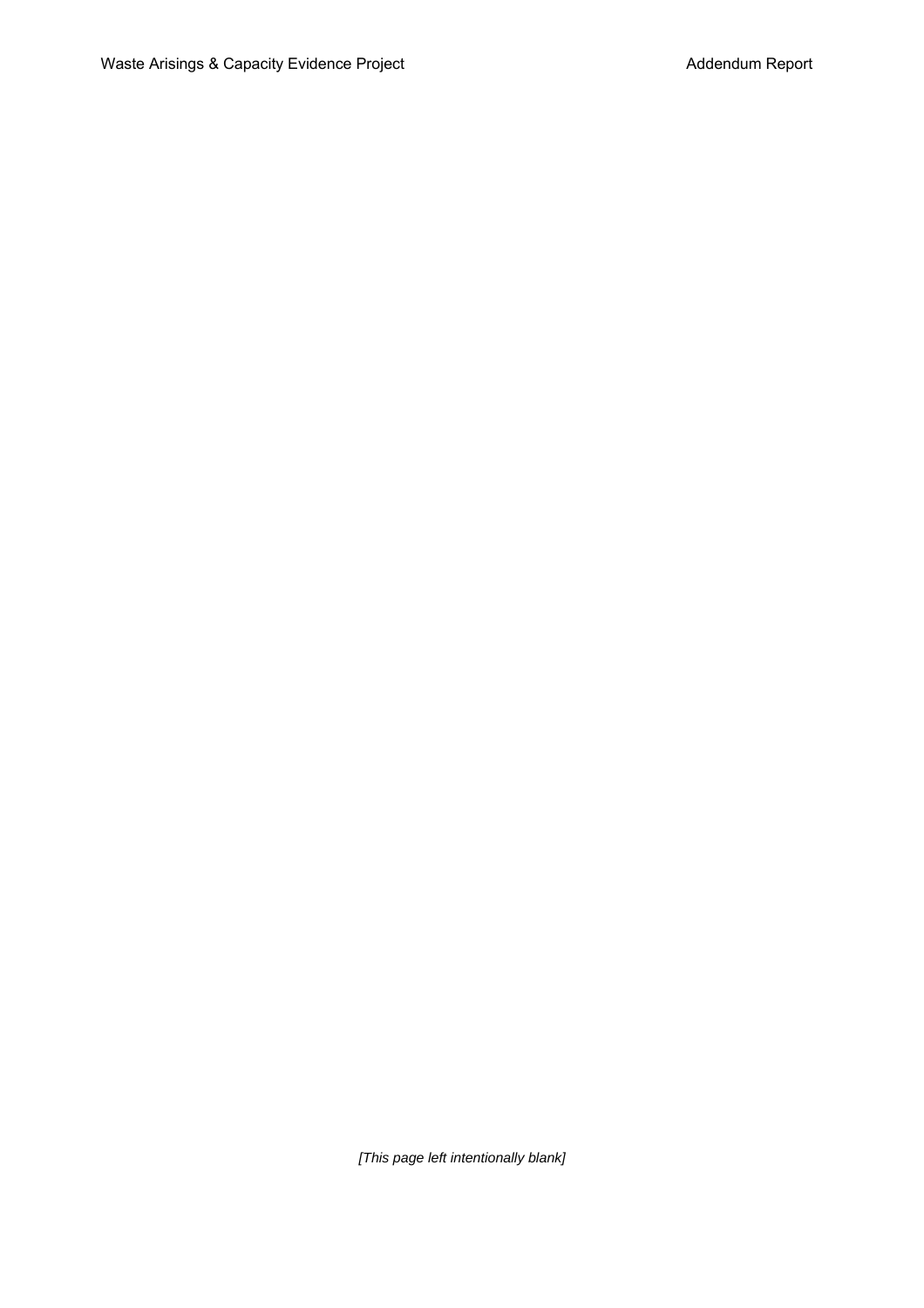## **1 INTRODUCTION & CONTEXT**

- 1.1. In 2013 North Yorkshire County Council (in conjunction with City of York Council and the North Yorkshire Moors and Yorkshire Dales National Park Authorities, hereafter referred to as 'the Council') commissioned Urban Vision and its partner 4Resources Ltd to prepare an assessment of waste arisings and capacity requirements for all controlled wastes created in the North Yorkshire sub-region.
- 1.2. The findings of the initial study were presented in two reports:
	- Part 1 report: assessment of waste arisings;
	- Part 2 report: summary of the earlier report, assessment of local waste capacity; presentation of forecast scenarios; capacity gap assessment and identification of gaps.
- 1.3. The assessment focused on arisings in the principal waste streams:
	- Local Authority Collected Waste (LACW) which is primarily that generated by households as well as material such as park wastes, street sweepings, etc.;
	- Commercial and Industrial (C&I) waste generated by business activities;
	- Construction, Demolition and Excavation (CD&E) wastes generated by new development and regeneration projects; and also
	- Hazardous wastes which are a component of all the above streams.
- 1.4. A range of forecast scenarios were evaluated based on three different assumptions about future growth in arisings in these streams which were combined with three different assumptions about future changes in the proportion of wastes that would be recycled, composted, re-used, recovered or disposed. These parameters were referred to as Growth and Behaviour factors respectively.
- 1.5. The assessment was informed by the most accurate up-to-date information available at that time, in most cases referring to 2011/12.
- 1.6. Copies of both reports are accessible via the Council's website and comment was invited on the content.
- 1.7. The Council has now commissioned Urban Vision to prepare a short addendum which documents the results of the following tasks:
	- Review of the potential implications of EU and national policy developments with respect to waste and the implications of national and local evidence about future waste growth rates for the existing assessment;
	- Identify the changes to waste arisings and management methods for the main waste streams over the intervening period;
	- Review of the consultation responses received on the original reports;
	- Consideration of the implications of the above and propose, as appropriate, one or more alternative Growth and Behaviour scenarios. This task should focus on changes to the C&I and CD&E streams as management of LACW will continue to be based on the private procurement contract between the partner authorities in the sub-region and AmeyCespa Ltd.
- 1.8. Subsequent chapters of this Addendum report address these matters in this order.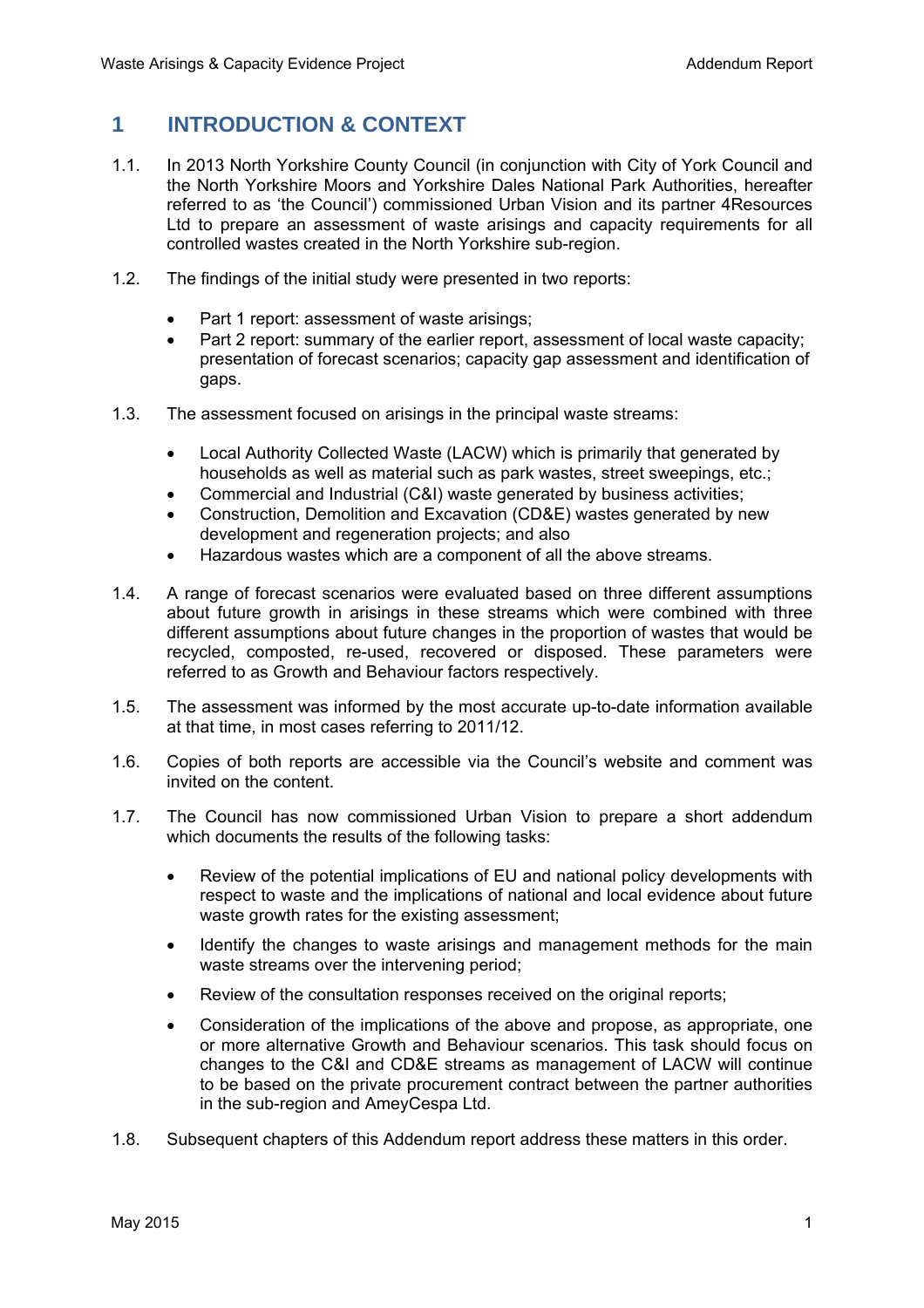## **2 RELEVANT WASTE POLICY DEVELOPMENTS**

- 2.1 This chapter briefly reviews any changes or additions to waste policy at European, national, sub-regional and local levels that have occurred since the completion of the original report. It concentrates only on changes that directly affect the assumptions about future growth and management priorities for waste that can have a direct impact on the capacity assessment and its results – ie. developments relating to planning policy and practice do not necessarily impact this study.
- 2.2 It should be noted that delays in publishing information about waste movements meant the previous report was based on data from 2011 or 2011/12, however other content was informed by policy and other developments affecting the waste sector in the period to autumn 2013 when the capacity review reports were published.

#### *European and national policy developments*

2.3 There are very limited developments of direct relevance at either level.

| <b>Principal development</b>                                                                                                                                                                                                                                                                                                  | <b>Implications</b>                                                                                                                                                                                                                                                                                                                                                                                                                                                                                                                                                                                                                                                                                                                                                                                                                                                                                                                                                                                      |
|-------------------------------------------------------------------------------------------------------------------------------------------------------------------------------------------------------------------------------------------------------------------------------------------------------------------------------|----------------------------------------------------------------------------------------------------------------------------------------------------------------------------------------------------------------------------------------------------------------------------------------------------------------------------------------------------------------------------------------------------------------------------------------------------------------------------------------------------------------------------------------------------------------------------------------------------------------------------------------------------------------------------------------------------------------------------------------------------------------------------------------------------------------------------------------------------------------------------------------------------------------------------------------------------------------------------------------------------------|
| EU Review of Waste Framework Directive Recycling                                                                                                                                                                                                                                                                              | Targets - Consultation                                                                                                                                                                                                                                                                                                                                                                                                                                                                                                                                                                                                                                                                                                                                                                                                                                                                                                                                                                                   |
| Document July 2014 <sup>1</sup>                                                                                                                                                                                                                                                                                               |                                                                                                                                                                                                                                                                                                                                                                                                                                                                                                                                                                                                                                                                                                                                                                                                                                                                                                                                                                                                          |
| Additional target of recycling (composting) and<br>preparing for re-use of 70% of LACW by 2030<br>Increase target for recycling packaging waste<br>$\bullet$<br>to 80% by 2030<br>Phase out landfilling of all recyclable materials<br>by 2025<br>Reduce food waste by 30% by 2025 compared<br>$\bullet$<br>to current levels | The implications of all these potential changes<br>may need to be reviewed while recognising: (a)<br>the EU has subsequently partially back-tracked on<br>this matter; (b) they may present major problems<br>for member states locked into high rates of energy<br>recovery; and (c) they are still subject to further<br>consultation at which point states with high levels<br>of energy recovery may seek further changes.<br>One approach may be to apply two scenarios -<br>one addressing the last two changes only (as they<br>are potentially more realistic); the other addressing<br>all four and representing an extreme change<br>which, in-effect, fully implements the circular<br>economy concept. It should also be recognised<br>that the waste industry probably considers<br>achieving the recycling target to be impractical<br>unless there is continuing, significant changes<br>affecting packaging materials and corresponding<br>changes to householder and employee behaviour |
|                                                                                                                                                                                                                                                                                                                               | in response to waste reduction initiatives                                                                                                                                                                                                                                                                                                                                                                                                                                                                                                                                                                                                                                                                                                                                                                                                                                                                                                                                                               |
| Waste Management Plan for England December 2013                                                                                                                                                                                                                                                                               |                                                                                                                                                                                                                                                                                                                                                                                                                                                                                                                                                                                                                                                                                                                                                                                                                                                                                                                                                                                                          |
| Promotes high-quality recycling to support the<br>development of a circular economy                                                                                                                                                                                                                                           | Not necessarily a direct impact but could justify<br>assumptions about further improvement in LACW                                                                                                                                                                                                                                                                                                                                                                                                                                                                                                                                                                                                                                                                                                                                                                                                                                                                                                       |
| Paves way for regulations to improve quality of<br>$\bullet$<br>recyclates produced by MRFs                                                                                                                                                                                                                                   | and C&I recycling rates though improvement in<br>householder and employee buy-in to recycling                                                                                                                                                                                                                                                                                                                                                                                                                                                                                                                                                                                                                                                                                                                                                                                                                                                                                                            |
| Support for Packaging Recovery Notes (PRNs)<br>$\bullet$<br>as a mechanism for improving recycling rates<br>for business wastes                                                                                                                                                                                               | initiatives will be essential also. PRNs would only<br>have an extremely indirect impact                                                                                                                                                                                                                                                                                                                                                                                                                                                                                                                                                                                                                                                                                                                                                                                                                                                                                                                 |

 Encouragement for separate collection of biowaste (food waste) but decision to be left to local authorities

Regarded as a vital means of pushing up recycling and composting of household waste, especially in urbanised authorities. Scale of roll-out in the subregion may indicate whether it has the potential to boost the recycling rate to the 2020 EU/national target and possibly higher, and which may be reflected in recycling assumptions for these

 $1$  In December 2014, the Commission announced the withdrawal of its legislative proposal for the review of waste legislation, to be replaced by a new, more ambitious, initiative for the promotion of the circular economy by the end of 2015.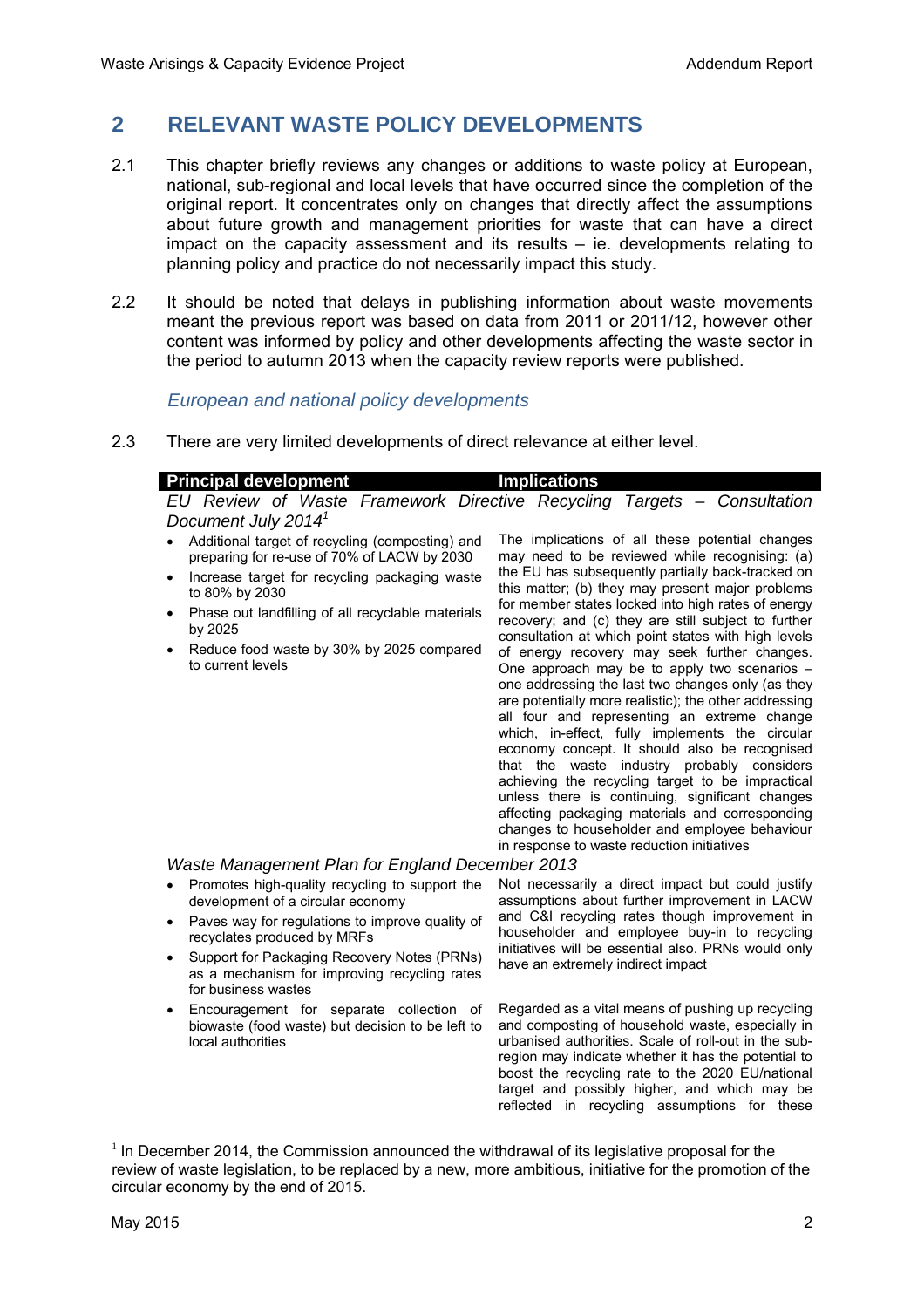#### streams

- Acknowledges UK already out-performing EU target for recycling CD&E waste by a significant margin
- Reiteration of the Proximity Principle (removed on revision of PPS10)
- National average of >90% could be reflected in scenario targets though would need to be judged against apparent level of local performance<sup>2</sup>
	- Indirect encouragement for authorities to seek net self-sufficiency in planning for waste and not to continue relying on external capacity indefinitely

#### *National Planning Policy for Waste (& Technical Guidance) October 2014*

In spite of its wider significance. NPPW has few implications for the matters addressed by the capacity study in that it defines the process of establishing and monitoring policies and makes limited reference to the external influences that may need to be taken into account when assessing appropriate growth and performance assumptions.

#### *National Infrastructure Plan December 2014*

The relevant chapter in the Plan is largely a commentary on achievement of targets in line with the Waste Framework and Landfill Directives, and progress on bringing forward new infrastructure to achieve them both through public and private funding. Relevant developments on targets reflect the emerging EU proposals referred to above.

#### *UK Strategy for the Management of Solid Low Level Waste from the Nuclear Industry January 2015 – Consultation Document*

 Encourage planning authorities to provide more support for local storage / disposal to relieve pressure on limited national infrastructure

No impact for this revision but may impact need for dialogue with authorities currently receiving these wastes (though in practice the scope for new infrastructure is limited)

#### *Local and 'larger than local' policy developments*

#### *Leeds City Region Enterprise Partnership – Strategic Economic Plan 2014*

- Focuses most of growth in urbanised south of the City Region with only York identified as a strategic investment and housing growth centre
- Various investment proposals for high-tech. Infrastructure and broadband connectivity to deliver growth

#### • Supports decentralised energy generation and promotion of biotechnology facilities that would

- optimise recycling, re-use and recovery of biologically based wastes
- The Plan recognises the City Region underperforms in that levels of waste managed at upper levels in the Waste Hierarchy fall below national averages

- Difficult to judge impacts on waste creation rates as the City Region only includes 4 of the local and unitary authorities
- Possible implication that forecasting waste growth based on output may overstate the situation if the proposals lead to a decoupling of the two rates. Possibly consider alternative criteria to drive waste growth assumptions recognising, again, that the proposals will only impact part of the Plan area
- Review appropriate levels for energy recovery assumptions of C&I wastes specifically (as that for LACW will be addressed through the AmeyCespa contract)
- Significant insofar as it confirms the findings of the original study (and this review)

#### *North Yorkshire County Council Municipal Waste Management Strategy and residual waste management contracts*

- Key developments are conclusion of a Judicial Review into the proposal to develop facilities at Allerton Quarry, issue of planning permission for the site (September 2014), award of contract to AmeyCespa (October 2014), and breaking of ground at the site (March 2015)<sup>3</sup>
- The Council is in the process of awarding interim contracts for the disposal of residual LACW covering the period before the Allerton

The current model anticipates the operation of the plant which drew comments during consultation on the capacity assessment study (see Chapter 4). The main implication is to alter the details in the model to reflect the revised opening date following delays caused by the legal challenge

As above, the implications of these contracts for managing LACW may need to be reflected in amendments to the capacity assessment model

<sup>2</sup> The review of CD&E arisings later in this report notes that potentially substantial quantities of material may be being recycled at operations that lie outside the scope of the reporting of waste creation and management to the Environment Agency. Therefore it is likely that local rates will appear to be lower because this contribution cannot be identified independently. <sup>3</sup>

It is recognised this issue and that below are not policy developments but they will impact any future revision of the capacity assessment study and therefore need to be stated here.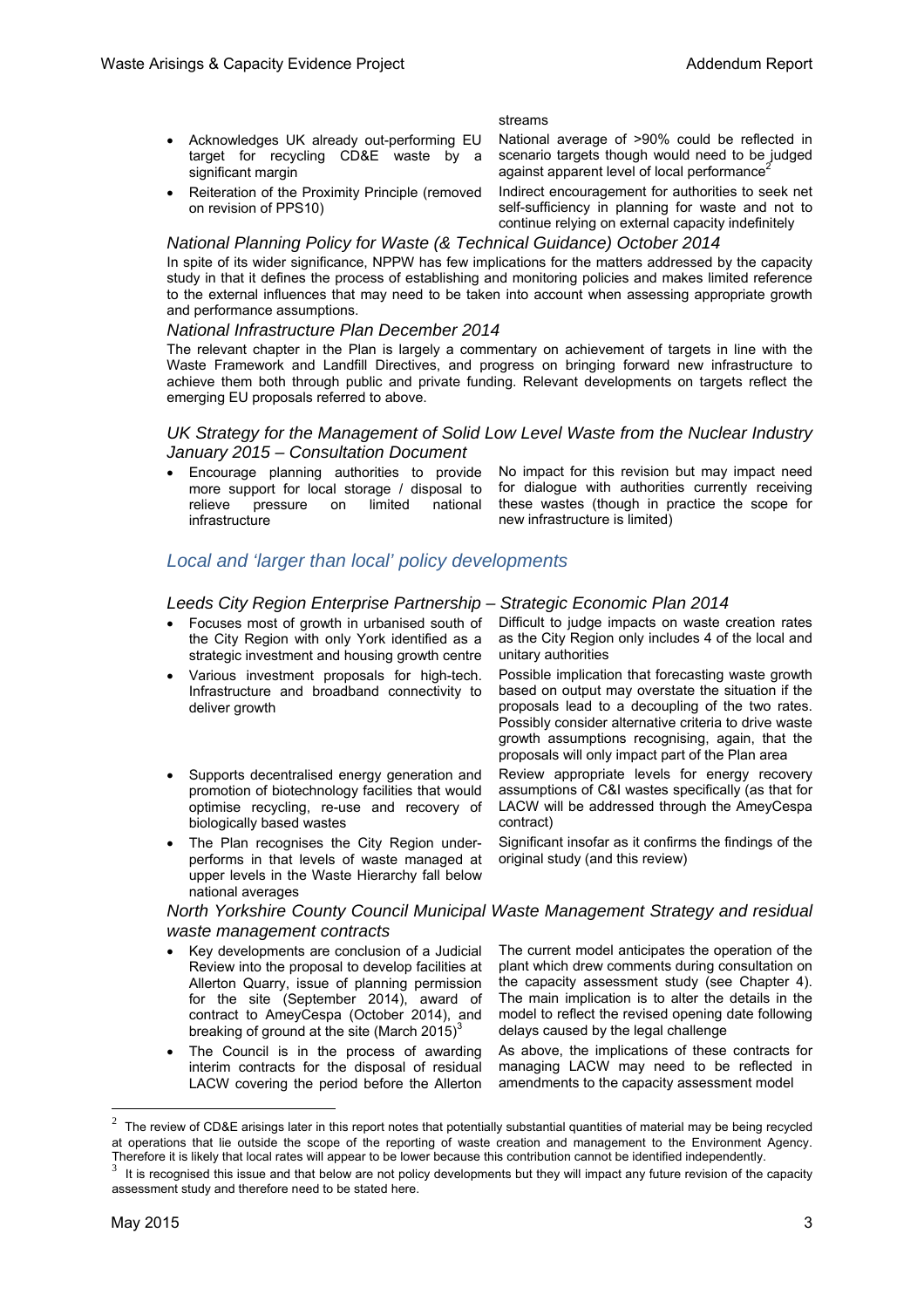facilities are in operation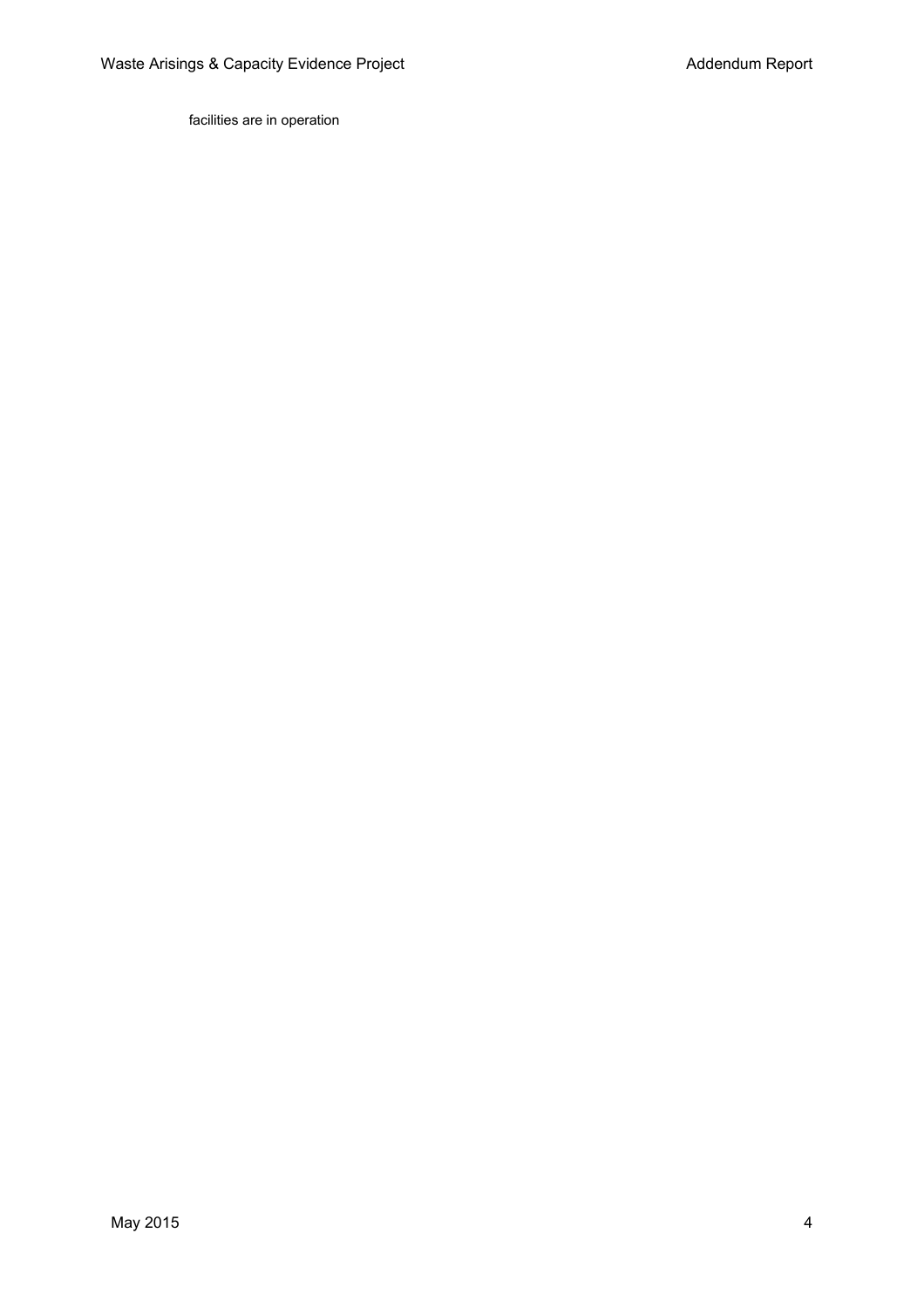## **3 WASTE ARISINGS, MANAGEMENT & CAPACITY**

*Review of Waste Arisings and Management Methods* 

- 3.1 This section of the Addendum report updates information about total waste arisings across the four principal streams and the relative proportions that are recycled, reused, recovered or disposed to landfill. The updated information is compared with the baseline figures and forecasts in the original Evidence Project reports. This information can inform a subsequent decision on the extent to which the baseline in the capacity assessment model should be updated.
- 3.2 The update addresses the LACW, C&I, CD&E and hazardous waste streams only. The position taken with regard to the other streams is as follows:
	- *Agricultural waste*. The original work was based on information over a decade old (2001 and 2003) and, in the absence of more recent statistics, the assumption that the number of farm holdings and mix of management methods had not changed significantly over the intervening period. As a result the quantity of arisings had not changed and that less than 1% of arisings would continue to be managed where they arose, making no use of third partyprovided facilities that the Waste Plan might need to bring forward.
	- *Low-level radioactive wastes and sewage sludge*. The requirements for this update focus on the C&I and CD&E streams. The original work identified very limited quantities of radioactive wastes were produced locally and managed mainly in an adjacent authority. The Environment Agency is no longer publishing further details of the quantity and fate of these materials and therefore it is not possible to update this information. Management of sewage sludge is the responsibility of Yorkshire Water and the principal issue will be whether completion of the AMP6 planning cycle has identified a need for additional land outside of existing waste water and sewage sludge treatment works. These matters lie outside the scope of this update but can be checked through ongoing liaison with the company.

#### *LOCAL AUTHORITY COLLECTED WASTE*

- 3.3 Table 1 overleaf updates Table 7 from the original report. The following points should be noted:
	- Total arisings have fallen by 2.64% over the intervening period (note that the previous estimate reported on the 2011/12 financial year whereas figures in Table 1 refer to the 2013 calendar year so the period is around 21 months)<sup>4</sup>;
	- This table distinguishes between household and LACW performance in order that progress on the former can be compared with the relevant national target. These estimates indicate performance of 45.4% for household wastes which implies the national target of 50% by 2020 should be achievable in principal and which is slightly higher than the corresponding national figure of 44.2% $5$ ;
	- Figures for national parks are estimated using the procedure used previously, however the latest figures for Craven and Richmondshire indicate waste per

 $4$  Table 7 in the original report includes the trade and hazardous waste components of LACW and therefore should be compared with the total figure in Table 1.

<sup>5</sup> Source: https://www.gov.uk/government/uploads/system/uploads/attachment\_data/file/375945/Statistics\_Notice\_Nov\_2014\_Final\_\_3\_.pdf.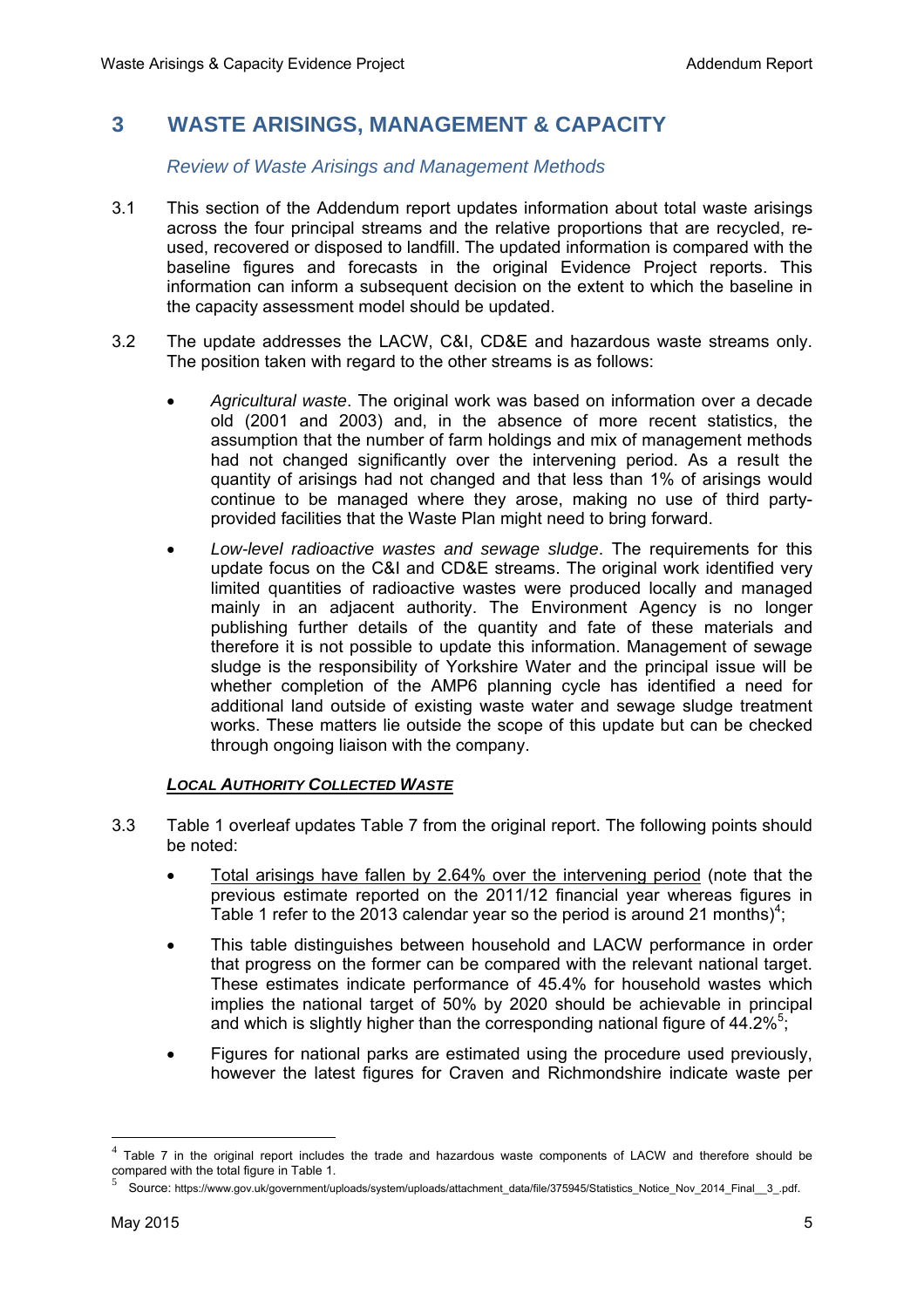household in 2013 has risen to 0.48te per year resulting in an increase on the previous estimates<sup>6</sup>;

 Management route statistics are not available for most of the national park areas and therefore the distribution of LACW arisings in North Yorkshire and City of York has been used to estimate the quantities involved as these figures are lower than those for household wastes. This approach therefore may under-estimate landfill diversion rates.

#### **Table 1: Estimated Arisings and Management Routes for LACW and Household Wastes in the Sub-Region in 2013**

|                                          |             |          | Recycled,  |           |             |                             |
|------------------------------------------|-------------|----------|------------|-----------|-------------|-----------------------------|
|                                          |             |          | Composted  | To Energy |             |                             |
|                                          |             | Arisings | or Re-Used | Recovery  | To Landfill | Inert Waste                 |
| North Yorkshire                          | <b>LACW</b> | 330.346  | 139.805    | 12.876    | 171.111     | 6,554                       |
|                                          | Household   | 305.650  | 138,323    | 11,086    | 149.687     | 6,554                       |
| City of York                             | <b>LACW</b> | 92.134   | 39,338     | 0         | 52,796      |                             |
|                                          | Household   | 83,868   | 38,662     | 0         | 45.206      |                             |
| Principal authorities - arisings         | <b>LACW</b> | 422,480  | 179,143    | 12,876    | 223,907     | 6,554                       |
|                                          | Household   | 389.518  | 176.985    | 11.086    | 194.893     | 6,554                       |
| Principal authorities - management       | <b>LACW</b> |          | 42.4%      | 3.0%      | 53.0%       | 1.6%                        |
|                                          | Household   |          | 45.4%      | 2.8%      | 50.0%       | 1.7%                        |
| North Yorks Moors National Park          | LACW only   | 11.325   | 4.802      | 345       | 6.002       | 176                         |
| Yorkshire Dales National Park (Lakeland) | LACW only   | 2,254    | 956        | 69        | 1.195       | 35                          |
| Yorkshire Dales National Park (N Yorks)  | LACW only   | 7,272    | 3,083      | 222       | 3.854       | 113                         |
| Sub-regional LACW arisings (estimated)   |             | 443,331  | 187,984    | 13,511    | 234.958     | 6,877                       |
|                                          |             |          |            |           |             | Source: Defra WasteDataFlow |

3.4 It is also necessary to correct the total arisings to take account of two issues:

- The previous report contained figures indicating that local authority-collected trade waste accounted for 6.2% of all LACW. As this material is counted separately as C&I waste it must be deducted from LACW arisings to prevent double-counting. It has not been possible to identify an updated figure for this review but if the previous ratio is used the figure above falls to 415,747 tonnes;
- LACW also contains a small amount of hazardous waste which will also be double-counted if it is ignored. Estimates provided later in this chapter propose a total of 533 tonnes, which would reduce overall arisings to **415,214 tonnes**.

#### *COMMERCIAL & INDUSTRIAL WASTE*

- 3.4 Estimating the size of the C&I stream remains very problematic due to the lack of accurate and up-to-date information. The original study report referred to three sources: a survey of the North West region (2009); a national survey undertaken for Defra based on the North West survey methodology (2009/10); and a further estimate prepared for AmeyCespa in conjunction with the proposed development of the Allerton Waste Recovery Park (AWRP) (2012). The latter estimate was believed to have been interpolated from regional results reported by the Defra survey.
- 3.5 The original study referred to a number of known shortcomings with the Defra survey in terms of the limited use of face-to-face surveys and amalgamation of results with data from other sources, both of which increased the risk of introducing inaccuracies into the results. As a result the original work was based on estimates extrapolated from the North West regional survey.

<sup>&</sup>lt;u>Fall this approach assumes no overall</u> growth in households in the areas which is relatively realistic as their protected status<br><sup>6</sup> This approach assumes no overall growth in households in the areas which is relatively r implies there would be significant controls to limit this.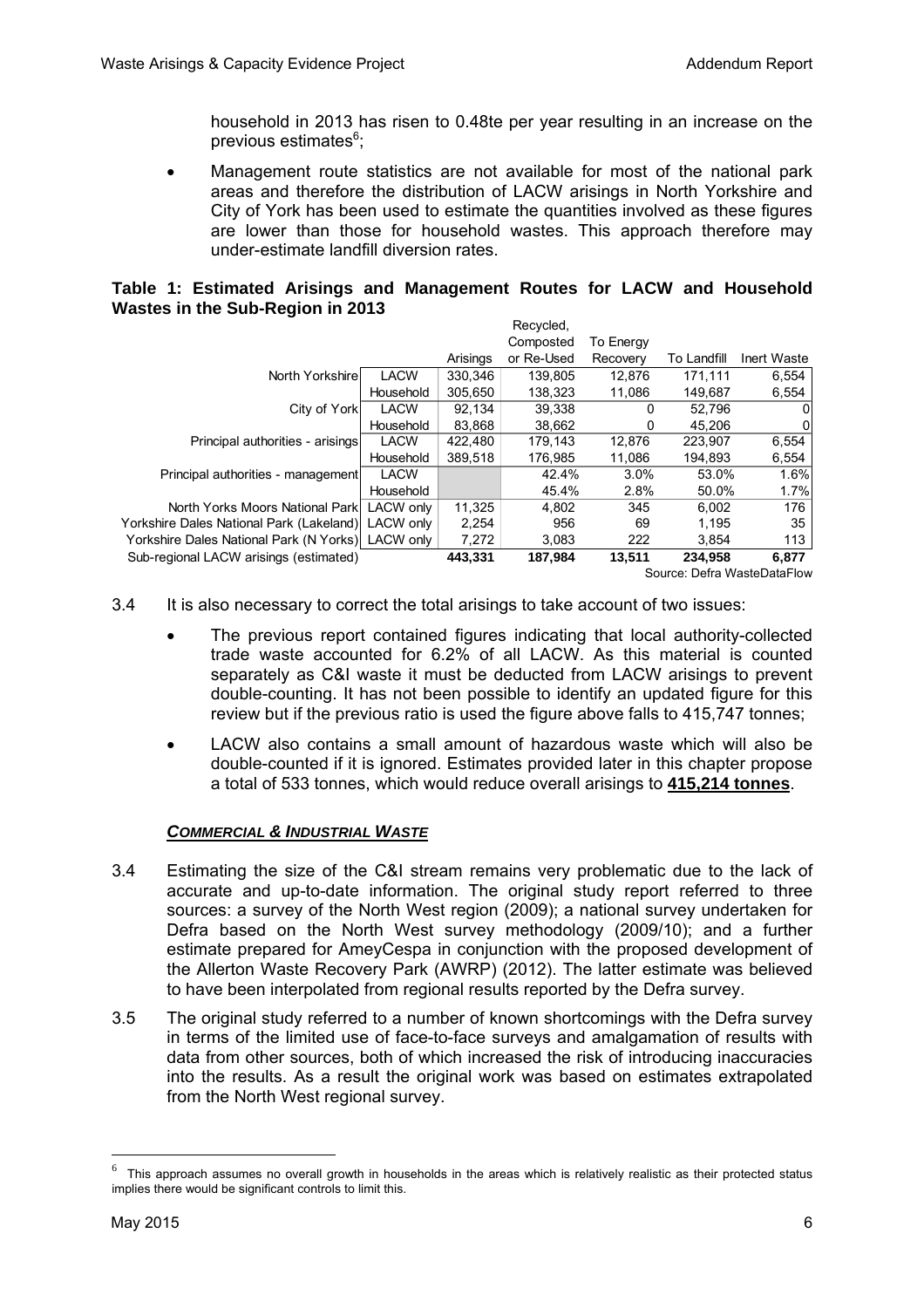- 3.6 No other surveys have been undertaken in the intervening period, and the only alternative is to use information in the EA WDI, however this too is problematic for two reasons:
	- The WDI reports a category of "HIC" (Household, Industrial and Commercial) waste, amalgamating the LACW and C&I streams. This approach reflects the similarity of their contents and the scope to co-treat them, but also makes it difficult to use other information in the WDI to distinguish which individual records refer to which stream;
	- The WDI dataset continues to be hampered by the lack of consistent recording of the source of wastes. Substantial quantities have their origin only recorded at the regional level (eg. shown as 'Not Coded (Yorks and Humber)') which means that some locally arising wastes cannot be identified.
- 3.6 Analysis of the latest WDI output indicates estimated arisings of 837,113 tonnes of HIC waste. However, once the estimate of LACW arisings shown above is removed, the total C&I arisings would be only 421,889 tonnes. Table 2 in the original report shows the three surveys referred to above estimated total C&I waste arisings in the range 707,000 tonnes to 916,000 tonnes. While the range illustrates the problems of forecasting this stream reliably it also suggests that using the WDI outputs produces a significant underestimate of this stream.
- 3.7 The approach adopted here is to project forward the arisings estimated from the 2009 survey based on employment data taken from the Experian econometric model developed for the Leeds City Area Economic Partnership. Extrapolation has been based on employment rather than output (measured in terms of GVA). Experience from other capacity assessments has suggested that using output growth to drive waste growth results in much higher rates than those based on employment growth. In some cases the rate of increase – accumulated over the Plan period – leads to net growth that may appear excessive at a time when waste reduction and minimisation initiatives are expected to limit the rate of change.
- 3.8 It might also be argued that the desired uncoupling of the rates of economic activity and waste growth makes projection from output less appropriate than that using other econometric series, although either approach implies some form of continuing relationship between levels of business activity and waste generation.
- 3.9 Tables 2 and 6 in the original study estimate total C&I arisings across broad industry sectors as summarised in Table 2 below.

#### **Table 2: Forecasts of C&I Waste Arisings in the Sub-Region in 2009**

| <b>Industry sector</b>                                                                                                                                                                                                                                                                                    | <b>Arisings</b> |
|-----------------------------------------------------------------------------------------------------------------------------------------------------------------------------------------------------------------------------------------------------------------------------------------------------------|-----------------|
| Food and drink                                                                                                                                                                                                                                                                                            | 134,686         |
| Textiles / wood / paper / publishing                                                                                                                                                                                                                                                                      | 38,702          |
| Power and utilities                                                                                                                                                                                                                                                                                       | 29,241          |
| Chemicals / non-metals manufacturing                                                                                                                                                                                                                                                                      | 36,581          |
| Metal manufacturing                                                                                                                                                                                                                                                                                       | 39,312          |
| Machinery and equipment                                                                                                                                                                                                                                                                                   | 40,278          |
| Retail and wholesale                                                                                                                                                                                                                                                                                      | 205,703         |
| Other services                                                                                                                                                                                                                                                                                            | 168,102         |
| <b>Public sector</b>                                                                                                                                                                                                                                                                                      | 81,817          |
| <b>TOTAL</b><br>$\mathbf{u}$ and $\mathbf{v}$ are all $\mathbf{v}$ and $\mathbf{v}$ are all $\mathbf{v}$ and $\mathbf{v}$ are all $\mathbf{v}$ and $\mathbf{v}$ are all $\mathbf{v}$ and $\mathbf{v}$ are all $\mathbf{v}$ and $\mathbf{v}$ are all $\mathbf{v}$ and $\mathbf{v}$ are all $\mathbf{v}$ an | 774,421         |

 [Source: North Yorkshire Sub-Region Waste Arisings and Capacity Evidence Project, Interim report, October 2013 - all figures in tonnes]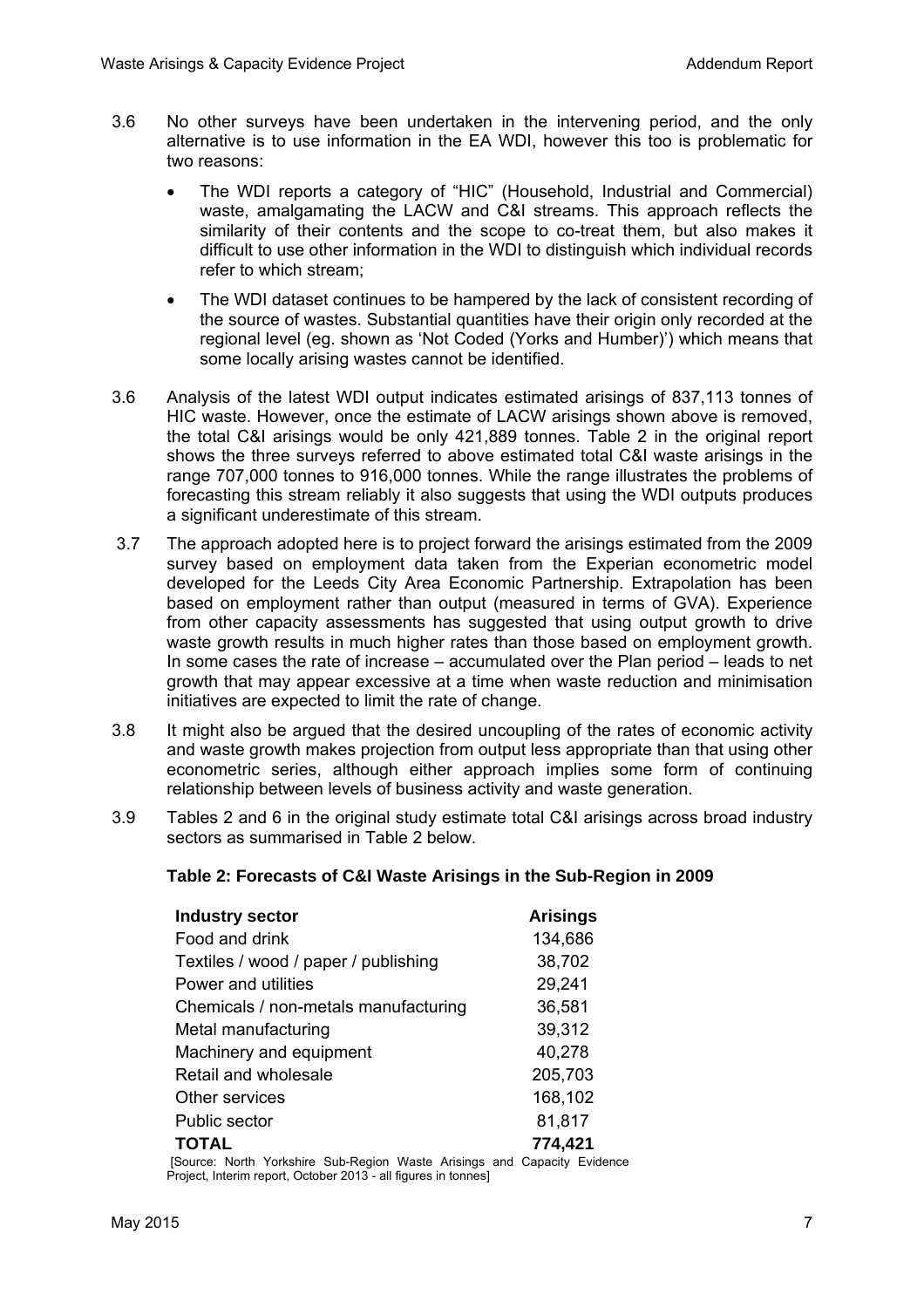3.10 The Experian model documents employment growth over the period 2009 to 2014 and forecasts from 2015 onwards (to 2031 for the purposes of this study) which are summarised in Table 3.

| Table 3: Employment Totals and Forecasts - 2009 to 2031 |  |
|---------------------------------------------------------|--|
|---------------------------------------------------------|--|

| Industry sector                          | 2009  | 2015  | 2031  |
|------------------------------------------|-------|-------|-------|
| Food and drink                           | 11.4  | 10.8  | 11.6  |
| Textiles / wood / paper / publishing     | 3.9   | 3.9   | 2.9   |
| Power and utilities                      | 4.1   | 4.1   | 4.2   |
| Chemicals / non-metals manufacturing     | 3.1   | 3.4   | 3.1   |
| Metal manufacturing                      | 4.3   | 4.5   | 4.3   |
| Machinery and equipment                  | 9.0   | 10.3  | 8.3   |
| Retail and wholesale                     | 66.8  | 61.9  | 65.4  |
| Other services                           | 159.6 | 172.0 | 186.6 |
| <b>Public sector</b>                     | 101.0 | 103.4 | 116.9 |
| Construction, demolition and engineering | 26.5  | 26.1  | 30.5  |

[Source: Leeds City Area Economic Partnership Econometric Model, Experian, 2015 – all figures in thousands]

- 3.11 These forecasts have been used to estimate growth rates (annual and in total) which have been used to project forward the 2009 results to the present, and then to identify potential arisings growth over the Plan period which can form the basis of an alternative scenario as required by the brief for this study.
- 3.12 This approach is based on projecting growth for the individual sectors above, then amalgamating them to derive an aggregate rate for the whole stream. While detailed, this approach ensures that the substantial differences in sector size, together with differences in growth or decline, have a proportionate impact on the estimated future growth rate.
- 3.13 As a result this approach suggests the following growth rates:
	- 2009-2015: +0.08% per year (+0.47% over the whole period);
	- 2015-2031: +0.89% per year (+2.98% over the whole period).
- 3.14 The approach is clearly more pragmatic than one based on output growth and the limited change between 2009 and the present reflects the stagnation of large parts of the economy during recession, and estimates arisings in 2015 of 778,031 tonnes. However, once the estimated hazardous components of these streams (see text below) are removed to prevent double-counting, **total arisings are estimated to be**  around 758,000 tonnes<sup>7</sup>. When split down this equates to 588,000 tonnes for North Yorkshire County Council and 170,000 tonnes for City of York Council.
- 3.15 Figure 1 overleaf shows the estimated mix of management methods for the stream based on the 2009 survey results. It implies just under 50% of these materials were re-used, recycled or composted, which is a little lower than the corresponding national average of 54% estimated by the Defra survey referred to previously.

<sup>7</sup> Note that the arisings shown in Table 2 above include hazardous wastes but which are subtracted to give the total stated in paragraph 3.14.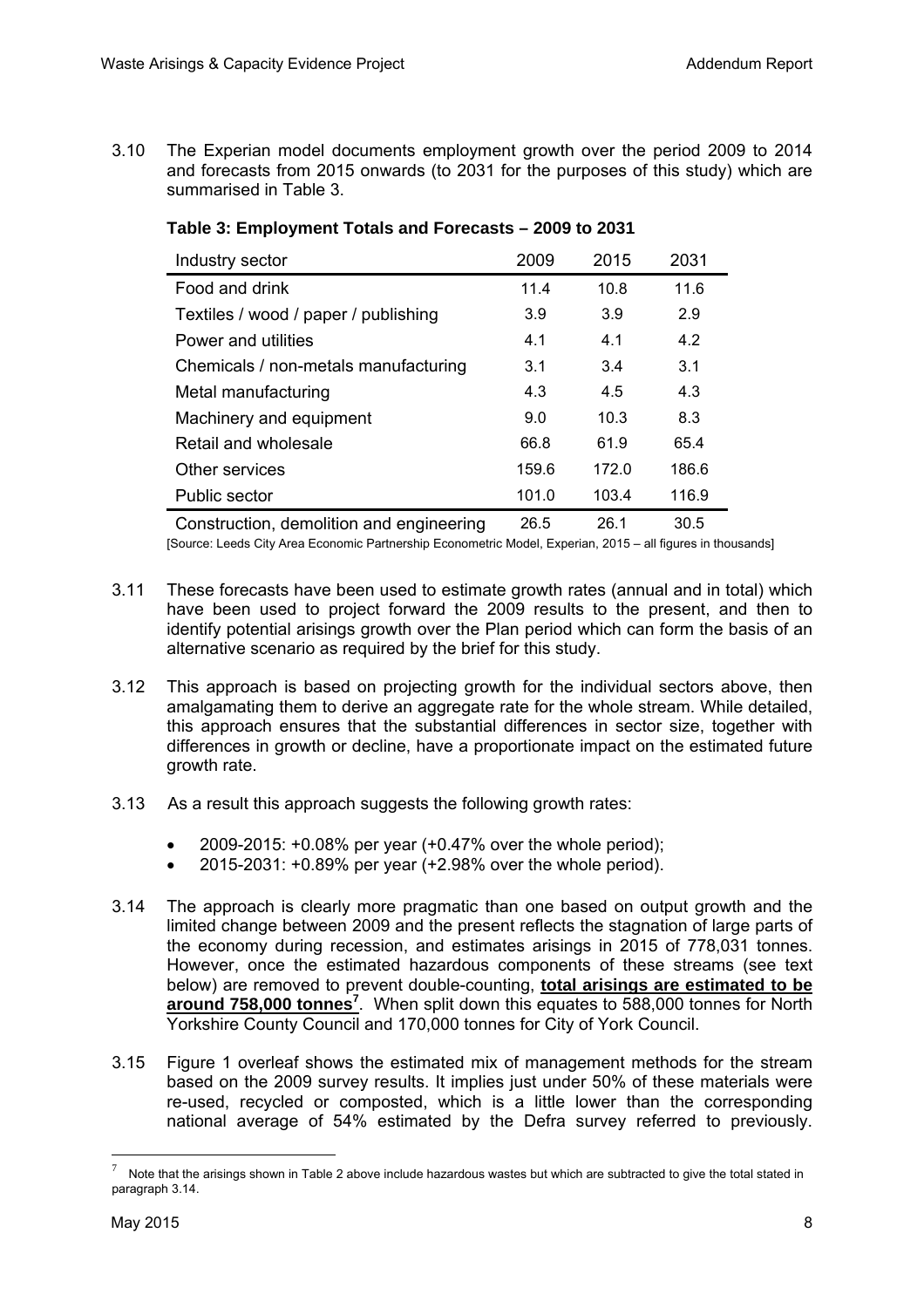However it should be noted that this survey identified almost 62,000 tonnes (8% of total arisings) with no known fate. Figure 1 includes this total in landfill (as the lowest level in the Waste Hierarchy) so that the recycling performance is not over-stated.



**Figure 1: Management of C&I Wastes, 2009** 

- 3.16 For the reasons stated above, the WDI output does not provide an alternative and reliable indication of what happened to all C&I waste reported as arising in 2013. A comparison has been made during this study but it implies that 46% of these wastes went to landfill while only 23% were recycled or composted. The accurately reported performance statistics for LACW (Table 1) suggest a much higher level of recycling which would imply a correspondingly poor rate for C&I wastes, but this is not consistent with the survey results shown in Figure 1. One possible explanation is that there is a substantial quantity of locally arising material which is only identified as arising at the regional level, and that this waste is being recycled or re-used.
- 3.17 As a result any revision of the capacity assessment model will have to assume that the original management mix (Figure 1) has not changed over the intervening period. This is unlikely to be a true reflection of the current position but there is little option to alter it as it cannot be measured accurately by other means.
- 3.18 While the WDI output cannot provide an accurate estimate of C&I waste arisings it does provide a relatively accurate picture of the pattern of waste movements of this stream (together with LACW as 'HIC').
- 3.19 Appendix A identifies the level of movement to 64 authorities that received HIC wastes in 2013 to inform any future work liaising with other authorities with regard to the Council and its partners' obligations under the Duty to Cooperate. The analysis identifies those authorities receiving >1000 tonnes of these wastes, reflecting the emerging consensus of the threshold for waste movements that could be considered to be 'strategic' and which therefore falls within the scope of the Duty<sup>8</sup>.

<sup>[</sup>Source: North Yorkshire Sub-Region Waste Arisings and Capacity Evidence Project, Forecasting model, October 2013]

 $^8$  The threshold reflects discussions at a PAS seminar on Duty to Cooperate held at Leeds in September 2014 which members of the Council's waste planning team attended.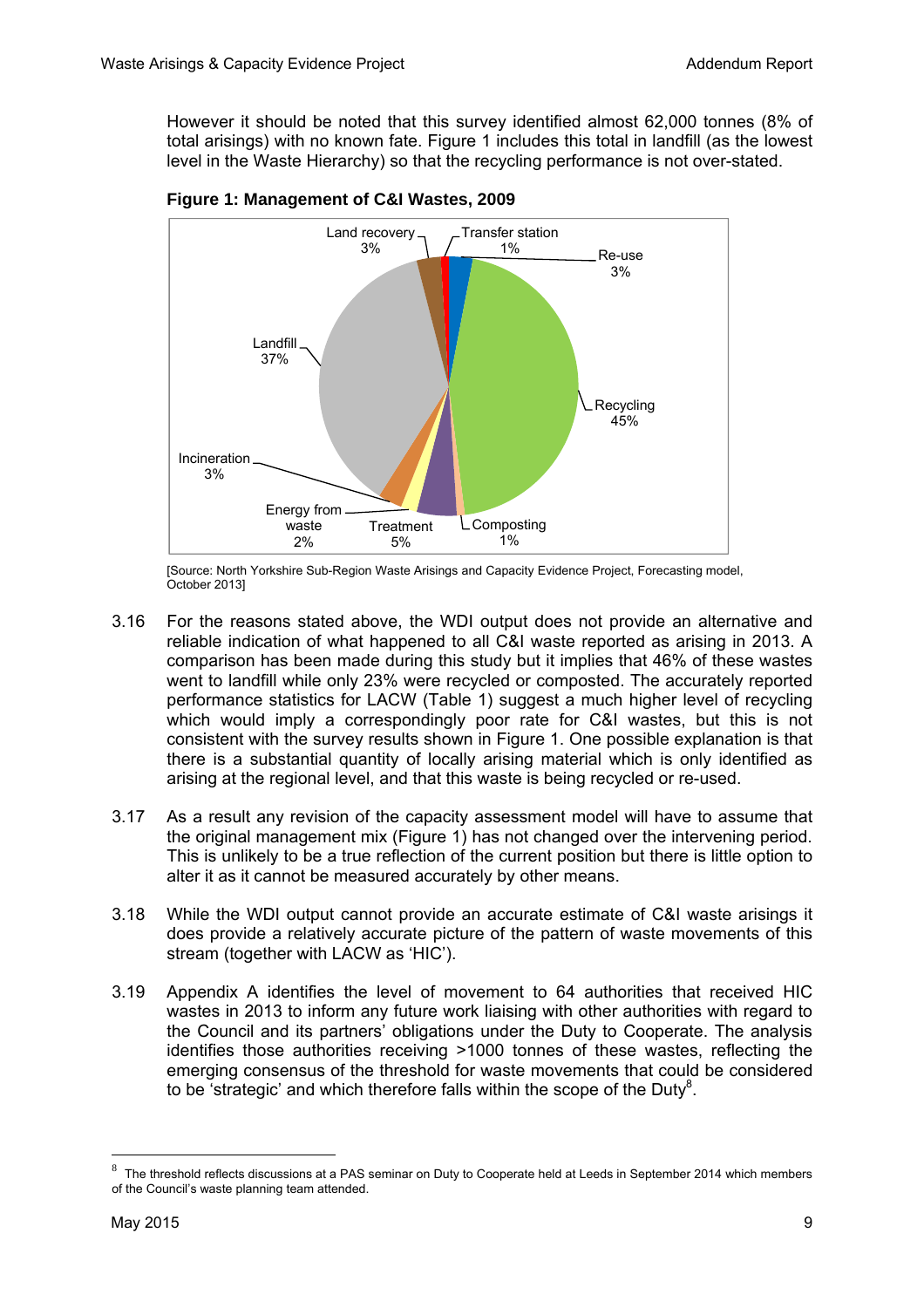3.20 Appendix A also contains a corresponding analysis of the origin of the HIC wastes imported to the sub-region. This analysis indicates 19 authorities sent quantities that exceed the 'strategic' threshold referred to above. Appendix A also summarises the fate of materials (recycling, composting, treatment, etc.) for both exports and imports.

#### *CONSTRUCTION, DEMOLITION & EXCAVATION WASTE*

- 3.21 Complications also persist when attempting to estimate the quantity of locally arising CD&E wastes for three principal reasons:
	- EA-reported statistics exclude material handled on exempt sites;
	- Material recycled or re-used at source is not reported either;
	- The management of these streams typically involves movement of quantities of wastes between transfer stations – sometimes through more than one site – with each outgoing movement being registered separately, leading to a risk of double-counting. Transfer stations close to the edge of the sub-region may also take in wastes from adjacent authorities only for this to be re-exported and reported as waste apparently arising within North Yorkshire.
- 3.22 The first two reasons have few implications for the capacity assessment because exempt sites typically function over short periods and handle limited quantities of wastes, while material recycled at source makes no demands of the merchant capacity that is central to the needs assessment.
- 3.23 Table 4 updates Table 12 in the original report, summarising the total amount of material deposited in the sub-region (recognising the issue of double-counting at transfer stations). As stated in the original report there are fewer management options for the latter and so it is prudent to report them separately.

#### **Table 4: CD&E Waste Deposits in the Sub-Region in 2013 by Material**

| <b>Material stream</b>                        | C&D     | Е       | Total     |
|-----------------------------------------------|---------|---------|-----------|
| Concrete, bricks and gypsum waste             | 125,505 |         | 125,505   |
| Copper waste                                  | 293     |         | 293       |
| Ferrous metal waste and scrap                 | 8,368   |         | 8,368     |
| Glass packaging                               | 4,854   |         | 4,854     |
| Lead waste                                    | 179     |         | 179       |
| Mixed construction wastes                     | 75,263  |         | 75,263    |
| Other glass wastes                            | 63      |         | 63        |
| Other metal wastes                            | 308     |         | 308       |
| Other mixed metallic wastes                   | 7,542   |         | 7,542     |
| Other plastic wastes                          | 6,491   |         | 6,491     |
| Other waste aluminium                         | 1,010   |         | 1,010     |
| Other wood wastes                             | 22,134  |         | 22,134    |
| Soils                                         |         | 777,689 | 777,689   |
| Waste from waste treatment                    | 18,138  |         | 18,138    |
| Waste hydrocarbonised road-surfacing material | 1,326   |         | 1,326     |
| Waste of naturally occurring minerals         |         | 1,184   | 1,184     |
| <b>Grand Total</b>                            | 271,474 | 778,873 | 1,050,347 |

Source: EA WDI, 2013 – all figures in tonnes

3.24 Table 4 indicates a significant increase in the level of imported material which is primarily in the form of waste soils. Imports of dredged materials have ceased and those in 2011 may reflect short-term contracts, illustrating the importance of recognising this analysis can only characterise the position at one point in time. Compared to the 2011 figures, C&D waste deposits have increased by almost 56,000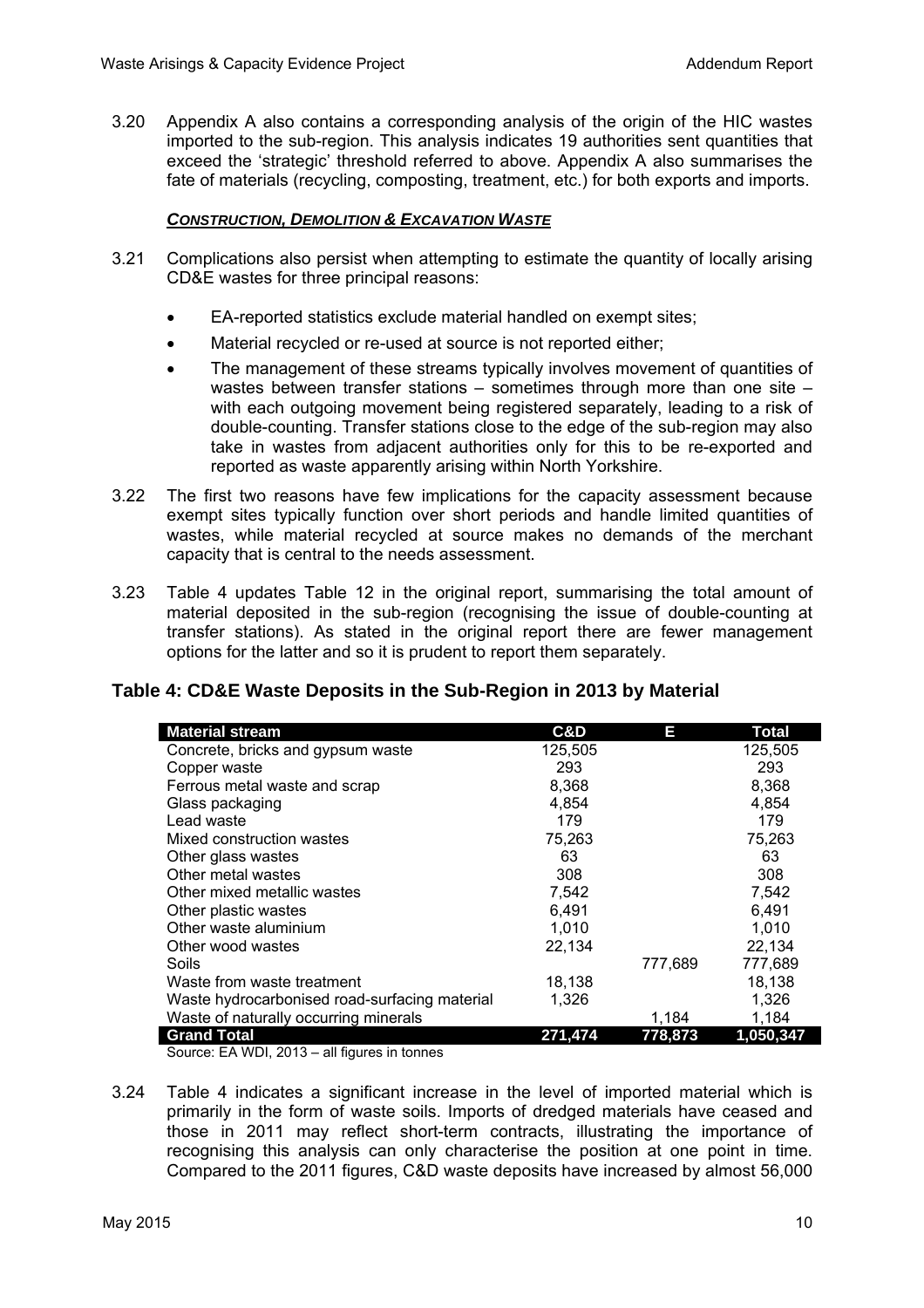tonnes (+26%) but E waste deposits have increased by around 225,000 tonnes  $(+41\%)$ .

- 3.25 Of these 287,500 tonnes originated locally but almost 423,000 originated somewhere in the former Yorks & Humber region but the exact origin was not recorded, reflecting a further problem with this waste stream.
- 3.26 Table 5 updates Table 13 in the original report, summarising the type of local facilities that handled the deposited material. I

| <b>Row Labels</b>                            | C&D     | Е       | Total     |
|----------------------------------------------|---------|---------|-----------|
| CA Site                                      | 12,722  |         | 12,722    |
| Car Breaker                                  | 2,506   |         | 2,506     |
| Composting                                   | 9,360   | 219     | 9,579     |
| Deposit of waste to land (recovery)          | 225     | 46,126  | 46,351    |
| Hazardous Waste Transfer                     | 14,528  | 7,972   | 22,500    |
| Hazardous Waste Transfer / Treatment         | 1.801   | 697     | 2,497     |
| Inert Landfill                               | 21,948  | 455,652 | 477,600   |
| Inert Waste Transfer                         | 9,821   | 7,618   | 17,439    |
| Inert Waste Transfer / Treatment             | 1,583   | 14,744  | 16,327    |
| <b>Material Recycling Facility</b>           | 38,702  | 18,300  | 57,002    |
| <b>Metal Recycling</b>                       | 16,095  |         | 16,095    |
| Non Hazardous Landfill                       | 36,219  | 92,307  | 128,526   |
| Non-Hazardous Waste Transfer                 | 70,407  | 15,179  | 85,586    |
| Non-Hazardous Waste Transfer / Treatment     | 11,158  | 22,655  | 33,813    |
| <b>Physical Treatment</b>                    | 20,647  | 43,767  | 64,414    |
| Reclamation                                  |         | 53,637  | 53,637    |
| Timber Manufacturing (Recycling)             | 3,753   |         | 3,753     |
| <b>Grand Total</b>                           | 271.474 | 778.873 | 1.050.347 |
| Source: EA WDI, 2013 – all figures in tonnes |         |         |           |

#### **Table 5: CD&E Waste Deposits in the Sub-Region in 2013, by Destination**

- 3.27 Table 5 shows that much of the excavation waste was sent to landfill (primarily inert facilities) though it cannot be substantiated how much was used 'beneficially' for engineering and landform restoration and how much was deposited in void space as residual waste. Table 5 also shows significant quantities of these wastes arrived at transfer stations. Some of these facilities also provide treatment (likely to be in the form of aggregates reprocessing, but possibly also separation of mixed bulky C&D wastes comprising glass, plastics, wood, metal and other rubble) but it is not possible to establish what proportion of material was merely bulked then sent to another site, and what proportion was re-used or recycled.
- 3.28 Table 6 provides a simplified summary of the fate of these materials.

## **Table 6: CD&E Waste Deposits by Fate in the Sub-Region in 2013**

|                                                  |         | Tonnages |           |      | <b>Performance</b> |       |
|--------------------------------------------------|---------|----------|-----------|------|--------------------|-------|
| Fate                                             | C&D     | Е        | Total     | C&D  | E                  | Total |
| Transfer                                         | 107,477 | 30,769   | 138,246   | 40%  | 4%                 | 13%   |
| Recycling                                        | 64,440  | 33,741   | 98,181    | 24%  | 4%                 | 9%    |
| Composting                                       | 9.360   | 219      | 9,579     | 3%   | $0\%$              | $1\%$ |
| Treatment                                        | 31.805  | 66.422   | 98.227    | 12%  | 9%                 | 9%    |
| To land                                          | 58.392  | 647,723  | 706,115   | 22%  | 83%                | 67%   |
| Total                                            | 271,474 | 778,873  | 1,050,347 | 100% | 100%               | 100%  |
| $\sim$ $\sim$ $\sim$ $\sim$ $\sim$ $\sim$ $\sim$ | 0.010   |          |           |      |                    |       |

[Source: EA WDI, 2013 – all figures in tonnes]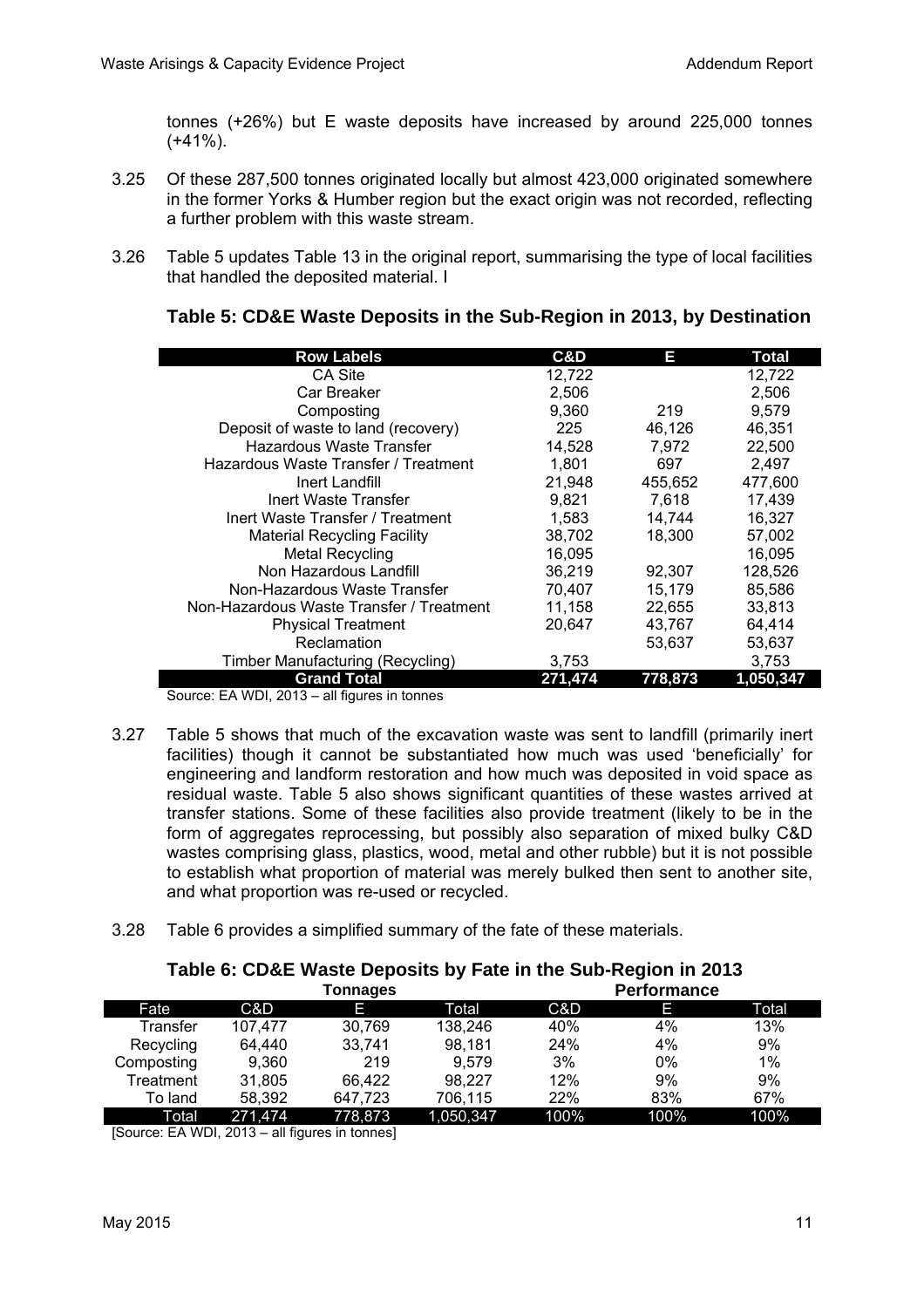- 3.29 If the uncertainty about transfer stations is ignored, diversion performance (recycling + composting + treatment) is only 39% for C&D wastes and 13% for Excavation wastes. In the latter case the deposit 'to land' (whether for reclamation or in a landfill) is likely to be the only feasible management option if there are a limited number of development sites which offer increased scope for land recovery. However if the deposits at transfer stations are ignored as being unrepresentative of the eventual fate of the materials, the diversion performance improves to 64% for C&D wastes but only slightly to 14% for Excavation wastes.
- 3.30 Table 7 summarises the management method, destination and quantities of C&D and E streams reported as arising in the sub-region. In both parts of the stream the subregion appears to be achieving a high level of self-sufficiency. To some extent this is to be expected since CD&E wastes are bulky and typically of relatively low value so in many cases movement over long distances will not be economical<sup>9</sup>.

#### **Table 7: Management of CD&E Wastes Arising in the Sub-Region in 2013**

| <b>C&amp;D WASTES</b>       |         |         |          |            |            |  |
|-----------------------------|---------|---------|----------|------------|------------|--|
|                             |         | Managed |          | Including  | Excluding  |  |
|                             | Total   | locally | Exported | <b>WTS</b> | <b>WTS</b> |  |
| Land recovery               | 1,225   | 225     | 1,000    |            |            |  |
| Landfill (hazardous)        | 17      |         | 17       | 19%        | 35%        |  |
| Landfill (inert)            | 20,850  | 20,757  | 93       |            |            |  |
| Landfill (non-hazardous)    | 12,764  | 5,593   | 7,171    |            |            |  |
| Recycling (C&D)             | 16,277  | 8.011   | 8,266    |            |            |  |
| Recycling (metals)          | 14,388  | 7.444   | 6,944    | 17%        | 31%        |  |
| Composting                  | 196     | 96      | 100      |            |            |  |
| Treatment (non-hazardous)   | 17,987  | 15,650  | 2,337    | 11%        | 20%        |  |
| Treatment (hazardous)       | 1,856   | 1,801   | 56       |            |            |  |
| Transfer (C&D)              | 65,862  | 52,661  | 13,201   |            |            |  |
| Transfer (hazardous)        | 16,451  | 14.245  | 2,206    | 53%        |            |  |
| Transfer (non-hazardous)    | 12,731  | 12,722  | 10       |            |            |  |
| All materials               | 180,606 | 139,205 | 41.400   |            |            |  |
| Self-sufficiency            |         | 77%     |          |            |            |  |
| <b>Excluding transfered</b> | 100.977 |         |          |            |            |  |

| <b>EXCAVATION WASTES</b> |         |           |            |            |  |
|--------------------------|---------|-----------|------------|------------|--|
|                          | Managed | Including | Excluding  |            |  |
| Total                    | locally | Exported  | <b>WTS</b> | <b>WTS</b> |  |
| 48,360                   | 46,126  | 2,234     |            |            |  |
| 39                       |         | 39        |            | 92%        |  |
| 190,266                  | 187,804 | 2,463     |            |            |  |
| 23,833                   | 17,549  | 6,284     |            |            |  |
| 12,217                   | 9,295   | 2,922     |            |            |  |
| 446                      |         | 446       | 4%         | 4%         |  |
| 24                       | 24      |           |            |            |  |
| 8,373                    | 8,242   | 131       |            | 3%         |  |
| 697                      | 697     |           |            |            |  |
| 18,652                   | 11,349  | 7,303     |            |            |  |
| 7,621                    | 7,601   | 20        | 8%         |            |  |
|                          |         |           |            |            |  |
| 310.527                  | 288,686 | 21,841    |            |            |  |
|                          | 93%     |           |            |            |  |
| 291,578                  |         |           |            |            |  |
|                          |         |           |            | 85%<br>3%  |  |

[Source: EA WDI, 2013]

 $9$  However experience on other needs assessments identifies a surprising number of instances when soils are moved over fairly long distances to landfill sites, though this may represent situations in which the operator waives gate fees in order to attract material to complete infilling of the remote site.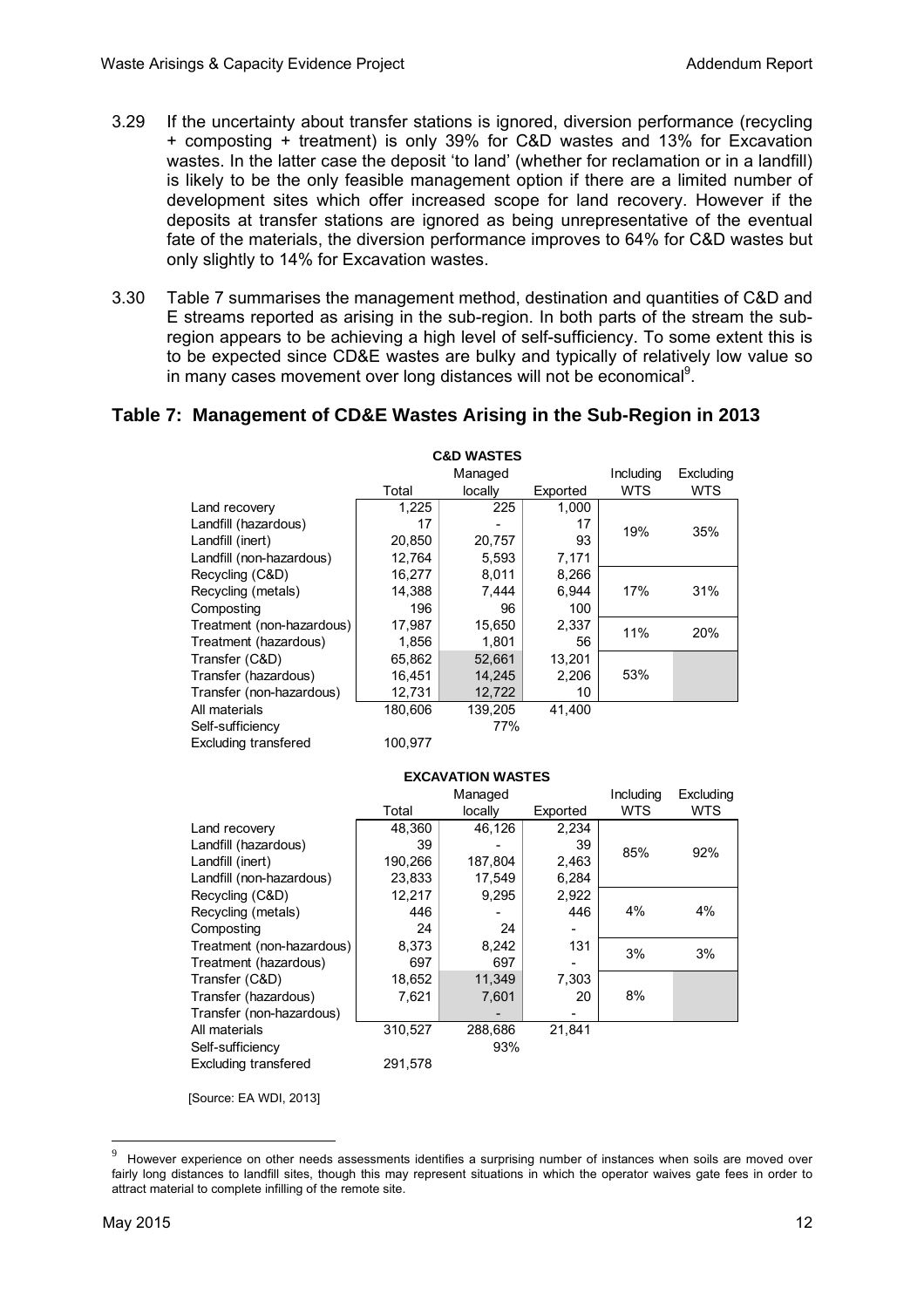3.31 Table 8 provides detail on the movement of wastes into and out of transfer stations.

#### **Table 8: Movements of CD&E Wastes Through Transfer Stations in 2013**

| Nature of movement                            | <b>C&amp;D tonnes</b> | <b>E</b> tonnes          |
|-----------------------------------------------|-----------------------|--------------------------|
| Locally arising wastes managed at local WTSs  | 79.628                | 18.950                   |
| Wastes imported from identifiable authorities | 13.150                | $\overline{\phantom{a}}$ |
| Wastes imported from unidentified sources     | 27.848                | 11,820                   |
| Wastes removed from local WTSs                | 97.666                | 28,494                   |
| [Source: EA WDI 2013]                         |                       |                          |

- 3.32 The quantity of C&D waste removed compared to that received either from local sources or imported differs by 5%. The corresponding comparison for E wastes is more problematic as there is a discrepancy of around 10,500 tonnes. The two figures are much closer if all the material received from unspecified (non-codeable) sources is taken into account. This does not explain the fate of the corresponding amount of 28,000 tonnes of C&D wastes however these materials are more suitable for recycling than E wastes. As a result some locally arising waste and some imported materials may be recycled into secondary aggregates, at which point they are no longer legally classified as waste and in effect disappear from the figures in the WDI. Therefore a pragmatic conclusion is that the quantity of local arisings should be estimated based on figures that exclude transfer station movements.
- 3.33 Total apparent arisings in 2013 were 180,606 tonnes of C&D waste and 310,527 tonnes of E waste (total: ca. 491,100 tonnes). However if transfer stations are excluded **total arisings are estimated to be 101,000 tonnes of C&D waste and 291,600 tonnes of E waste (total: ca. 392,600 tonnes)**. Analysis later in this section identifies that around 8000 tonnes of these materials were hazardous wastes and the combined CD&E stream total should be reduced by this amount, this would give a figure of 384,664 tonnes.
- 3.34 Finally it should be recognised that the data in the 2013 WDI indicates that almost 1.54 million tonnes of CD&E waste was recorded as arising in the former Yorks & Humber region but with the identity of the originating authority unrecorded. Some of this is material identified in the third row of Table 8 and it is almost certain that an unknown proportion of it originated in the North Yorkshire sub-region. Given this limitation, the uncertainty about the fate of material passing through transfer stations, and the lack of information about exempt sites, the estimates above should be regarded as a minimum estimate of the quantity of local arisings.
- 3.35 Appendix B provides additional detail on the origin of these deposits. It also summarises the destination of wastes originating in North Yorkshire that were exported and which may need to be reviewed as part of the Council's actions on meeting its Duty to Cooperate obligations. As with HIC wastes, a threshold of 1000 tonnes has been used to identify movements that might be considered 'strategic'<sup>10</sup>.

#### *HAZARDOUS WASTE*

3.36 Total quantities of hazardous waste arisings, exported and imported have been identified using the EA's Hazardous Waste Data Interrogator (HWDI) containing waste movements in 2013. Table 9 summarises the composition and quantities of

Note that some authorities use a combined threshold of 1000 tonnes for all non-hazardous wastes. If this approach is used then additional authorities may need to be contacted if the combined quantities of HIC and CD&E wastes received exceeds this threshold.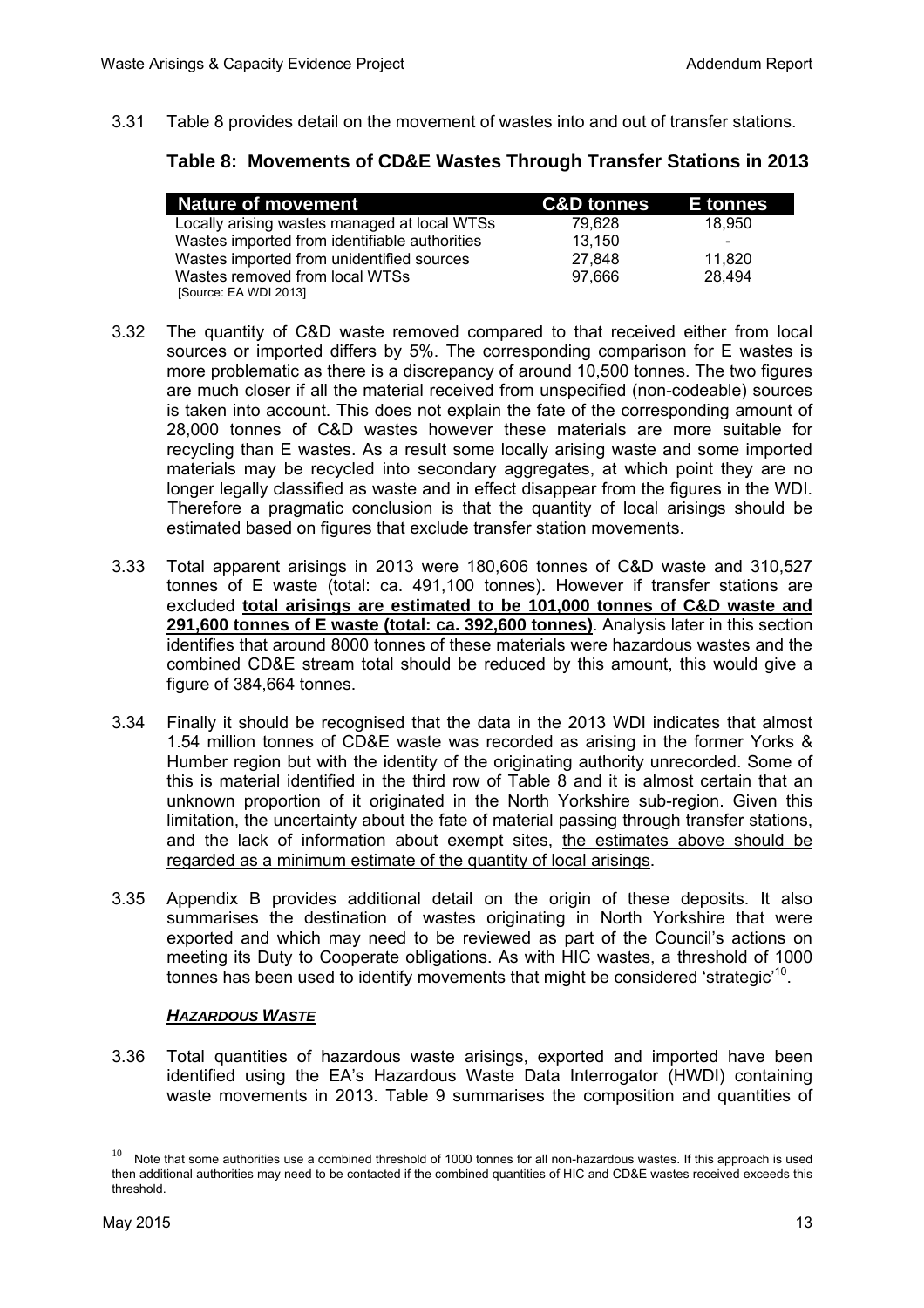locally arising wastes which totalled 29,515 tonnes, and represents an increase of 9.2% on the previous figure.

#### **Table 9: Hazardous Waste Arisings in the North Yorkshire Sub-Region in 2013**

| <b>Materials</b>                                | <b>Tonnes</b>  |
|-------------------------------------------------|----------------|
| Construction, demolition & excavation wastes    | 7,936          |
| Not otherwise specified                         | 5,892          |
| Oils and fuel wastes                            | 4,606          |
| Municipal and similar commercial wastes         | 3,032          |
| <b>Healthcare wastes</b>                        | 2,422          |
| Waste water treatment                           | 2,007          |
| Paints, varnishes, sealants and inks            | 875            |
| Waste packaging, cloths, etc.                   | 769            |
| Treatment and coating of metals                 | 501            |
| Organic chemical processes                      | 471            |
| Inorganic chemical processes                    | 392            |
| Waste solvents, etc.                            | 264            |
| Shaping and treatment of metals and plastics    | 260            |
| Photographic industry wastes                    | 81             |
| Thermal process wastes                          | 2              |
| Petrol, gas and coal refining and production    | $\overline{2}$ |
| Agricultural, horicultural and forestry waste   | $\overline{2}$ |
| Mining and quarrying waste                      | 1              |
| Total                                           | 29,515         |
| [Source: EA HWDI, 2013 - all figures in tonnes] |                |

3.37 The recent figures show that the sub-region continues to be a net exporter of hazardous waste, recognising that management facilities typically serve regional or national catchments and the limited quantities of local arisings mean it is unlikely that a facility serving the sub-region would be economically viable<sup>11</sup>. The principal movements are as follows:

| $\bullet$ | Total wastes managed locally: 12,077 tonnes. |               |                            |
|-----------|----------------------------------------------|---------------|----------------------------|
| $\bullet$ | Wastes imported:                             |               | 8,671 tonnes               |
| $\bullet$ | Arisings exported:                           | 26,109 tonnes |                            |
| $\bullet$ | Arisings managed locally:                    |               | 3,406 tonnes <sup>12</sup> |
| $\bullet$ | Total arisings:                              | 29,515 tonnes |                            |

- 3.38 Table 10 overleaf shows how the wastes exported from North Yorkshire are managed. The mix of management methods is very similar in terms of the relative proportions apart from a slight reversal of the relative importance of transfer prior to recovery and treatment.
- 3.39 Table 11 (also overleaf) then summarises the methods used locally to manage local arisings and imported wastes. Again, the relative proportions are very similar and the total quantity has fallen only slightly from 12,575 tonnes two years ago.

 $11\,$ While many facilities handle much smaller quantities than the total arisings, most of the material streams require very different management methods (except for disposal by incineration or to landfill) hence a range of several facilities would be needed to serve local requirements and very small quantities of local arisings mean this is unlikely to be economically viable.<br><sup>12</sup> Of this total, 1,988 tonnes originated in North Yorkshire and the rest in the City of Yor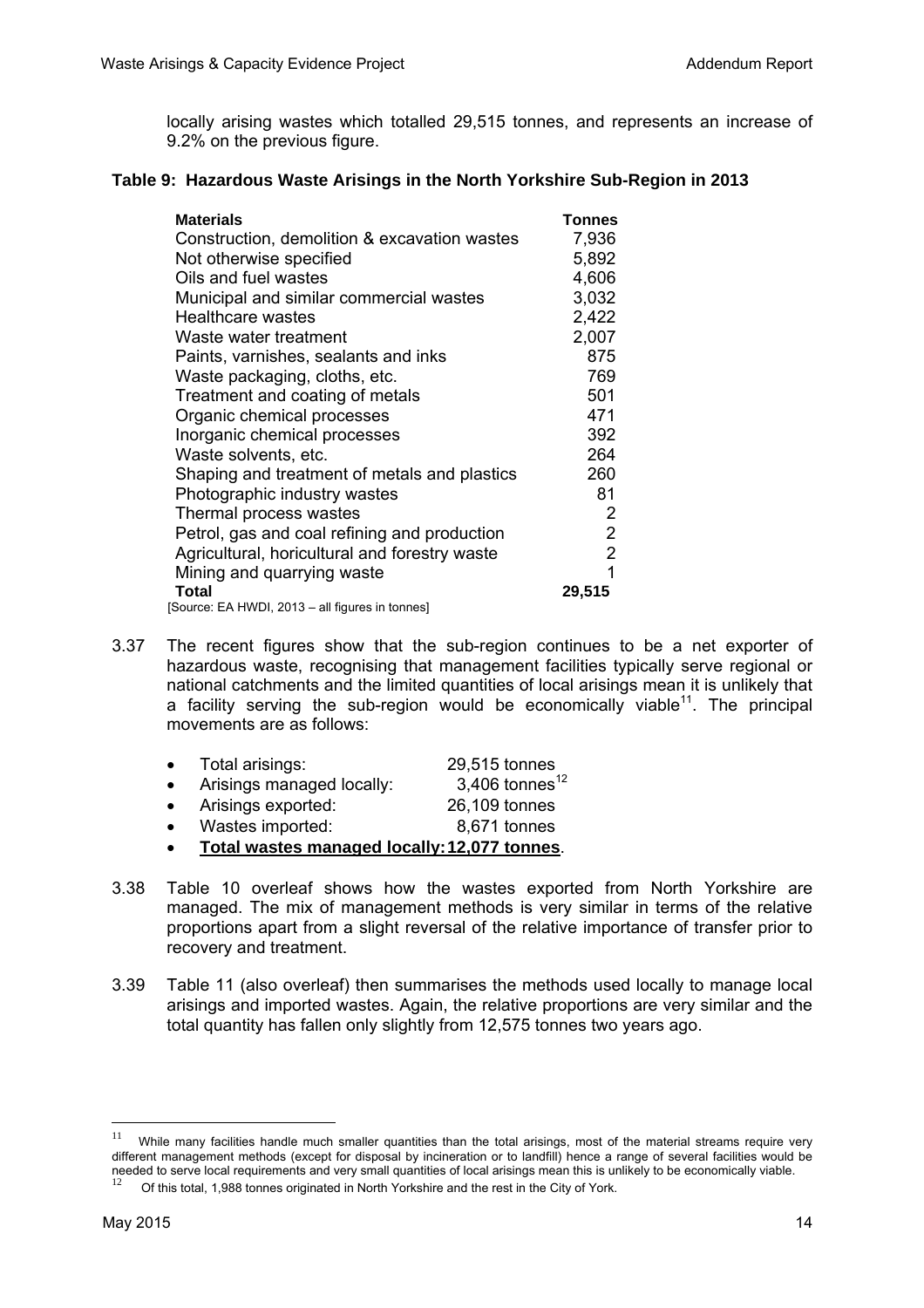| <b>Management method</b>             | <b>Exports</b> |      |
|--------------------------------------|----------------|------|
| Incineration with energy recovery    | 125            | ~100 |
| Incineration without energy recovery | 491            | 2%   |
| Landfill                             | 5,261          | 20%  |
| Recovery                             | 8,967          | 34%  |
| Transfer prior to disposal           | 2,185          | 8%   |
| Transfer prior to recovery           | 4,165          | 16%  |
| Treatment                            | 4,915          | 19%  |
| Total                                | 26,109         |      |

#### **Table 10: Fate of Hazardous Arisings Exported from the Sub-Region in 2013**

[Source: EA HWDI, 2013 – all figures in tonnes]

#### **Table 11: Hazardous Waste Management in the North Yorkshire Sub-Region in 2013**

| <b>Management method</b>          | <b>Arising</b><br>locally | <b>Imported</b>       | Total<br>managed      |     |
|-----------------------------------|---------------------------|-----------------------|-----------------------|-----|
| Incineration with energy recovery |                           | 301                   | 301                   | 2%  |
| Landfill                          |                           | $\tilde{\phantom{a}}$ | $\tilde{\phantom{a}}$ |     |
| Recovery                          | 1,925                     | 4,681                 | 6,606                 | 55% |
| Transfer prior to disposal        | 475                       | 254                   | 729                   | 6%  |
| Transfer prior to recovery        | 728                       | 2,573                 | 3,301                 | 27% |
| Treatment                         | 278                       | 862                   | 1,139                 | 9%  |
| <b>Totals</b>                     | 3,406                     | 8,671                 | 12,077                |     |

[Source: EA HWDI, 2013, all figures in tonnes]

- 3.40 A final analysis was undertaken to estimate the contribution of these wastes to total arisings in the other principal streams. This approach was based on interpretation – using professional judgement – of the description of each material according to the European Waste Classification<sup>13</sup>. The main problem was distinguishing between materials that were part of the commercial and household streams and it has been necessary to use a simplifying assumption that the latter represents 5% of the former as it was not possible to make a clearer distinction from the descriptions. There were similar difficulties in distinguishing between commercial and industrial components.
- 3.41 The estimated quantities of locally arising hazardous wastes are therefore as follows:

| $\bullet$ | Hazardous LACW:                  | 533 tonnes    |
|-----------|----------------------------------|---------------|
| $\bullet$ | Hazardous Commercial waste:      | 10,037 tonnes |
|           | • Hazardous Industrial waste:    | 9,901 tonnes  |
|           | • Hazardous CD&E waste:          | 7,936 tonnes  |
| $\bullet$ | Hazardous agricultural waste:    | 2 tonnes      |
| $\bullet$ | Hazardous water treatment waste: | 1,107 tonnes. |
|           |                                  |               |

3.42 These quantities should be deducted from total arisings for the corresponding streams to prevent double-counting (and has been reflected in the estimates quoted in previous chapters). A combined figure for C&I waste should be used due to the difficulties of distinguishing between them and should also included the totals for agricultural waste and waste water treatment.

<sup>13</sup> See: http://www.environ.ie/en/Publications/Environment/Waste/WEEE/FileDownLoad,1343,en.pdf.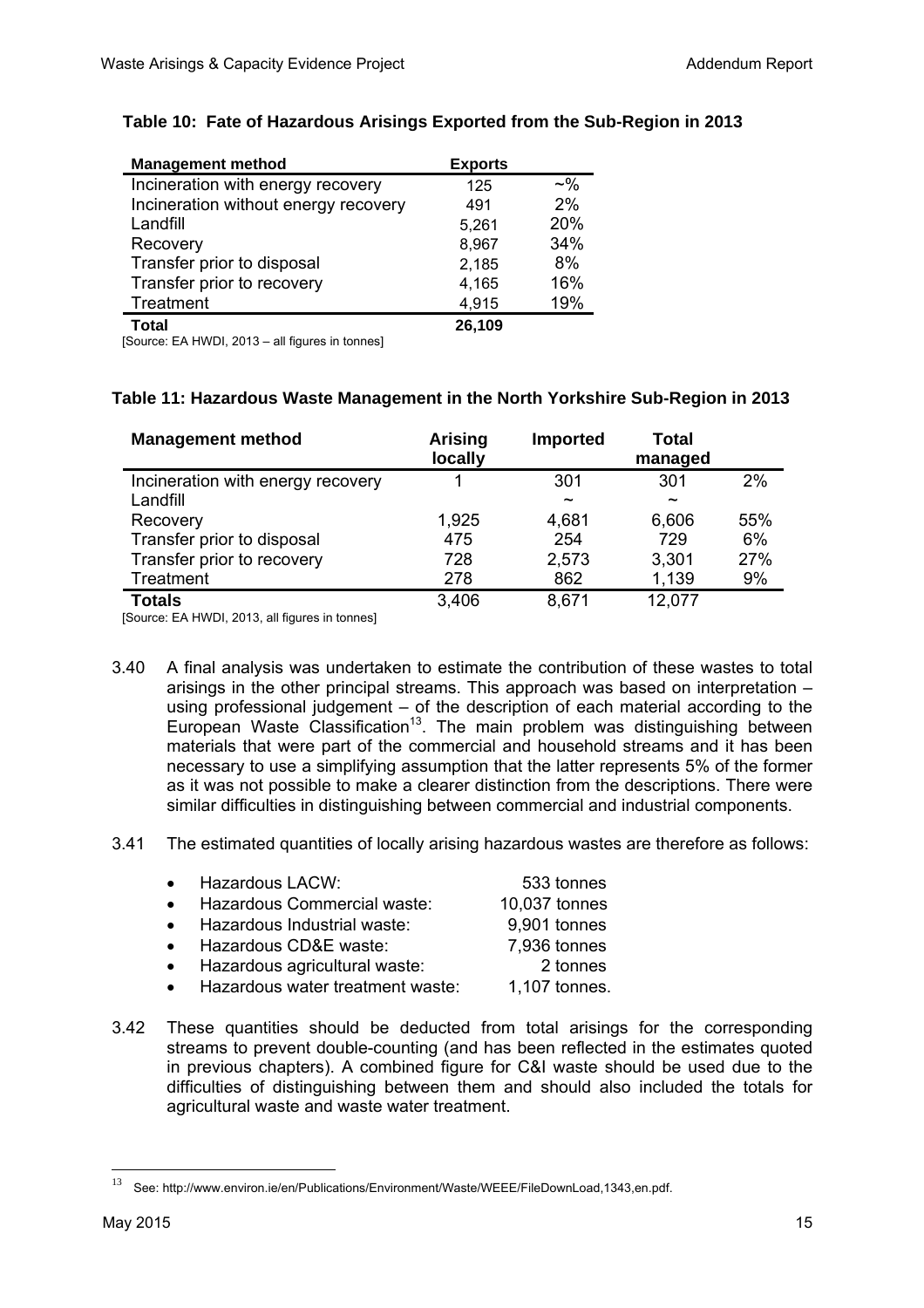3.43 Appendix C contains details of the 85 planning authorities that received hazardous waste arisings from North Yorkshire in 2013 which can inform the Council's ongoing activities with regard to the Duty to Cooperate obligation. In this case a threshold of 100 tonnes has been used to identify potentially 'strategic' movements. Appendix C also contains details of the 61 authorities that imported waste to the sub-region and applies the same threshold.

#### *Review of Waste Management Capacity*

- 3.44 North Yorkshire County Council undertook a review and update of licensed waste management sites and their capacities in late 2014 and therefore this aspect of the original work has not been repeated as part of this revision.
- 3.45 Capacity analysis in other recent Needs Assessment work has identified an issue regarding classification of certain sites. The site category identified in EA records reflects the generic type of permit issued to the site. Unless the site is specifically identified as a Materials Recycling Facility, Car Breaker, Metal Recycler or Timber Manufacturer it will be categorised by the EA as a transfer facility unless it performs a specific alternative function (eg. biological treatment, composting).
- 3.46 Waste transfer is an important aspect of the waste industry but it does not contribute directly to recycling, composting, re-use or recovery. Many sites classified in this way only provide transfer capacity but others also perform recycling functions that contribute to achieving statutory, non-statutory and aspirational targets in national and local waste plans. It is therefore legitimate to count the capacity at these sites as recycling capacity operating alongside – but not instead of – transfer capacity. Such sites represent an efficient use of land resource as they combine two management functions on a single plot.
- 3.47 This approach assumes recycling capacity is equivalent to the estimated throughput of the site. It does not necessarily over-estimate the capacity available as separating mixed materials into recyclate streams can generate revenues for the site operator that do not arise from transfer activities (ie. storing and bulking mixed waste) alone. Therefore there is a clear financial incentive for the site operator to recycle as much waste as possible and the risk of significantly over-stating recycling is limited.
- 3.48 The Council supplied a revised copy of the original needs assessment model updated to contain details of all sites operating or permitted within the sub-region at the end of 2014 as referred to above. The functionality of those sites identified as transfer stations has been reviewed based on checking the operators' websites to establish the functions they claim to perform. The time available for the review has limited this work to a web search only and the Council may wish to consider further work to substantiate site functions, perhaps by telephone survey.
- 3.49 Appendix D summarises the results of this review which covered 60 transfer stations handling different combinations of waste streams. A limited number of sites could not be identified using the approach referred to above but the quantity of management capacity they offer is limited. The survey identified 16 sites that could be reclassified one of the following categories of recycling facility:
	- Recycling (MRFs) facilities handling mixed wastes ie. LACW and/or C&I and/or CD&E wastes;
	- Recycling (C+D) facilities handling inert wastes only;
	- Recycling (metals) facilities handling scrap metal, ELVs or WEEE.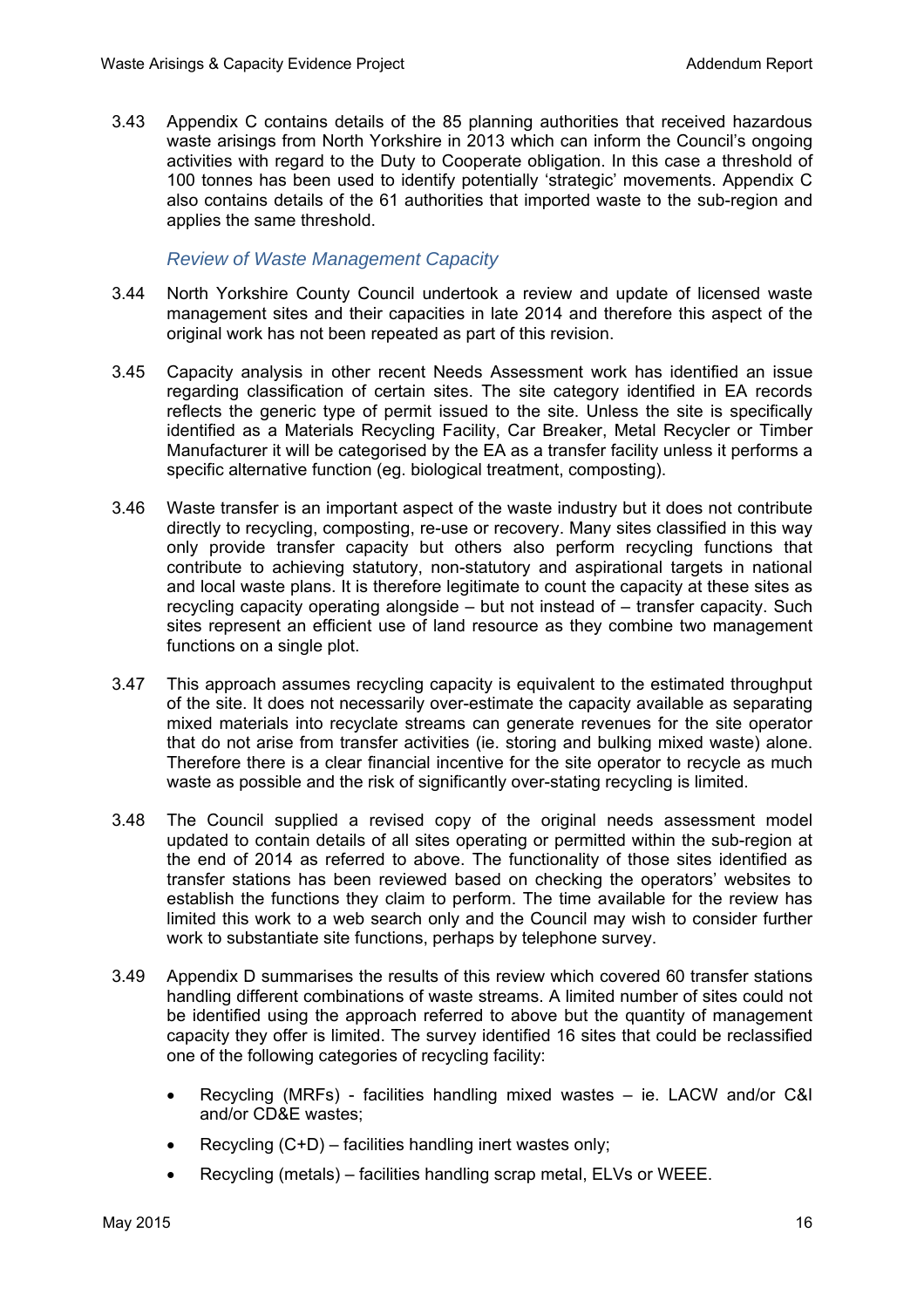- 3.50 Two other sites were identified as plastics recyclers but the assessment model does not include a category for this type of facility. However it is important to recognise that while these sites contribute recycling capacity they do not accept mixed wastes and therefore need to be distinguished from the other transfer sites that have been affected by this reclassification.
- 3.51 If taken forward the effect of this process would be to add around 306,000 recycling capacity (mostly handling mixed non-hazardous wastes).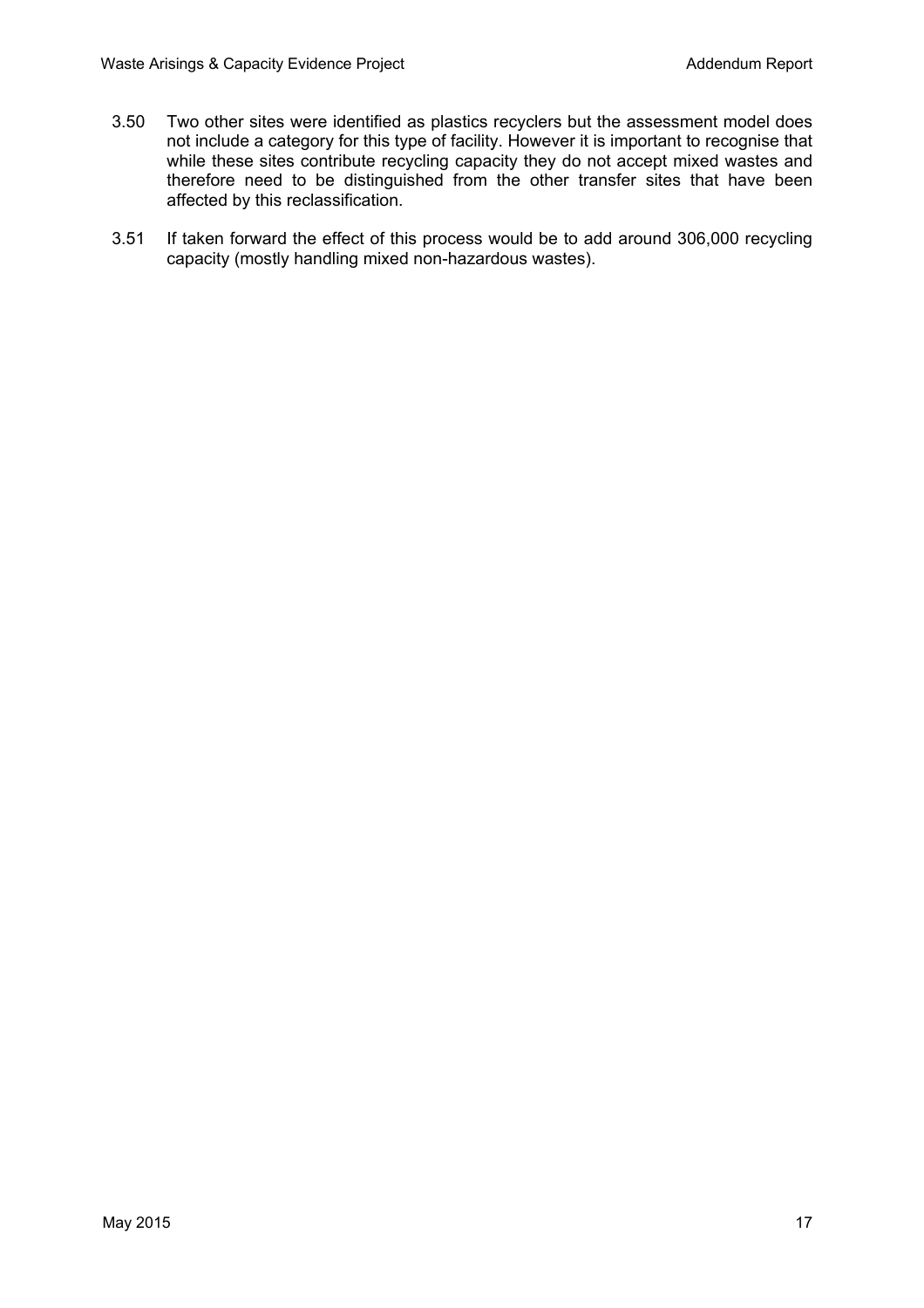## **4 SUMMARY OF CONSULTATION RESPONSES**

- 4.1 The Council received 14 responses from various sources including the Environment Agency, representative groups (CPRE, Friends of the Earth), neighbouring county councils, district and parish councils within the sub-region, one company active in the waste and energy sector (Peel Environmental) and a small number of individuals. With the exception of Peel no comments were received from other organisations active in the sub-regional waste sector.
- 4.2 Appendix E reproduces the comments received and their implications for this review and update. A number of respondents supported the approach taken however there were a substantial number of comments proposing changes to the scenarios and other aspects of the work that can be summarised as shown below.

| <b>COMMENT RECEIVED</b>                                                                                                                                 | <b>RESPONSE</b>                                                                                                                                                                                                                                                                                                                                                                                                                                                                                                                                                                                                                                                                                                                                                                                                                                                           |
|---------------------------------------------------------------------------------------------------------------------------------------------------------|---------------------------------------------------------------------------------------------------------------------------------------------------------------------------------------------------------------------------------------------------------------------------------------------------------------------------------------------------------------------------------------------------------------------------------------------------------------------------------------------------------------------------------------------------------------------------------------------------------------------------------------------------------------------------------------------------------------------------------------------------------------------------------------------------------------------------------------------------------------------------|
| Additional<br>should<br>scenarios<br>consider the<br>impact<br>of<br>non-<br>delivery of the ARWP facility                                              | No longer necessary now permission for the facility has<br>been granted and work on the site has begun                                                                                                                                                                                                                                                                                                                                                                                                                                                                                                                                                                                                                                                                                                                                                                    |
| Recycling performance should be<br>more ambitious (by implication<br>across all streams)                                                                | LACW performance must reflect contracted rates with<br>AmeyCespa although it would be prudent to assess the<br>impact of an increase in the 2020 household<br>recycling/composting target. The maximised recycling<br>target for C&I waste is considered to be close to the<br>maximum that can be achieved (based on the materials<br>in this stream). Anecdotal evidence suggests that the<br>of CD&E recycling already exceeds the<br>level<br>assumption for maximised recycling and this could be<br>addressed in a further scenario                                                                                                                                                                                                                                                                                                                                 |
| Scenarios should be based on<br>lower rates of arisings growth                                                                                          | LACW growth must, by necessity, reflect<br>the<br>expectations and commercial commitments of the<br>WDA. Growth for other streams can be reduced but<br>there is no way of knowing for certain that this will occur<br>and the need for waste facilities must reflect a 'worse<br>case' outcome. While significant over-provision would<br>be unacceptable, monitoring of the adopted waste plan<br>can establish whether a capacity surplus has developed<br>and site allocations can be removed as necessary<br>through review of the Plan. However under-provision is<br>much more difficult to correct                                                                                                                                                                                                                                                                |
| Appropriate assumptions should<br>be used and stated for managing<br>all parts of the C&I waste stream,<br>not just the<br>mixed ordinary<br>components | The approach used will be checked however it is<br>accepted that way the definition of Change of Practice<br>modifiers Table 3 could be clearer. The results of the<br>North West survey used to generate the forecasts<br>identify the proportion of C&I waste still going to landfill<br>that is unsuitable for recycling or recovery. This material<br>is almost wholly mixed waste that is contaminated (eg.<br>paper/card impregnated with fat or oil from food waste)<br>and which is not technically or economically feasible to<br>separate and recycle. The survey results indicate this<br>represents 10% of the combined stream and relative<br>rates of recycling and energy recovery apply to all other<br>material (eg. non-metallic waste such as glass and<br>plastics, oils, solvents, etc.) can be managed at a<br>higher level in the Waste Hierarchy. |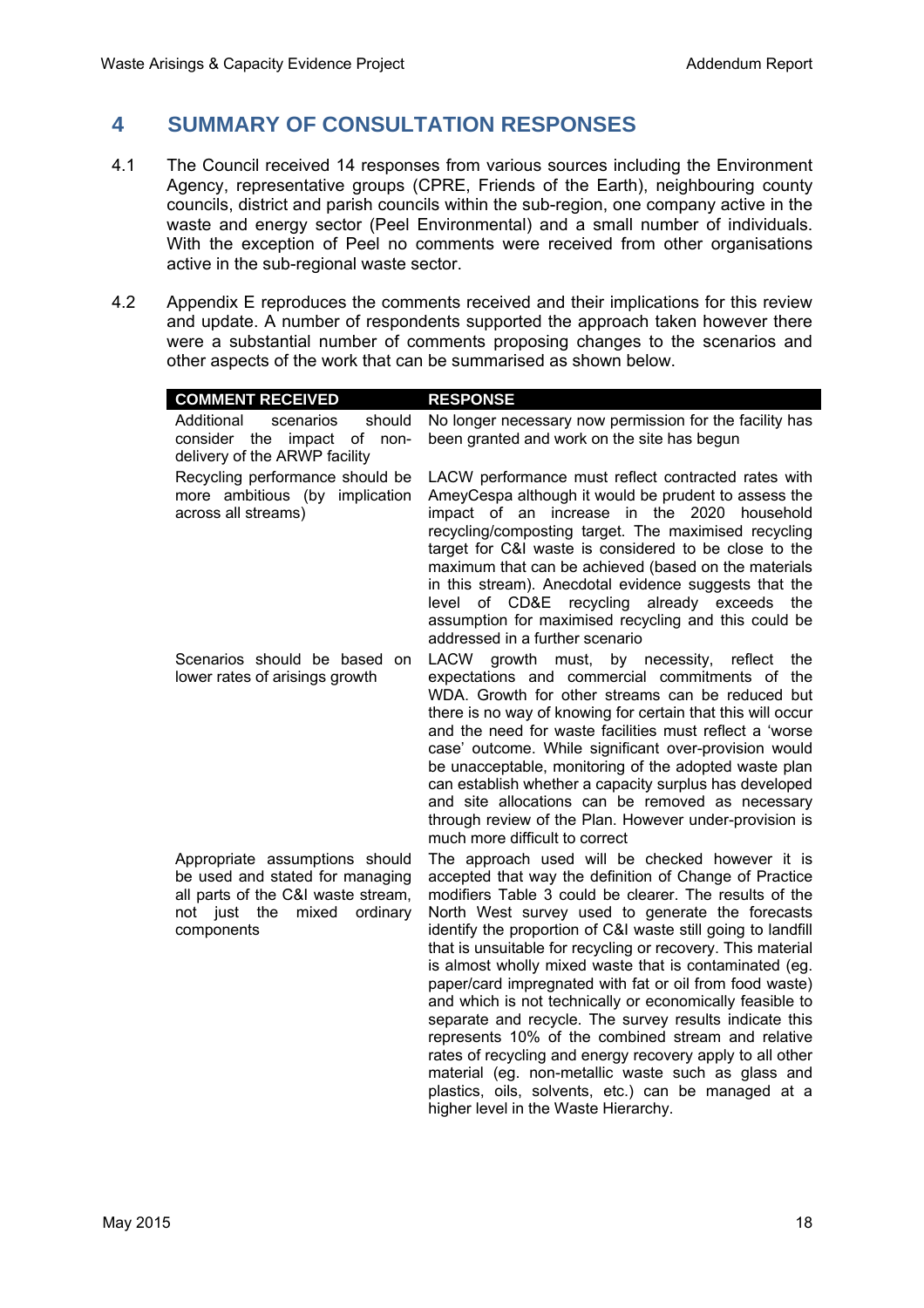## **5 SCOPE FOR FURTHER SCENARIO ANALYSIS**

- 5.1 The final task of the brief for the addendum involves a review of whether it would be appropriate to develop further scenarios assessing future waste requirements. This matter takes account of:
	- Latest estimates of stream arisings and management performance and whether they show changes that have implications for the projection of forecasts;
	- Significant policy developments affecting growth and performance targets;
	- Addressing comments made by consultees as appropriate.
- 5.2 Table 12 compares the forecast arisings for 2013/14 for the three principal streams with the figures identified in the relevant chapters of this report. The comparison is made with the forecasts for two scenarios - Growth + Maximum Recycling and Minimised Growth + Median Recycling - as they define the extremes of the arisings forecasts if the 'no change' scenarios are ignored.

#### **Table 12: Comparison of Assessment Arisings Forecasts at 2013/14**

|             | Growth / Maximised | Minimised Growth /      | Addendum report  |
|-------------|--------------------|-------------------------|------------------|
|             | Recycling 2013/14  | <b>Median Recycling</b> | 2013/14 estimate |
|             | forecast           | 2013/14 forecast        |                  |
| <b>LACW</b> | 413                | 413                     | 415              |
| C&I         | 803                | 763                     | 758              |
| CD&E        | 431                | 422.                    | 392              |

- [Source: Arisings and Capacity Evidence Study model all figures in thousand tonnes]
- 5.3 These comparisons suggest that the assumptions for LACW growth are accurate and that the Council's request that they should be unchanged will not overlook changes in arisings.
- 5.4 The moderate difference in C&I arisings between the model output and the estimate from this review implies that the rate assumed under the 'Growth' scenario has not materialised whereas the lower rate under the 'Minimised Growth' scenario uses a growth rate similar to that applied in this review and therefore it is unsurprising that the two should be so similar. The modest differences between the CD&E estimates may have the same cause. However the problems of estimating arisings from the WDI output referred to previously should be recognised. The accuracy of recording may vary from one year to the next and this may contribute to the difference between the estimates. Nevertheless, in both cases it is not certain that what has happened over the last two years will continue over the Plan period and some modified growth assumptions are proposed later in this chapter as a series of sensitivity tests.
- 5.5 Table 13 overleaf provides the corresponding comparison of the mix of management routes evident in the results from the two scenarios as forecast by the original model. The principal differences arise in the two waste streams that are most difficult to calibrate accurately – C&I and CD&E wastes. In both cases the principal difference is between the quantities of waste forecast or estimated to be going to land disposal (comprising landfill and land recovery operations).
- 5.6 In the circumstances it is difficult to draw any conclusions about whether the streams are growing faster or slower, and whether landfill diversion is improving better or worse, than the rates applied through growth and behaviour assumptions. However information suggests that certain parameters might be revised in new scenarios.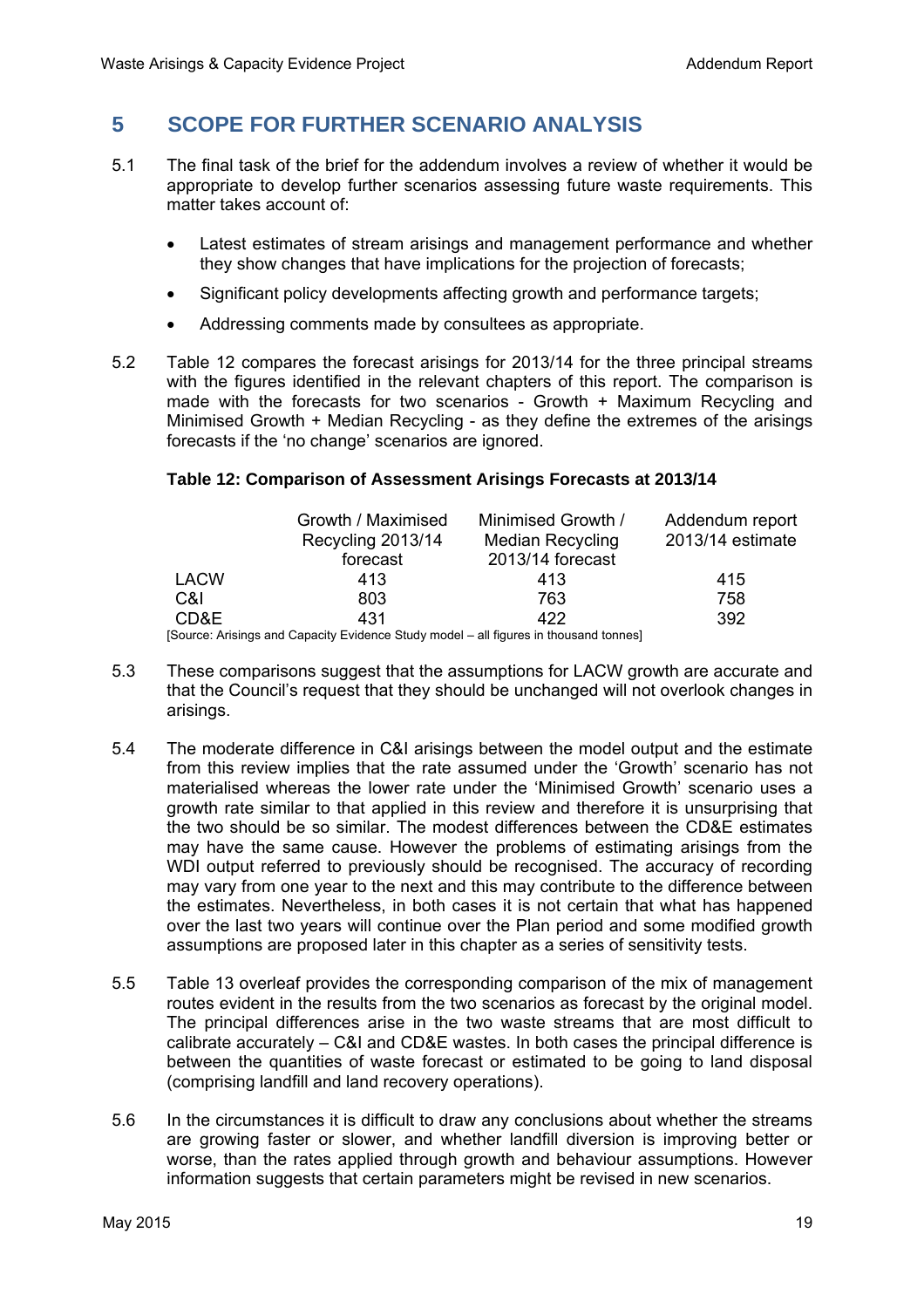|             | Growth / Maximised<br>Recycling 2013/14<br>forecast  | Minimised Growth /<br><b>Median Recycling</b><br>2013/14 forecast | Addendum report<br>2013/14 estimate |
|-------------|------------------------------------------------------|-------------------------------------------------------------------|-------------------------------------|
| <b>LACW</b> | Recycling: 45%                                       | Recycling: 45%                                                    | Recycling: 41%                      |
|             | Recovery: $-14$                                      | Recovery: -                                                       | Recovery: 9%                        |
|             | Land disposal: 55%                                   | Land disposal: 55%                                                | Land disposal: 50%                  |
| C&I         | Recycling: 58%                                       | Recycling: 55%                                                    | Recycling: 50%                      |
|             | Recovery: 12%                                        | Recovery: 15%                                                     | Recovery: 10%                       |
|             | Land disposal: 30%                                   | Land disposal: 30%                                                | Land disposal: 40%                  |
| CD&E        | Recycling: 16%                                       | Recycling: 11%                                                    | Recycling: 7%                       |
|             | Recovery: 3%                                         | Recovery: 2%                                                      | Recovery: 5%                        |
|             | Land disposal: 47%                                   | Land disposal: 53%                                                | Land disposal: 68%                  |
|             | Transfer: 33% <sup>15</sup>                          | Transfer: 34%                                                     | Transfer: 20%                       |
|             | [Source: Arisings and Capacity Evidence model, 2013] |                                                                   |                                     |
|             |                                                      |                                                                   |                                     |

#### **Table 13: Comparison of Management Route Forecasts at 2013/14**

- 5.7 The overall conclusion of this part of the work is that there is no clear reason to develop one or more completely new scenarios, but that it would be prudent to modify the existing ones to reflect some of the issues discussed previously. Leaving aside the no change scenarios, the intention is to model an 'envelope' of future outcomes and the proposals which follow aim to widen the range of what was covered in the original work while attempting to be both pragmatic and realistic about how arisings and management will change over the next  $15-16$  years<sup>16</sup>.
- 5.8 The rest of this section explains the rationale and proposes certain modifications.

#### *Growth Scenarios*

5.9 Table 14 summarises the growth assumptions for the two growth scenarios.

#### **Table 14: Comparison of Growth Modifier Assumption Sets**<sup>17</sup>

| <b>Waste stream</b> | Growth                                                                                                                                                      | <b>Minimised Growth</b> |
|---------------------|-------------------------------------------------------------------------------------------------------------------------------------------------------------|-------------------------|
| <b>LACW</b>         | Varies between +0.8%<br>and $+2.9%$                                                                                                                         | As for Growth scenario  |
| Commercial          | $+0.6%$                                                                                                                                                     | No change               |
| Industrial          | $+1.3%$                                                                                                                                                     | $-1\%$                  |
| CD&E                | $+0.6%$                                                                                                                                                     | No change               |
|                     | $\mathcal{L}_{\text{outco}}$ Ariginas and Canacity Evidence model $\mathcal{L}_{\text{out}}$ all figures are appual growth rates $\mathcal{L}_{\text{out}}$ |                         |

[Source: Arisings and Capacity Evidence model, 2013 – all figures are annual growth rates]

 $14$  The original version of the model assumed the Allerton EfW facility would be in service by 2014 and the sites list will need to be updated to reflect delays following the legal challenge. These figures are from the 2013 forecast which excluded an energy recovery forecast due to the lack of local capacity at that time so that they can be compared directly.

 $15$  Outputs from the model suggest that virtually all of the material passing through transfer stations is either recycled at that point or sent to another facility where it is recycled and virtually none of this material goes to landfill.<br><sup>16</sup> Once the envelope is identified in terms of the most realistic optimistic and pessimistic forecasts (in term

the subsequent waste management strategy in the Plan could seek to meet landfill needs implied by the pessimistic forecast and also the built capacity needs of the optimistic one as a way of addressing uncertainties about which one will materialise eventually.

These growth rates are not specified in the original report (which refers to a proportion of GVA growth instead) and are taken from the capacity assessment model outputs.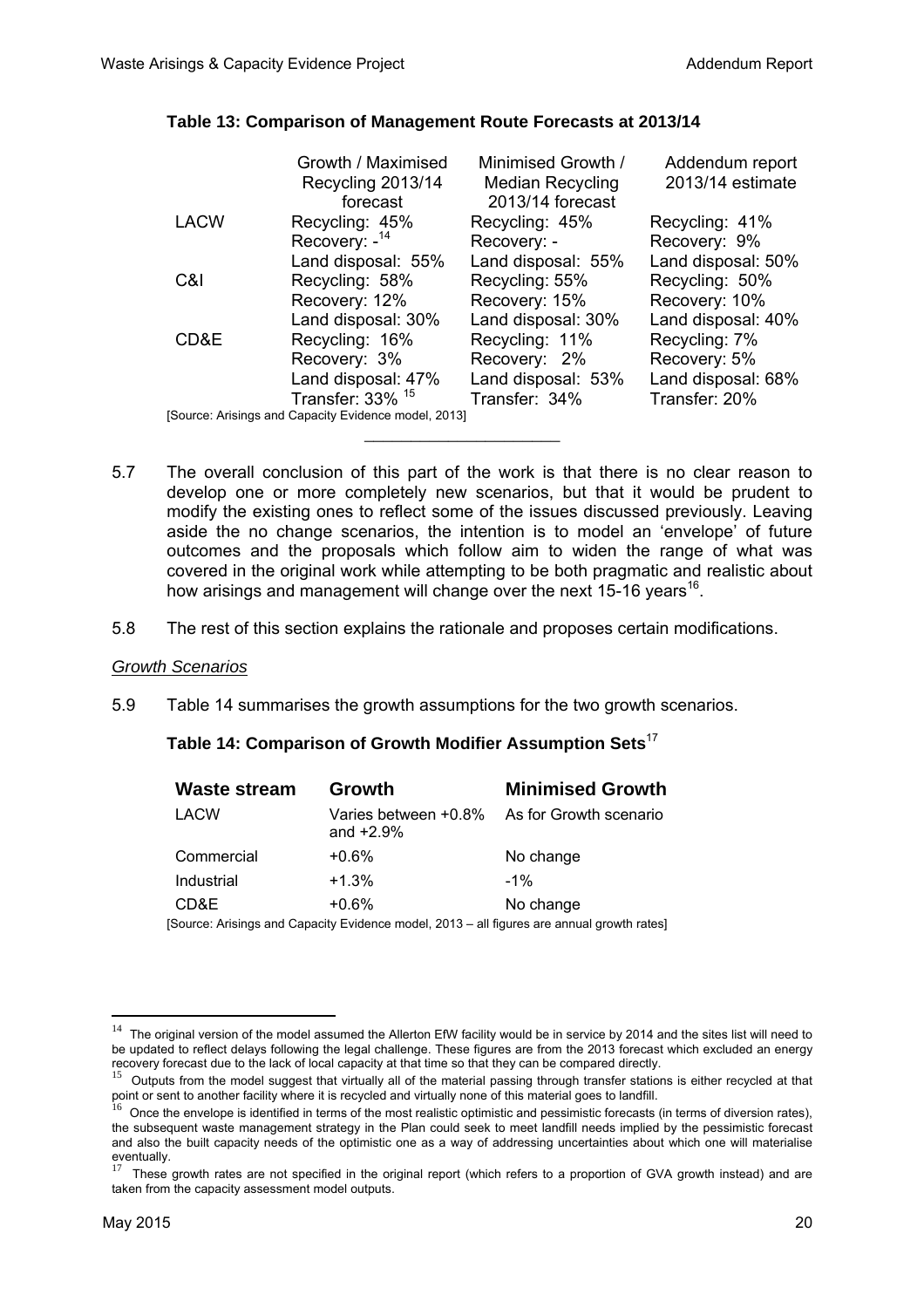*LACW* 

5.10 The Council has advised that attention should focus on streams other than LACW as growth assumptions should reflect the strategy that the Waste Collection/Disposal Authority is pursuing. The assumptions may need to be revised if a revision of the Municipal Waste Management Plan is published.

*C&I Waste* 

- 5.11 Chapter 3 projects C&I waste forward using employment growth forecasts rather than a proportion of the growth in GVA. However the aggregate figure over the period 2015 to 2031 is a rate of +0.89% which is roughly comparable to the median value of the 'Growth' rates for the two streams, taking account of their respective sizes.
- 5.12 The original report clarifies that the Council and its partners decided the Minimised Growth scenario should assume no increase in commercial (and other) wastes to reflect the impact of waste minimisation initiatives. It is assumed the corresponding reduction in industrial wastes reflects continuing effects of rebalancing the subregional economy from manufacturing, etc. to the service sector.
- 5.13 However the clear intention of EU and UK policy initiatives, and the Courtauld Commitment, is to effect a net reduction in waste growth not to just arrest it. Modelling these effects is complicated because many of the impacts will be evident in the reduction of LACW arisings as well as greater scope to recycle more material. However it is not unreasonable to expect similar effects in business-to-business trade which would be reflected in the commercial stream.
- 5.14 One uncertainty is how long such changes will be apparent. While the Courtauld Commitment has broadened three times since it was introduced in 2005 but it is probably unrealistic to assume innovations in packaging technology and reduction will continue throughout the Plan period. Equally, it is not possible to say no further change will occur.
- 5.15 Although Table 12 indicates that the Minimised Growth rate reflects what is happening to this stream currently the points above suggest it would be prudent to modify growth assumptions as a sensitivity test on arisings growth as follows:

*Growth*: re-set both commercial and industrial growth to 0% throughout the Plan period. In effect this implies that any growth in waste creation from increasing business activity would be offset by the effects of reducing packaging wastes and other waste reduction initiatives.

*Minimised Growth*: set commercial waste growth to the same rate as industrial waste (-1%) also but in this case reflecting the impact of waste reduction initiatives. Apply this rate to 2021 on the assumption that most of the possible improvements will have occurred by then and there is limited scope for further change.

#### *CD&E Waste*

- 5.16 The bottom row in Table 3 identifies the Experian forecasts for growth in employment in the construction and engineering sectors of the sub-regional economy, corresponding to a shrinkage of -0.25% per year over the period 2009-2015 and growth of +0.98% per year over the period 2015-2031.
- 5.17 Reduction in waste creation rates is most likely to occur if the economy goes back into recession. Current levels reflect the operation of a sector which – according to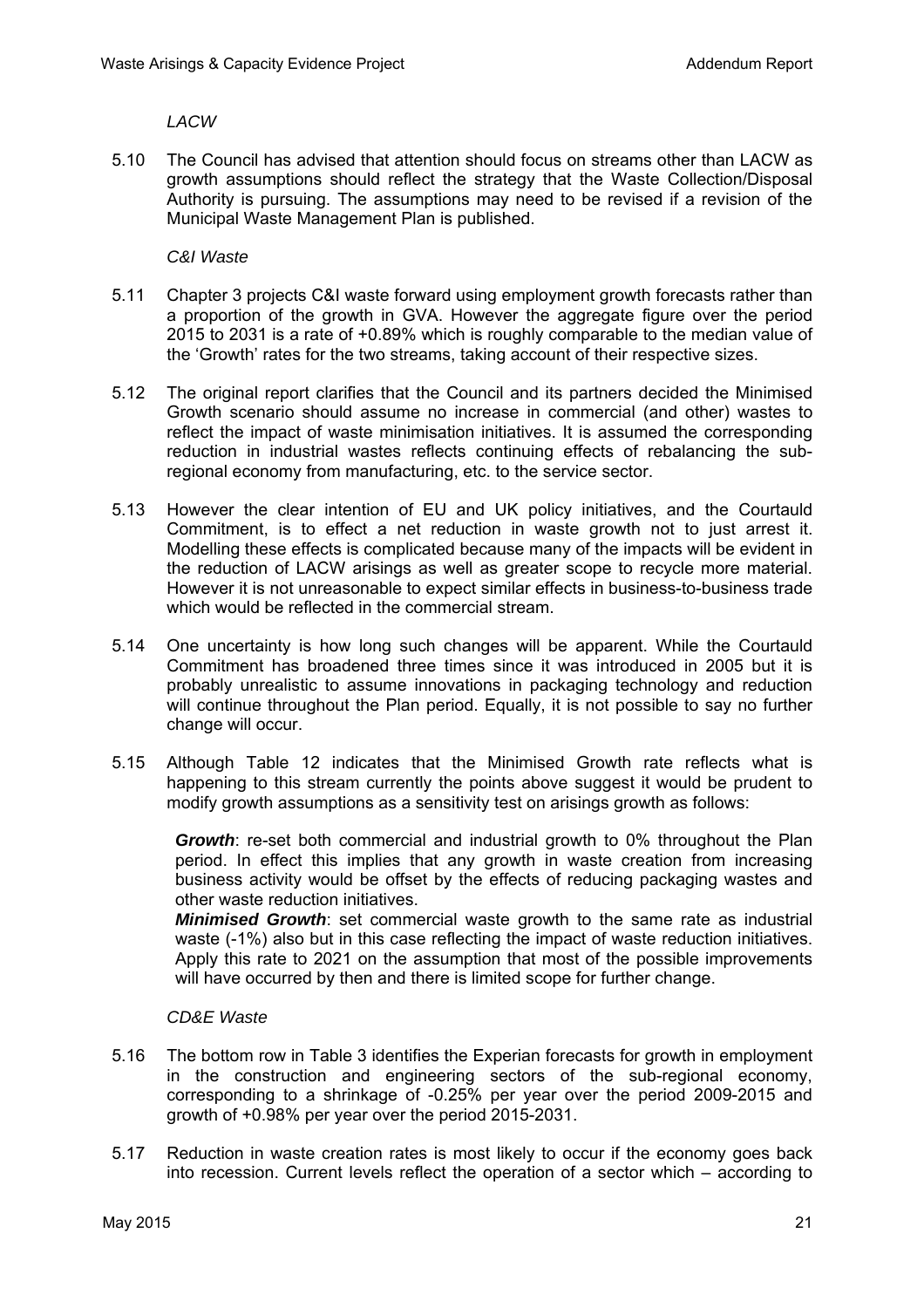Defra – already outperforms most of the rest of Europe – in terms of recycling materials and therefore future growth is most likely to reflect the levels of new development and regeneration projects each year. In turn these are likely to be reflected in employment levels.

5.18 As a result one possible modification is proposed:

*Growth*: re-set growth to +1% per year over the period 2015-2021 and then to +0.5% per year over the rest of the Plan period. This assumption implies that the above growth figure (+0.98%) is an average of a higher rate in the immediate future as the sub-regional economy recovers from recession and the regeneration of public and private sector investment, but that growth will not be sustained at the same rate over the next decade.

*Minimised Growth*: no clear rationale for adjusting the assumptions which assume a modest but steady reduction in Industrial waste arisings; LACW growth at the same rate as for the Growth scenario, and no change in the other streams.

5.19 Given the substantial proportion of this stream that is disposed to landfill or land recovery operations, this scenario modification represents a 'worst case' outcome in terms of landfill capacity<sup>18</sup>.

#### *Practice Scenarios*

5.20 Table 15 summarises the assumptions for the two scenarios that propose changes to the mix of management routes. In all cases the assumed performance is achieved by 2020.

| <b>Waste stream</b> | <b>Maximised</b>                                                                                                       | <b>Median</b>                                                |
|---------------------|------------------------------------------------------------------------------------------------------------------------|--------------------------------------------------------------|
| <b>LACW</b>         | Both scenarios apply recycling and recovery<br>targets that reflect the long-term contract for<br>managing this stream |                                                              |
| Commercial          | 75% recycled or<br>composted<br>25% to energy<br>recovery                                                              | 50% recycled or<br>composted<br>50% to energy recovery       |
| Industrial          | 75% recycled or<br>composted<br>25% to energy<br>recovery                                                              | 50% recycled or<br>composted<br>50% to energy recovery<br>bγ |
| CD&E                | 75% recycled                                                                                                           | 50% recycled                                                 |
|                     | [Source: Arisings and Capacity Evidence model, 2013]                                                                   |                                                              |

#### **Table 15: Definition of Change of Practice Assumption Sets**

 $18\,$ This comment does not necessarily contradict the reference to Defra above it. Disposal to landfill predominantly involves excavation wastes for which there are limited recycling options. Defra's performance comparison is also believed to refer primarily to C&D wastes though the (usual) greater quantity of Excavation wastes masks the better recycling performance of the former. It probably also reflects the high levels achieved at exempt sites and as a result of recycling at source which the capacity assessment cannot measure as these quantities are not reported via the Data Interrogators.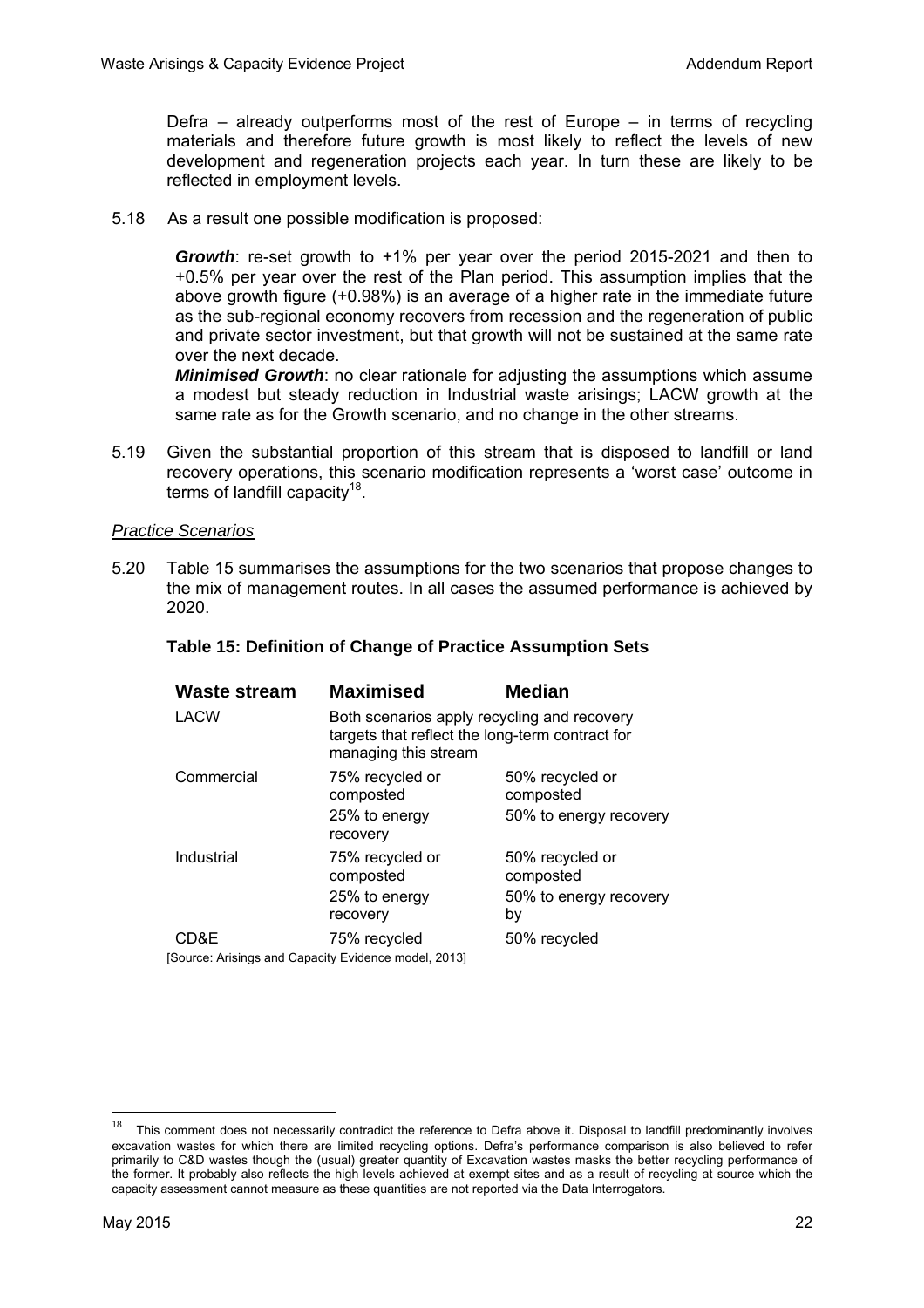*LACW* 

- 5.21 Again, the Council has advised that attention should focus on streams other than LACW as the assumed management strategy is set by the terms of the long-term contract with AmeyCespa.
- 5.22 However, it remains unclear whether the EU proposals to recycle, compost or re-use 70% of household waste are realistic. As this report was being completed, the Local Government Association expressed concerns about whether authorities in England could boost performance from an average of around 45% currently to 50% by 2020 and therefore it remains unclear whether they could deliver a further four-fold improvement on this gain over the following 10 years. The scope to achieve this will depend heavily on significant further improvements in packaging in terms of the quantities per item, the materials used, the proportion that is recyclable, and continuing householder commitment to recycling initiatives.

*Maximised Recycling*: achievement of the 70% target for recycling/composting household waste proposed by the EU. *Median Recycling*: no change proposed.

#### *C&I Waste*

- 5.23 Model outputs indicate between 55% and 58% of the combined stream is being recycled already, suggesting that the Median Recycling assumption is untenable as it would result in poorer performance. Similarly, both scenarios achieve the target rates for recycling and energy recovery by 2030, not sooner.
- 5.24 In practice both streams contain substantial proportions of mixed and non-metallic wastes that are suitable for recycling. Any further improvement in recycling performance is more likely to occur sooner rather than later and new facilities to achieve this are likely to be easier to deliver financially compared to energy recovery facilities.
- 5.25 The existing modelling assumed that at least 10% of these materials would continue to go to landfill. As a result the following modifications are proposed with the percentages applying to the proportions of the waste capable of being diverted from landfill.

*Maximised Recycling*: achievement of 75% recycling by 2020, rising to 85% by 2030 with the remaining material going to energy recovery<sup>19</sup>.

*Median Recycling*: recycling remains unchanged (65%); the energy recovery share improves to  $35\%$  by  $2030^{20}$ .

<sup>19</sup> 19 The implications of the comments in paragraph 5.25 are that by 2030 10% of material will still be going to landfill with 85% of the remaining 90% (ie. 76.5%) being recycled and 15% of the remaining 90% (ie. 13.5%) going to energy recovery.<br><sup>20</sup> This proposal reduces the difference between the scenarios compared to the original study, but this is

the high existing level of recycling and since a reduction in diversion rates should not be modelled. The focus on continuing reduction in packaging waste and waste reduction suggests a higher residual level of landfilling should not be modelled.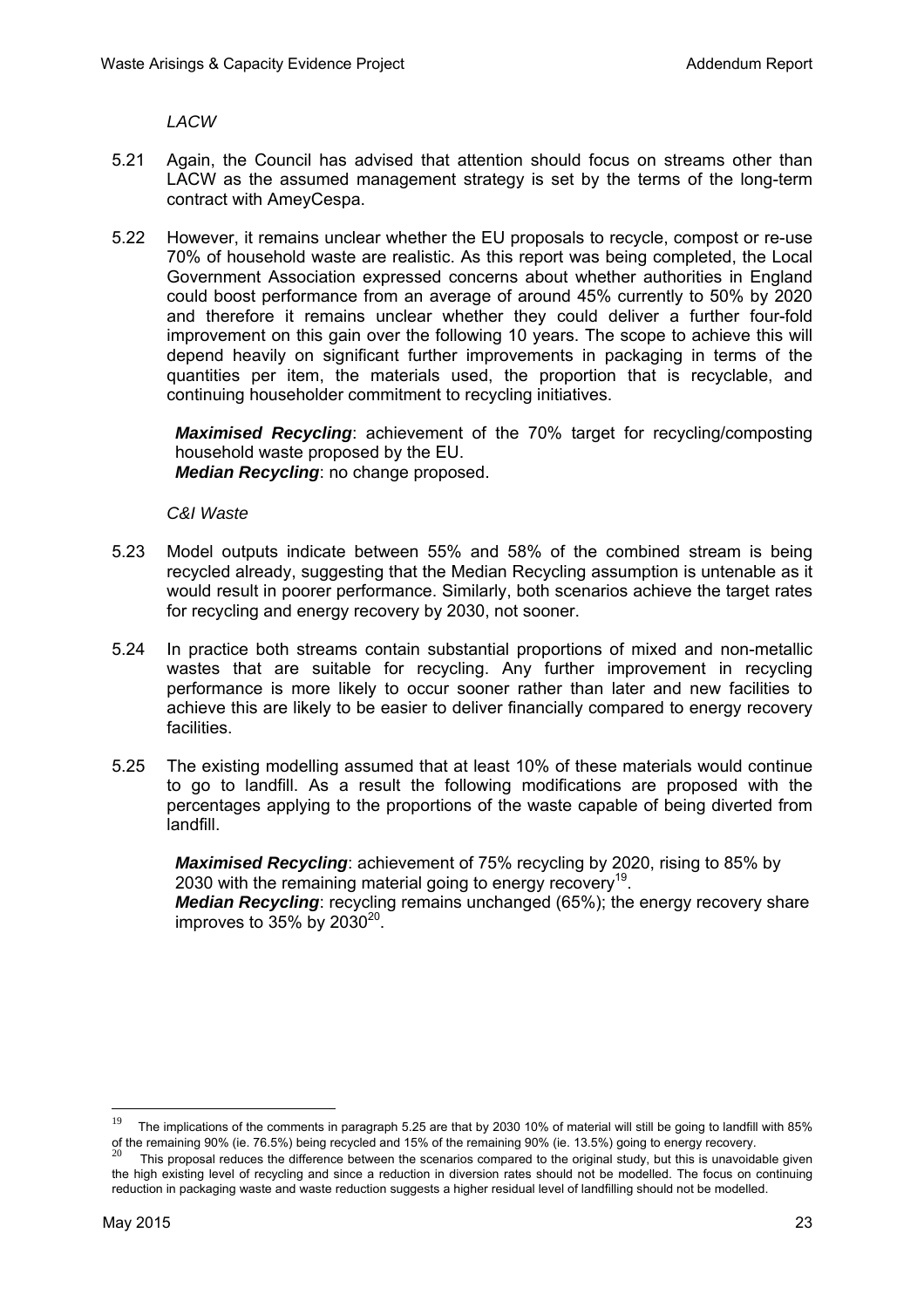#### *CD&E Waste*

- 5.27 Model outputs show a baseline recycling rate for this stream of 39% although this figure actually masks a significant difference between the handling of the C&D and E streams with the high level of land disposal of the latter skewing the total figure.
- 5.28 The model currently applies a steady increase in recycling performance over the Plan period whereas the current high level referred to by Defra implies any further improvement will be front-loaded - ie. it will occur sooner rather than later as the construction industry seeks to maximise the value of the waste materials it generates. However, given the size of the Excavation waste stream is does not appear prudent to assume the higher rate assumed under the Maximised Recycling scenario could be improved.
- 5.29 For these reasons the use of a 50% assumption for the Median Recycling scenario appears unduly pessimistic and implies limited further improvement would be delivered.
- 5.30 As a result the following modifications are proposed:

#### *Maximised Recycling*: no change.

*Median Recycling*: achievement of 60% by 2020 with no further improvement beyond that point.

5.31 The proposals could be implemented as variants on the existing scenarios in the model. The number of potential changes gives rise to a very large number of potential scenario combinations and it is not the intention to over-complicate the analysis. All of the proposed changes that are taken forward will need to be made to the model. However in subsequent analysis it would be prudent to focus on the combination of the Growth / Maximised and Minimised Growth / Median Recycling scenarios as these are most likely to define the maximum requirements for landfill and built capacity  $-$  ie. the extremes of the envelope of possible outcomes as referred to earlier in the text and footnotes.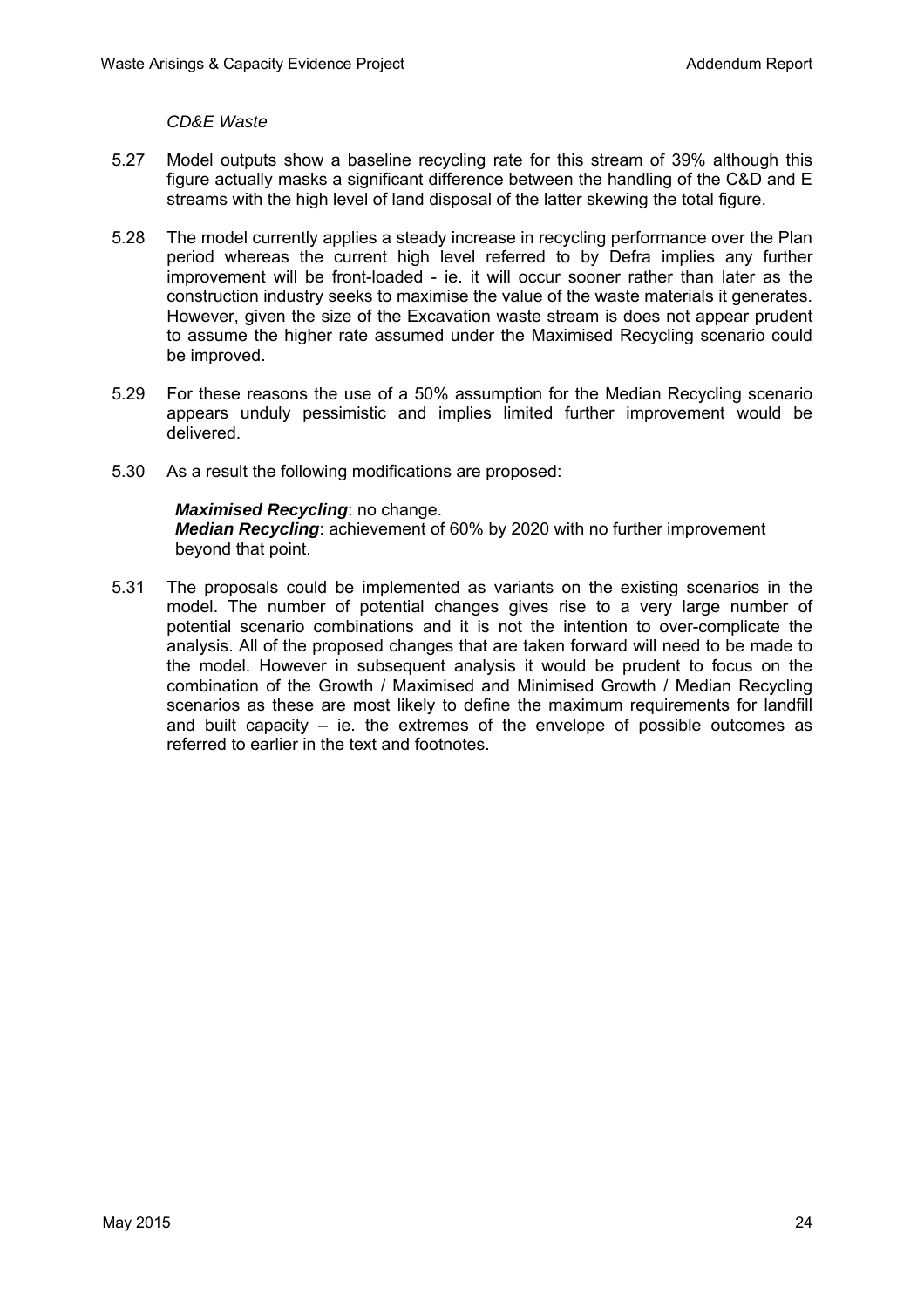## **APPENDIX A: MOVEMENT OF HOUSEHOLD, INDUSTRIAL & COMMERCIAL WASTES**

#### *Movement of Locally Arising HIC Wastes*

|                                     | Waste                          |                                      | Waste          |
|-------------------------------------|--------------------------------|--------------------------------------|----------------|
|                                     | received                       |                                      | received       |
| Receiving authority                 | (tonnes)                       | Receiving authority                  | (tonnes)       |
| <b>North Yorkshire WPA</b>          | 565,422                        | Leicestershire WPA                   | 67             |
| York, City of WPA                   | 25,253                         | St Helens WPA                        | 59             |
| <b>Leeds WPA</b>                    | 60,362                         | Cumbria WPA                          | 52             |
| <b>East Riding of Yorkshire WPA</b> | 60,183                         | Wigan WPA                            | 41             |
| <b>Redcar and Cleveland WPA</b>     | 24,194                         | Staffordshire WPA                    | 40             |
| <b>Stockton-on-Tees WPA</b>         | 23,653                         | Lincolnshire WPA                     | 29             |
| <b>Hartlepool WPA</b>               | 21,807                         | Northamptonshire WPA                 | 22             |
| <b>North East Lincolnshire WPA</b>  | 10,363                         | Knowsley WPA                         | 21             |
| <b>Rotherham WPA</b>                | 7,811                          | <b>Bolton WPA</b>                    | 21             |
| <b>Doncaster WPA</b>                | 4,290                          | Dudley WPA                           | 20             |
| <b>North Tyneside WPA</b>           | 3,375                          | <b>Walsall WPA</b>                   | 11             |
| <b>Sunderland WPA</b>               | 3,258                          | <b>Birmingham City WPA</b>           | 10             |
| <b>Kingston Upon Hull City WPA</b>  | 3,190                          | <b>Cheshire West and Chester WPA</b> | 10             |
| <b>County Durham WPA</b>            | <b>Warrington WPA</b><br>3,185 |                                      | 10             |
| <b>Barnsley WPA</b>                 | 3,136                          | <b>Bristol City WPA</b>              |                |
| <b>Sheffield WPA</b>                | 3,085                          | Nottinghamshire WPA                  |                |
| <b>Nottingham City WPA</b>          | 2,272                          | Liverpool WPA                        | 6              |
| <b>Warwickshire WPA</b>             | 2,047                          | Dorset WPA                           | 6              |
| <b>Worcestershire WPA</b>           | 1,918                          | Milton Keynes WPA                    |                |
| <b>Stoke-on-Trent City WPA</b>      | 1,308                          | <b>Buckinghamshire WPA</b>           | 3              |
| <b>Wakefield WPA</b>                | 1,212                          | Peterborough WPA                     | 3              |
| Darlington WPA                      | 939                            | South Tyneside WPA                   | $\overline{2}$ |
| Derbyshire WPA                      | 893                            | <b>Halton WPA</b>                    | $\overline{2}$ |
| Kirklees WPA                        | 729                            | Wokingham WPA                        | $\overline{2}$ |
| Sandwell WPA                        | 561                            | Cambridgeshire WPA                   | $\overline{2}$ |
| Lancashire WPA                      | 474                            | Hampshire WPA                        | $\mathbf{1}$   |
| Wolverhampton WPA                   | 462                            | Leicester City WPA                   | 0              |
| <b>Bradford City WPA</b>            | 363                            | Southampton City WPA                 | 0              |
| Manchester WPA                      | 269                            | <b>Essex WPA</b>                     | 0              |
| Gateshead WPA                       | 256                            | Reading WPA                          | 0              |
| <b>Trafford WPA</b>                 | 208                            | Rochdale WPA                         | $\mathbf 0$    |
| City of Derby WPA                   | 89<br>Telford and Wrekin WPA   |                                      | 0              |
| Devon WPA                           | 82                             | Hertfordshire WPA                    | $\mathbf 0$    |
|                                     |                                | Total                                | 837,113        |

Note [1]: mid-grey cells identify those authorities that received more than 1000 tonnes of waste in 2013. This figure is considered to be the threshold above which movements can be regarded as 'strategic'. The main report provides further explanation of this matter.

Note [2]: this analysis only includes wastes known to have originated in the North Yorkshire sub-region. A further 3.06 million tonnes of these wastes are shown as arising somewhere in the former Yorkshire & Humberside region illustrating the problem of accurately identifying arisings and management performance.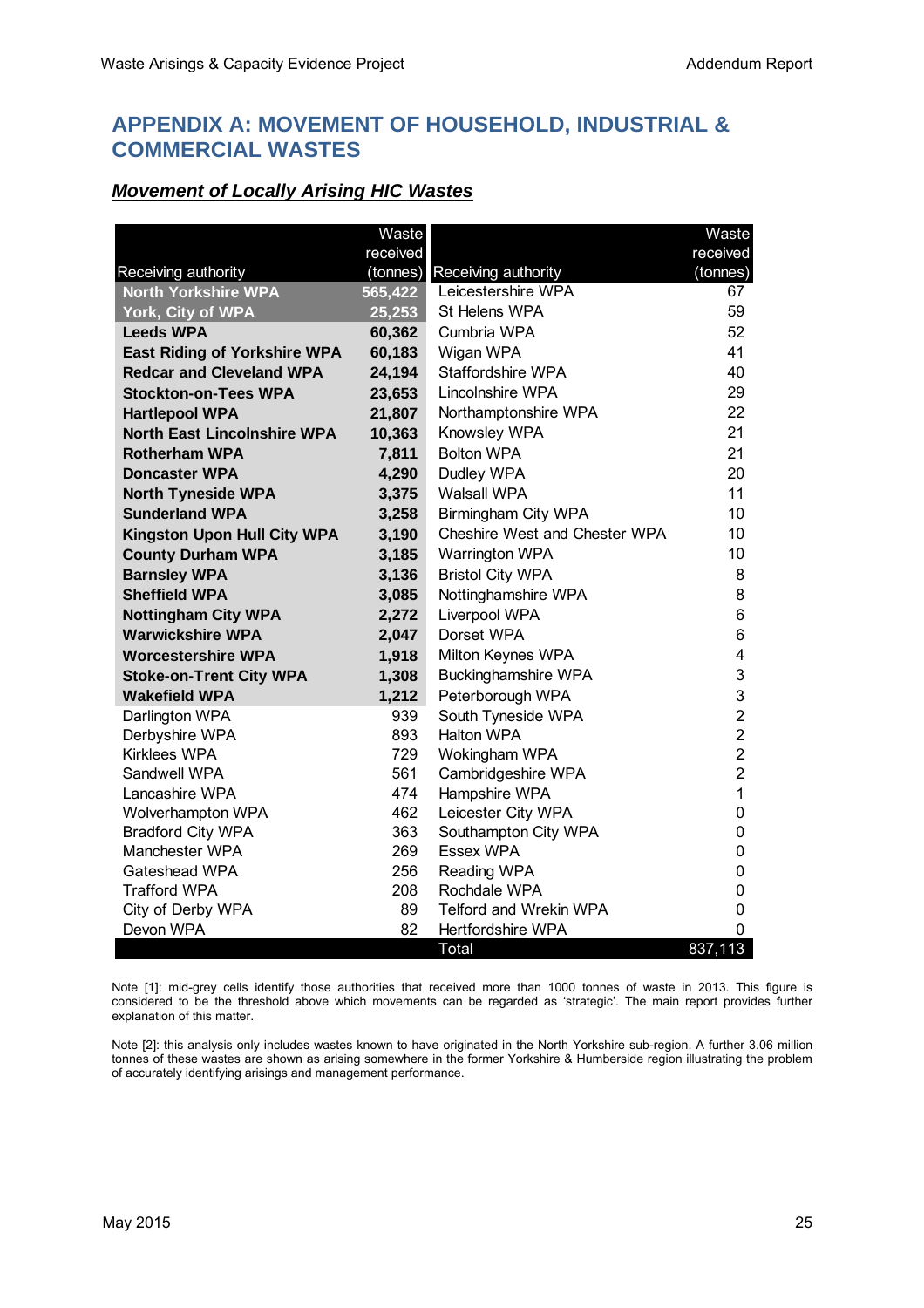#### *Sources of Imported HIC Wastes Managed Locally*

|                                        | Waste     |                                         | Waste          |
|----------------------------------------|-----------|-----------------------------------------|----------------|
|                                        | received  |                                         | received       |
| Originating authority                  | (tonnes)  | Originating authority                   | (tonnes)       |
| WPA not codeable (Yorks & Humber)      | 1,312,816 | Cambridgeshire                          | 213            |
| Leeds                                  | 44,861    | Hampshire                               | 181            |
| Wigan                                  | 11,202    | Devon                                   | 142            |
| Lincolnshire                           | 8,890     | Hartlepool UA                           | 122            |
| East Riding of Yorkshire UA            | 4,758     | <b>Cheshire West and Chester</b>        | 117            |
| Rotherham                              | 3,907     | Birmingham City                         | 112            |
| <b>Bradford City</b>                   | 3,828     | <b>Kirklees</b>                         | 110            |
| Derby UA                               | 3,258     | Caerphilly UA                           | 91             |
| <b>Bristol UA</b>                      | 2,862     | WPA not codeable (London)               | 90             |
| Derbyshire                             | 2,847     | City of London                          | 90             |
| Redcar & Cleveland UA                  | 2,653     | Wandsworth                              | 86             |
| <b>West Sussex</b>                     | 2,514     | Northumberland                          | 62             |
| WPA not codeable (South East)          | 2,248     | WPA not codeable (West Midlands)        | 58             |
| Manchester                             | 2,056     | Gloucestershire                         | 57             |
| Wakefield                              | 1,445     | North Somerset UA                       | 52             |
| Liverpool                              | 1,363     | Stockton-on-Tees                        | 49             |
| Sheffield                              | 1,292     | Oxfordshire                             | 48             |
| Cardiff UA                             | 1,277     | County Durham UA                        | 47             |
| <b>Essex</b>                           | 1,274     | Gateshead                               | 45             |
| WPA not codeable (North East)          | 1,152     | <b>Norfolk</b>                          | 34             |
| Doncaster                              | 1,141     | Coventry                                | 31             |
| Lancashire                             | 1,136     | North Tyneside                          | 29             |
| <b>WPA Not Codeable (Not Codeable)</b> | 1,134     | Thurrock UA                             | 26             |
| WPA not codeable (South Yorkshire)     | 982       | WPA not codeable (Cheshire)             | 25             |
| WPA not codeable (South London)        | 805       | North Lincolnshire UA                   | 21             |
| <b>Barnsley</b>                        | 794       | Kent                                    | 20             |
| <b>Blackburn with Darwen UA</b>        | 705       | Walsall                                 | 19             |
| Cumbria                                | 650       | Shropshire                              | 17             |
| Leicester UA                           | 639       | Sunderland                              | 9              |
| <b>Scottish WPA</b>                    | 633       | Nottingham UA                           | 9              |
| Calderdale                             | 542       | <b>Cheshire East</b>                    | 8              |
| <b>Bolton</b>                          | 488       | North-East Lincolnshire UA              | 6              |
| Nottinghamshire                        | 466       | Stockport                               | 5              |
| Northern Ireland                       | 464       | Greenwich                               | 4              |
| Kingston Upon Hull UA                  | 443       | Swindon UA                              | 4              |
| Hackney                                | 370       | Newcastle Upon Tyne                     | 4              |
| Croydon                                | 346       | Buckinghamshire                         | 3              |
| Darlington UA                          | 345       | Bury                                    | 3              |
| Wrexham UA                             | 282       | Middlesbrough UA                        | $\mathbf 2$    |
| Staffordshire                          | 255       | <b>WPA Not Codeable (East Midlands)</b> | $\overline{1}$ |
| Leicestershire                         | 248       | Milton Keynes UA                        | 1              |
| Wirral                                 | 233       | Rochdale                                | 0              |
| Northamptonshire                       | 215       | Plymouth UA                             | 0              |
|                                        |           |                                         |                |

Note [3]: this analysis illustrates the problem of calibrating the size of these streams using the WDI because of the large amount of waste with no clearly specified origin. A separate analysis of the nature of these materials suggest that in 2013 they included almost 720,000 tonnes of "thermal process wastes" (possibly some form of slag classified as the product of an industrial process) and over 530,000 tonnes of mixed municipal/commercial wastes or similar.

The pie charts overleaf summarise how the exported materials were managed (illustrating local capacity shortages in some cases) and what local capacity was used to manage the imported wastes.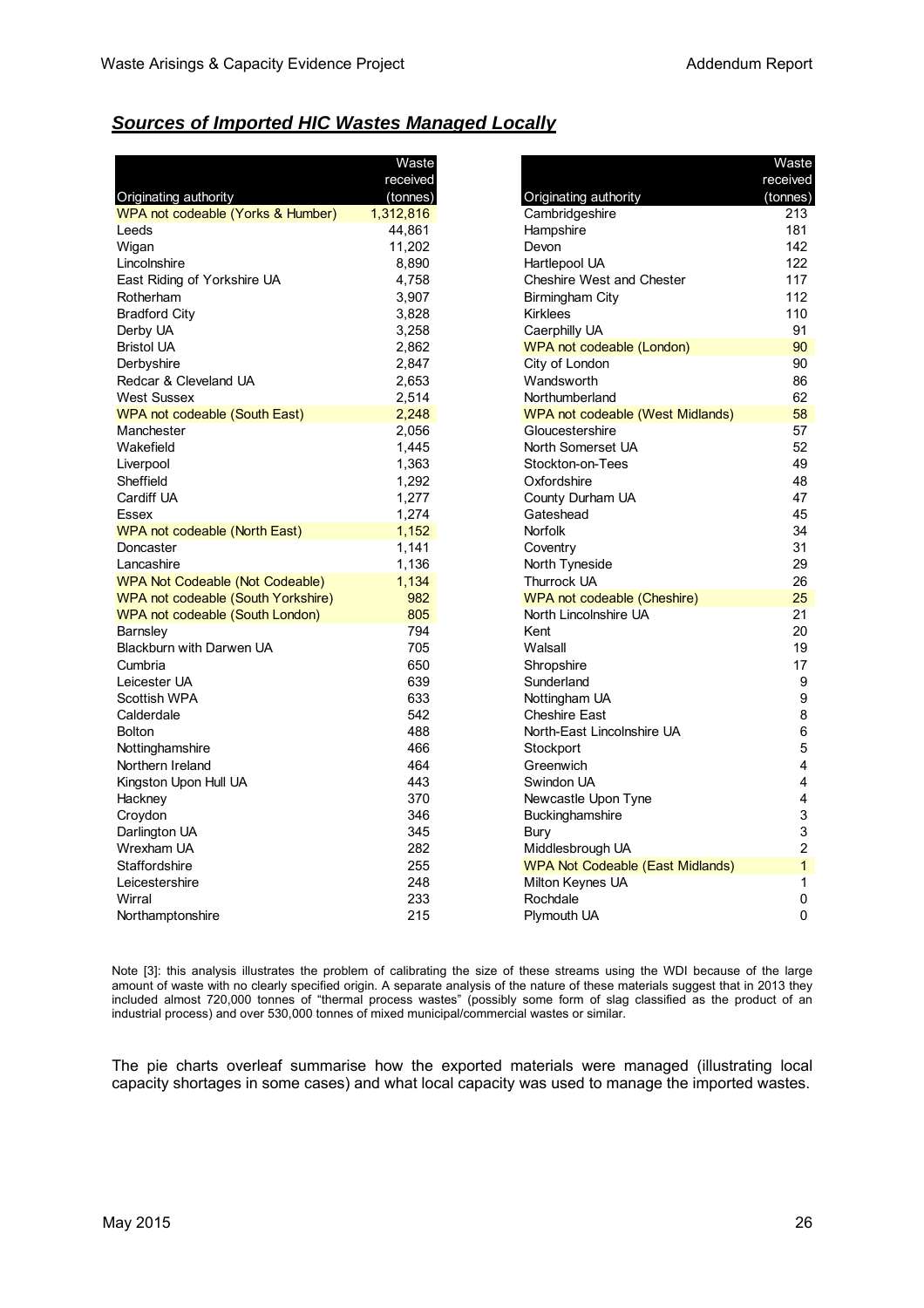

#### **Management of Exported Locally Arising Materials**

**Local Management of Imported Materials**

![](_page_30_Figure_5.jpeg)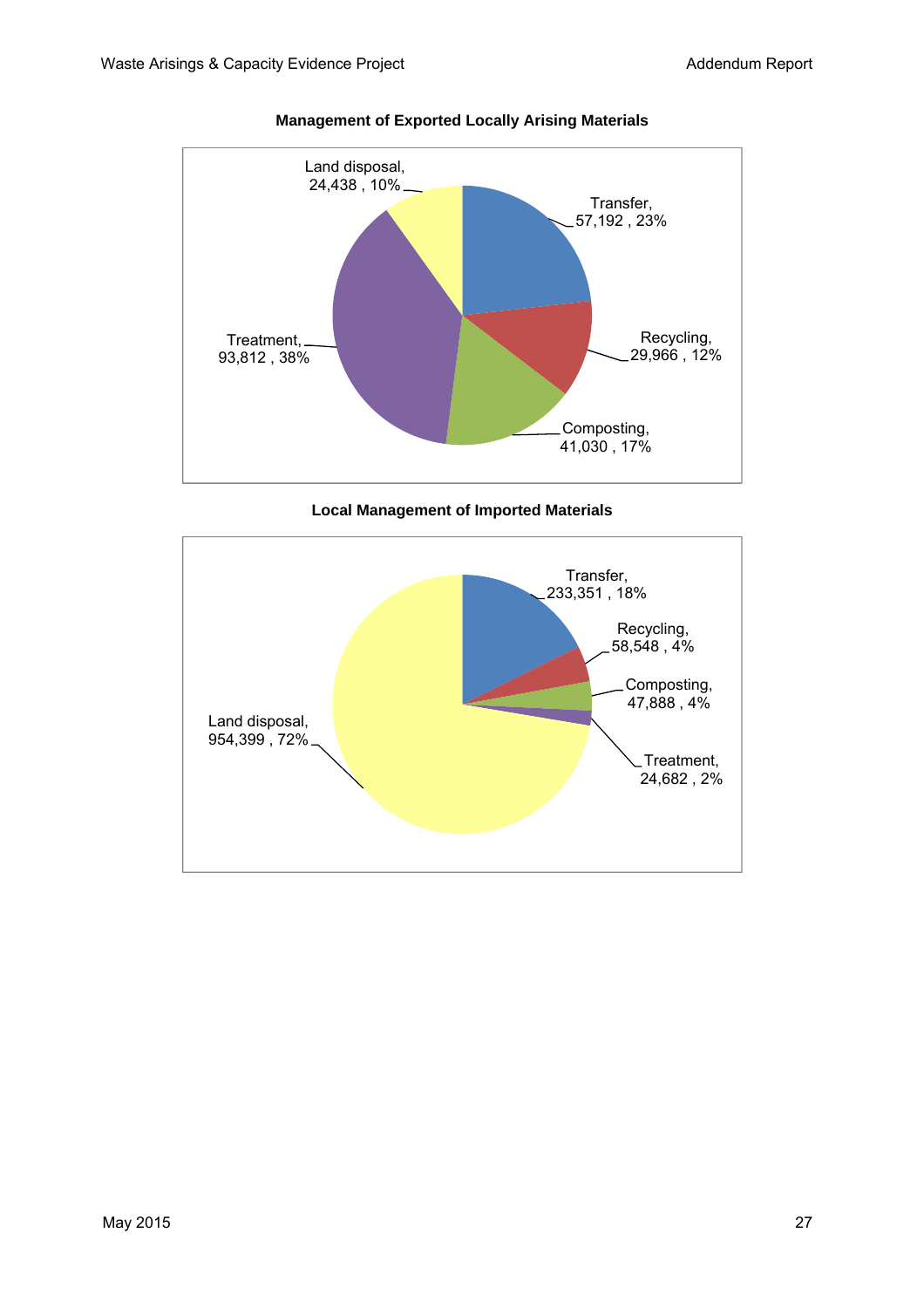## **APPENDIX B: MOVEMENT OF CONSTRUCTION, DEMOLITION & EXCAVATION WASTES**

## **Destination of CD&E wastes Exported from the Sub-Region**

| <b>Receiving Authority</b>                            | <b>C&amp;D</b>   | E              | <b>Total</b>            |
|-------------------------------------------------------|------------------|----------------|-------------------------|
| <b>Leeds WPA</b>                                      | 10,475           | 8,747          | 19,222                  |
| <b>East Riding of Yorkshire WPA</b>                   | 1,527            | 5,575          | 7,102                   |
| <b>Wakefield WPA</b>                                  | 6,828            | 62             | 6,890                   |
| <b>Gateshead WPA</b>                                  | 5,584            | 218            | 5,802                   |
| <b>Lancashire WPA</b>                                 | 1,771            | 2,850          | 4,621                   |
| <b>Rotherham WPA</b>                                  | 2,987            | 820            | 3,806                   |
| <b>County Durham WPA</b>                              | 1,072            | 2,377          | 3,449                   |
| <b>Newcastle Upon Tyne WPA</b>                        | 2,389            |                | 2,389                   |
| <b>Doncaster WPA</b>                                  | 2,119            | $\mathbf{2}$   | 2,121                   |
| <b>Stockton-on-Tees WPA</b>                           | 1,588            | 63             | 1,652                   |
| <b>Redcar and Cleveland WPA</b>                       | 740              | 449            | 1,189                   |
| Liverpool WPA                                         | 761              |                | 761                     |
| <b>Essex WPA</b>                                      | 704              |                | 704                     |
| Kirklees WPA                                          | 328              | 305            | 633                     |
| Hartlepool WPA                                        | 611              |                | 611                     |
| Darlington WPA                                        | 530              |                | 530                     |
| Calderdale WPA                                        | 496              |                | 496                     |
| <b>Bradford City WPA</b>                              | 320              |                | 320                     |
| Northumberland WPA                                    |                  | 194            | 194                     |
| Kingston Upon Hull City WPA                           | 189              |                | 189                     |
| Nottinghamshire WPA                                   | 124              | 19             | 143                     |
| <b>Barnsley WPA</b>                                   | 83               | 13             | 95                      |
| Manchester WPA                                        |                  | 90             | 90                      |
| Barking and Dagenham WPA                              | 64               |                | 64                      |
| Derbyshire WPA                                        | 38               |                | 38                      |
| <b>Buckinghamshire WPA</b>                            |                  | 34             | 34                      |
| St Helens WPA                                         | 32               |                | 32                      |
| Trafford WPA                                          | 17               |                | 17                      |
| Sheffield WPA                                         | 5                | 6              | 11                      |
| Cumbria WPA                                           | $\mathbf{1}$     | 8              | 8                       |
| North Lincolnshire WPA                                | $\pmb{0}$        | 8              | 8                       |
| Worcestershire WPA                                    | 8                |                | 8                       |
| <b>Bristol City WPA</b>                               | $\overline{4}$   |                | 4                       |
| Hampshire WPA                                         |                  | $\overline{2}$ | $\overline{\mathbf{c}}$ |
| North Tyneside WPA                                    | $\overline{2}$   |                | $\overline{2}$          |
| Knowsley WPA                                          | 1                |                | $\mathbf 1$             |
| Norfolk WPA                                           | $\mathbf 1$      |                | $\mathbf{1}$            |
| South Tyneside WPA                                    | $\mathbf 1$<br>1 |                | $\mathbf{1}$            |
| Sunderland WPA                                        |                  | 1              | 1<br>$\mathbf 1$        |
| Warrington WPA                                        |                  |                | 0                       |
| Blackburn with Darwen WPA<br><b>Hertfordshire WPA</b> | 0<br>$\mathbf 0$ |                | 0                       |
| Sandwell WPA                                          | $\overline{0}$   |                | 0                       |
|                                                       |                  |                |                         |

Source: EA WDI, 2013 – all figures in tonnes – zero values indicate movements of less than 0.5 tonnes; grey cells identify authorities received tonnages that exceed the strategic threshold referred to in the main report.

## **Origin of CD&E Wastes Deposited in the Sub-Region**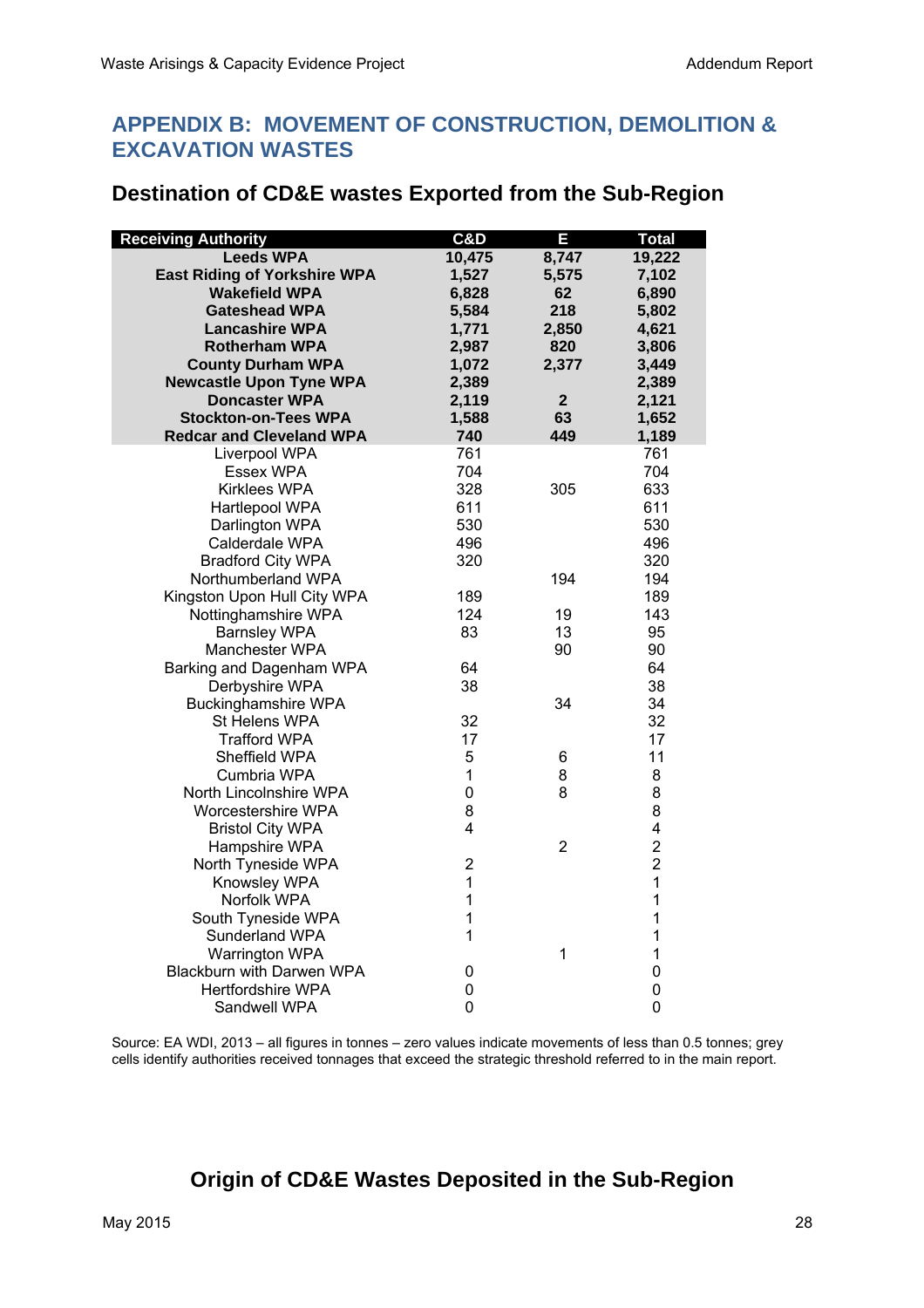|                                    | Tonnes   |
|------------------------------------|----------|
| Originating authority              | received |
| North Yorkshire                    | 339,726  |
| York UA                            | 88,166   |
| WPA not codeable (Yorks & Humber)  | 439,587  |
| WPA not codeable (North East)      | 96,620   |
| <b>Leeds</b>                       | 20,266   |
| Wakefield                          | 14,700   |
| <b>East Riding of Yorkshire UA</b> | 14,452   |
| <b>Darlington UA</b>               | 13,078   |
| WPA Not Codeable (Not Codeable)    | 11,877   |
| <b>Bradford City</b>               | 4,658    |
| <b>Kirklees</b>                    | 2,216    |
| Cambridgeshire                     | 1,886    |
| Hampshire                          | 751      |
| Gloucestershire                    | 747      |
| WPA not codeable (South Yorkshire) | 628      |
| Derbyshire                         | 391      |
| County Durham UA                   | 362      |
| Hackney                            | 163      |
| Suffolk                            | 34       |
| WPA Not Codeable (East Midlands)   | 23       |
| Lincolnshire                       | 15       |
| Newcastle Upon Tyne                | 2        |
| Northumberland                     | 0        |
| Redcar & Cleveland UA              | 0        |

Source: EA WDI 2013, all figures in tonnes – zero values identify movements of less than 0.5 tonnes; grey cells identify authorities received tonnages that exceed the strategic threshold referred to in the main report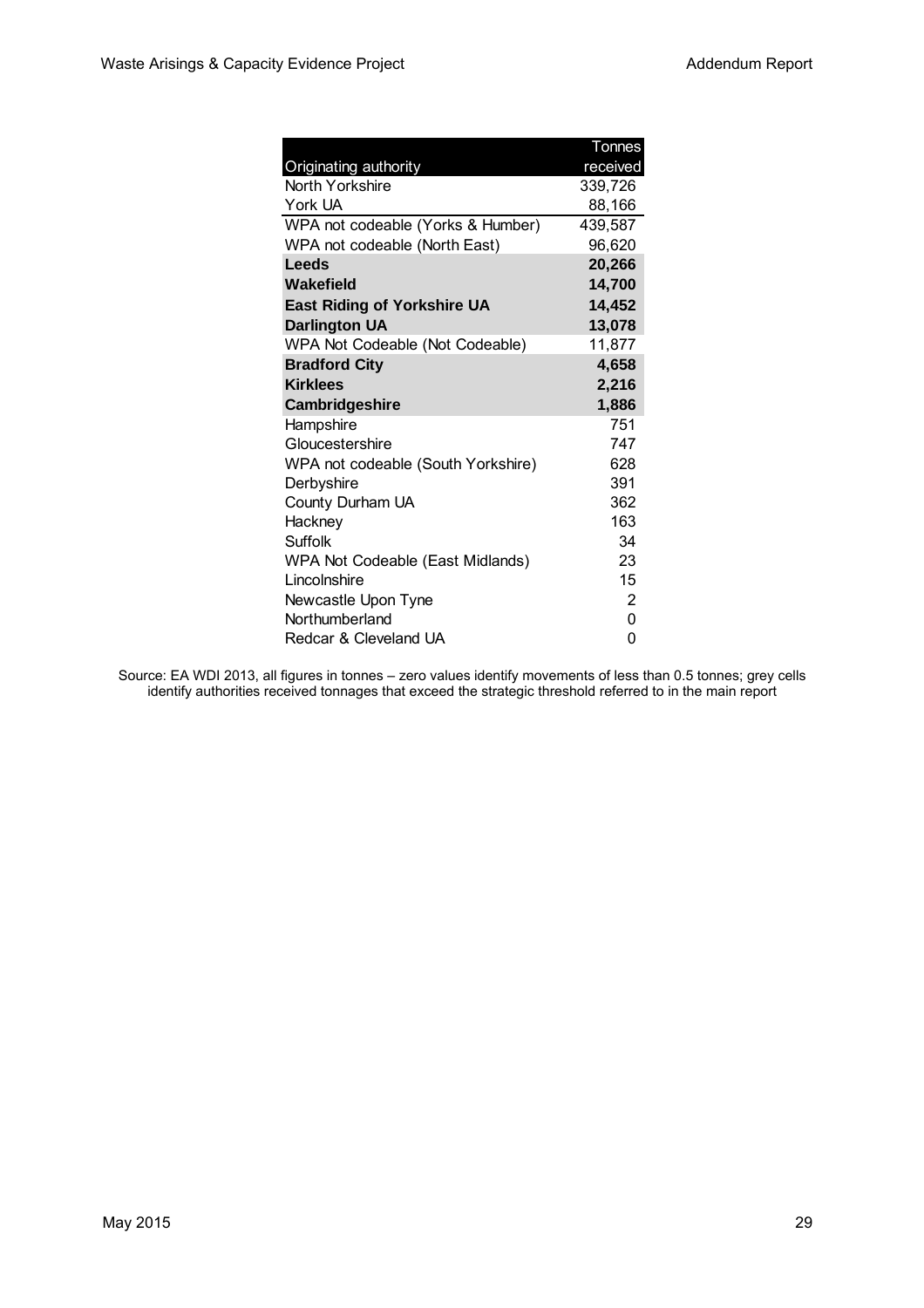## **APPENDIX C: MOVEMENT OF HAZARDOUS WASTES**

### **Table 1 – Wastes Arising in the Sub-Region and Exported**

| Receiving                          | Tonne | Receiving                      | Tonne | Receiving                |        |                              |        |
|------------------------------------|-------|--------------------------------|-------|--------------------------|--------|------------------------------|--------|
| authority                          | S     | authority                      | S     | authority                | Tonnes | <b>Receiving authority</b>   | Tonnes |
| <b>Stockton-on-Tees</b>            | 3,385 | Wolverhampton                  | 241   | Barnsley                 | 35     | Peterborough                 |        |
| Wakefield                          | 2,784 | <b>Doncaster</b>               | 189   | Hertfordshire            | 34     | Cumbria                      |        |
| <b>Kirklees</b>                    | 2,602 | <b>Kingston Upon Hull City</b> | 188   | Trafford                 | 34     | Kent                         |        |
| Leeds                              | 1,991 | <b>Newcastle Upon Tyne</b>     | 153   | Birmingham City          | 32     | Surrey                       |        |
| <b>Cheshire West &amp; Chester</b> | 1,843 | <b>Stoke-on-Trent City</b>     | 132   | Northamptonshire         | 30     | Shropshire                   |        |
| <b>Derbyshire</b>                  | 1,497 | <b>Sandwell</b>                | 111   | Staffordshire            | 26     | <b>Blackburn with Darwen</b> |        |
| <b>Redcar and Cleveland</b>        | 1,329 | Liverpool                      | 104   | <b>Bolton</b>            | 25     | Devon                        |        |
| Hartlepool                         | 1,038 | North Lincolnshire             | 97    | East Riding of Yorkshire | 23     | <b>Essex</b>                 |        |
| Rotherham                          | 969   | Bury                           | 90    | Cambridgeshire           | 20     | Herefordshire                |        |
| <b>Sheffield</b>                   | 922   | Warwickshire                   | 75    | Lincolnshire             | 19     | Leicester City               |        |
| <b>North East Lincolnshire</b>     | 857   | Northumberland                 | 75    | East Sussex              | 18     | Hammersmith and Fulham       |        |
| Nottinghamshire                    | 808   | Warrington                     | 71    | Wigan                    | 15     | Hampshire                    |        |
| <b>Salford</b>                     | 656   | Nottingham City                | 68    | Worcestershire           | 12     | Calderdale                   |        |
| Lancashire                         | 546   | Dudley                         | 60    | Manchester               | 11     | Oxfordshire                  |        |
| Walsall                            | 494   | <b>Cheshire East</b>           | 57    | <b>Bristol City</b>      | 8      | Halton                       |        |
| <b>County Durham</b>               | 414   | Stockport                      | 52    | Norfolk                  |        | Dorset                       |        |
| Knowsley                           | 373   | <b>Bradford City</b>           | 49    | Tameside                 |        | Medway                       |        |
| Gateshead                          | 345   | Middlesbrough                  | 47    | Leicestershire           | 6      | South Tyneside               |        |
| <b>Suffolk</b>                     | 316   | Darlington                     | 43    | Milton Keynes            | 5      | North Tyneside               |        |
| <b>Sunderland</b>                  | 310   | Rochdale                       | 39    | <b>West Sussex</b>       | 5      | Gloucestershire              |        |
| <b>Sefton</b>                      | 254   | St Helens                      | 36    | Poole                    | 4      | Havering                     |        |
|                                    |       |                                |       |                          |        | South Gloucestershire        |        |

Source: EA HWDI, 2013. Zero values identify movements of <0.5 tonnes; grey cells identify authorities received tonnages that exceed the strategic threshold referred to in the main report.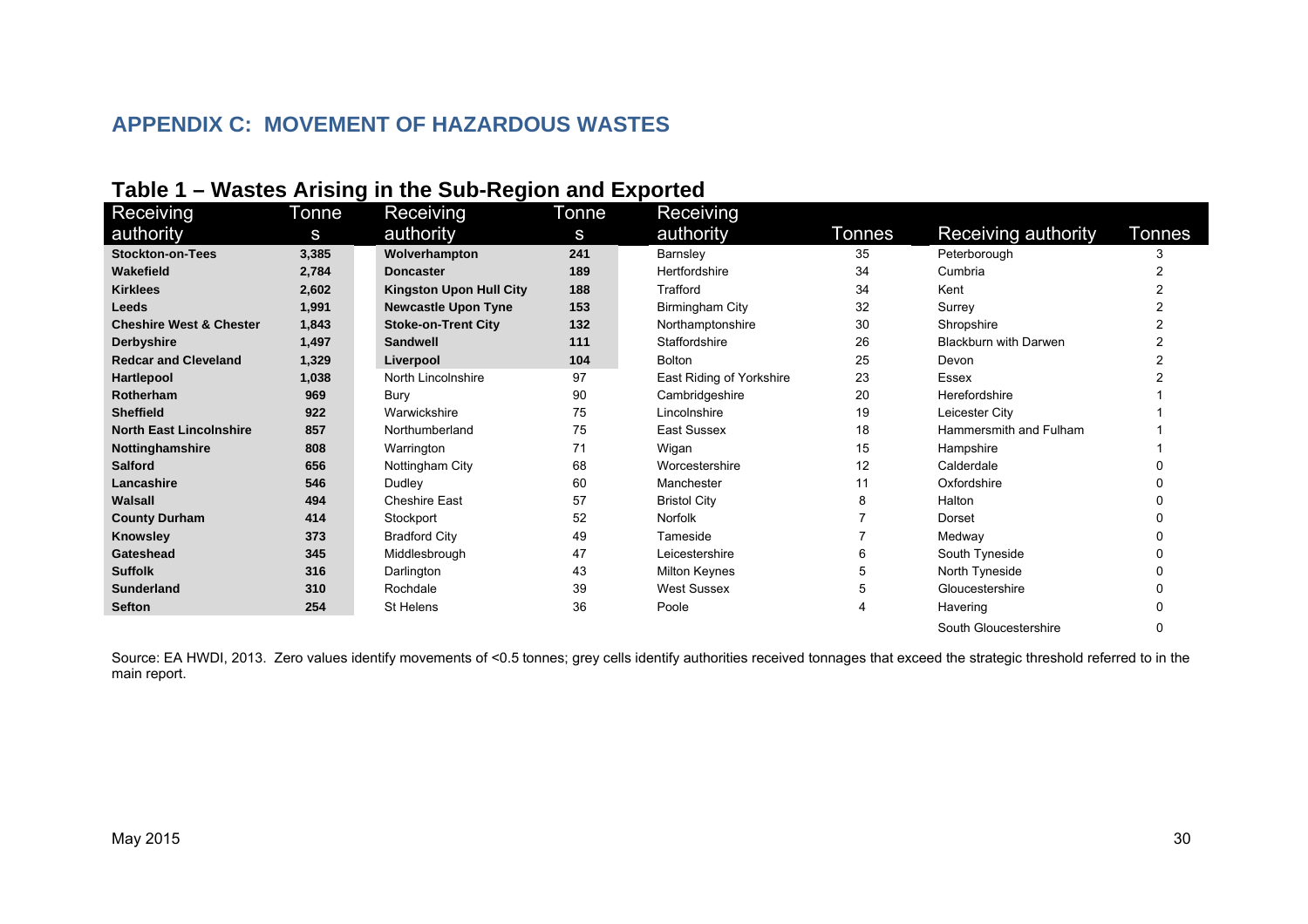| Originating                                      |        | Originating                          |        | Originating                    |        | Originating                 |               |
|--------------------------------------------------|--------|--------------------------------------|--------|--------------------------------|--------|-----------------------------|---------------|
| authority                                        | Tonnes | authority                            | Tonnes | authority                      | Tonnes | authority                   | <b>Tonnes</b> |
| <b>West Yorkshire</b>                            | 4,659  | Glasgow and Clyde<br>Valley          | 64     | Bath, Bristol and S Gloucs     | 21     | Northamptonshire            | 14            |
| <b>Former Humberside</b>                         | 758    | Norfolk                              | 52     | Wiltshire                      | 20     | Somerset                    | 14            |
| Tyne & Wear                                      | 367    | Buckinghamshire                      | 51     | Surrey                         | 19     | Gloucestershire             | 13            |
| <b>Tees Valley Unitary</b><br><b>Authorities</b> | 335    | Western Riverside Waste<br>Authority | 46     | Central London                 | 18     | South West Wales            | 13            |
| <b>Greater Manchester</b>                        | 270    | Essex                                | 45     | West London Waste<br>Authority | 17     | Suffolk                     | 12            |
| <b>County Durham</b>                             | 181    | South London                         | 45     | <b>Berkshire</b>               | 17     | <b>East Sussex</b>          | 10            |
| Lancashire                                       | 163    | South East Wales                     | 36     | Hampshire                      | 17     | Worcestershire              | 9             |
| <b>Merseyside</b>                                | 161    | Ayrshire Dumfries and<br>Galloway    | 32     | North East                     | 17     | <b>West Sussex</b>          | 8             |
| Kent                                             | 131    | Lincolnshire                         | 32     | Hertfordshire                  | 17     | Dorset                      | 8             |
| Leicestershire                                   | 122    | Staffordshire                        | 30     | South East London              | 17     | Warwickshire                | 8             |
| <b>South Yorkshire</b>                           | 115    | <b>North Wales</b>                   | 26     | Bedfordshire                   | 16     | Cornwall                    | 8             |
| Nottinghamshire                                  | 109    | North London Waste<br>Authority      | 26     | Shropshire                     | 15     | Herefordshire               | 5             |
| <b>Derbyshire</b>                                | 109    | Lothian and Borders                  | 24     | Cumbria                        | 15     | East London Waste Authority | 5             |
| Northumberland                                   | 90     | Devon                                | 21     | Oxfordshire                    | 14     | Tayside                     |               |
| Cheshire                                         | 86     | Cambridgeshire                       | 21     | (Unknown)                      | 14     | <b>Forth Valley</b>         | 0             |
| <b>West Midlands Met Districts</b>               | 81     |                                      |        |                                |        |                             |               |

Source: EA HWDI, 2013. Zero values identify movements of <0.5 tonnes.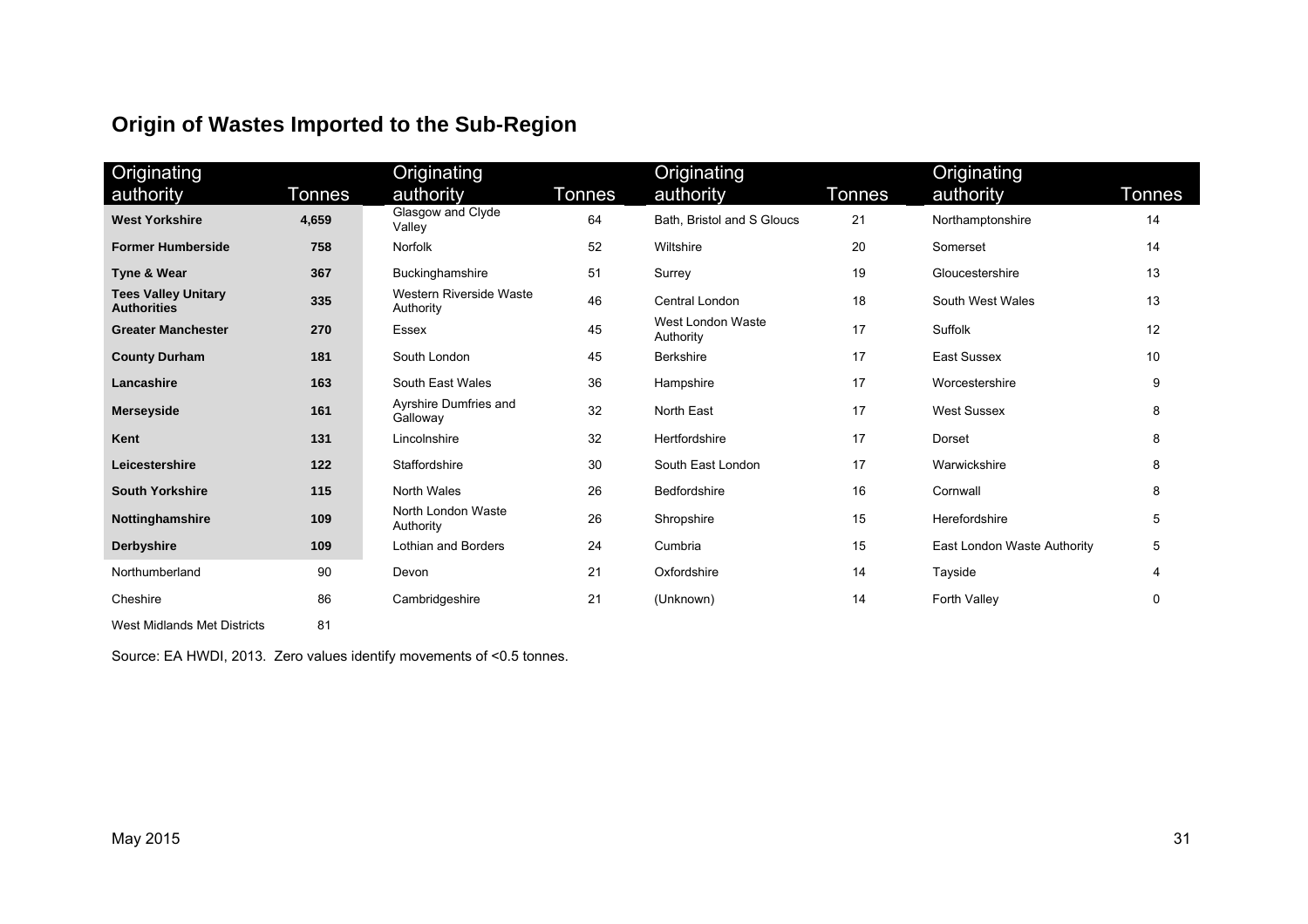## **APPENDIX D: REVIEW OF TRANSFER STATIONS**

| <b>Site identity</b>                                                                                    | <b>Classification</b>                                   | <b>Estimated</b><br>capacity<br>(tpa) | <b>Wastes</b><br>handled | <b>NYCC comments</b>                                                                                                                     | <b>UV review comments</b>                                                 | Change? |
|---------------------------------------------------------------------------------------------------------|---------------------------------------------------------|---------------------------------------|--------------------------|------------------------------------------------------------------------------------------------------------------------------------------|---------------------------------------------------------------------------|---------|
| Unit 2, Moxon Court, Thurston Road,<br>Northallerton Business Park, DL6 2NG                             | Transfer stations (C and D<br>plus asbestos)            | 400                                   | CI and<br><b>CDE</b>     | Clarke's Environmental Ltd                                                                                                               | Asbestos removal firm so<br>transfer activities only                      |         |
| Tancred Transfer Station, Brompton<br>Road, Scorton DL10 6AB                                            | <b>Transfer stations</b><br>(construction & demolition) | 45000                                 | CI and<br>CDE            | Yorwaste Ltd. Site Capacity amended as<br>a result of response to Dec 2014 Waste<br>Operator Letter. 75,000 tonnes permitted<br>capacity | Appears to be transfer station<br>only                                    |         |
| Seamer Carr IWMF - Recycling Facility,<br>Dunslow Road, Eastfield, Scarborough<br><b>YO2 4QA</b>        | <b>Transfer stations</b><br>(construction & demolition) | 25000                                 | CI and<br>CDE            | Yorwaste Ltd. Site Capacity amended as<br>a result of response to Dec 2014 Waste<br>Operator Letter.                                     | Recycle dry mixed and wood<br>wastes                                      | Yes     |
| Inert Recycling Facility, Outgang Lane,<br>York. YO19 5UP                                               | <b>Transfer stations</b><br>(construction & demolition) | 6450                                  | CDE only                 | Martins of York Ltd. Site Added as a<br>result of Dec 2014 Waste Operator<br>research.                                                   | Claim to recycle 90% of<br>incoming waste and sell<br>secondary aggregate | Yes     |
| CW Skips Ltd, Station Road, Cattal,<br>York YO26 8EB                                                    | <b>Transfer stations</b><br>(construction & demolition) | 5000                                  | CDE only                 |                                                                                                                                          | Appears to be skip hire only                                              |         |
| Wharton Skips, Former Council Refuse<br>Depot, California Road, Whitby                                  | <b>Transfer stations</b><br>(construction & demolition) | 3118                                  | CI and<br>CDE            |                                                                                                                                          | Appears to be skip hire only                                              |         |
| The Highways Depot, Snaygill Industrial<br>Estate, Keighley Road, Skipton, North<br>Yorkshire, BD23 2QR | <b>Transfer stations</b><br>(construction & demolition) | 1250                                  | CDE only                 |                                                                                                                                          | Council depot so likely to be<br>transfer only                            |         |
| Selby Highways Depot, Canal Road,<br>Selby YO8 8AG                                                      | <b>Transfer stations</b><br>(construction & demolition) | 692                                   | CDE only                 |                                                                                                                                          | Council depot so likely to be<br>transfer only                            |         |
| Leyburn Highways Business Unit,<br>Leyburn, North Yorkshire, DL8 5LA                                    | <b>Transfer stations</b><br>(construction & demolition) | 243                                   | CDE only                 |                                                                                                                                          | Council depot so likely to be<br>transfer only                            |         |
| Thirsk Highways Depot, Thirsk<br>Industrial Park, York Road, Thirsk,<br>North Yorkshire, YO7 3BX        | <b>Transfer stations</b><br>(construction & demolition) | 242                                   | CI and<br><b>CDE</b>     |                                                                                                                                          | Council depot so likely to be<br>transfer only                            |         |
| Boroughbridge Depot, Stump Cross,<br>Boroughbridge YO51 9HU                                             | <b>Transfer stations</b><br>(construction & demolition) | 199                                   | CDE only                 | <b>Balfour Beatty</b>                                                                                                                    | Council depot so likely to be<br>transfer only                            |         |
| Highways Divisional Depot, Old Railway<br>Station, Garth End Road, West Ayton<br><b>YO13 9JH</b>        | <b>Transfer stations</b><br>(construction & demolition) | 33                                    | CDE only                 |                                                                                                                                          | Council depot so likely to be<br>transfer only                            |         |
| Highways Divisional Depot, Cholmley<br>Way, Whitby YO22 4NQ                                             | <b>Transfer stations</b><br>(construction & demolition) | 9                                     | CDE only                 |                                                                                                                                          | Council depot so likely to be<br>transfer only                            |         |
| Highways Depot Pateley Bridge,<br>Millfield Street, Pateley Bridge HG3<br>5AX                           | <b>Transfer stations</b><br>(construction & demolition) | 4                                     | CDE only                 |                                                                                                                                          | Council depot so likely to be<br>transfer only                            |         |
| Todds Waste Management, Todd's<br>Green, Thirsk Industrial Estate, Thirsk<br>YO7 1AB                    | <b>Transfer stations</b><br>(hazardous)                 | 36080                                 | CI and<br>CDE            | Subsequently assessed as handling non-<br>hazardous waste only                                                                           | Claim to recycle large quantity<br>of incoming waste                      | Yes     |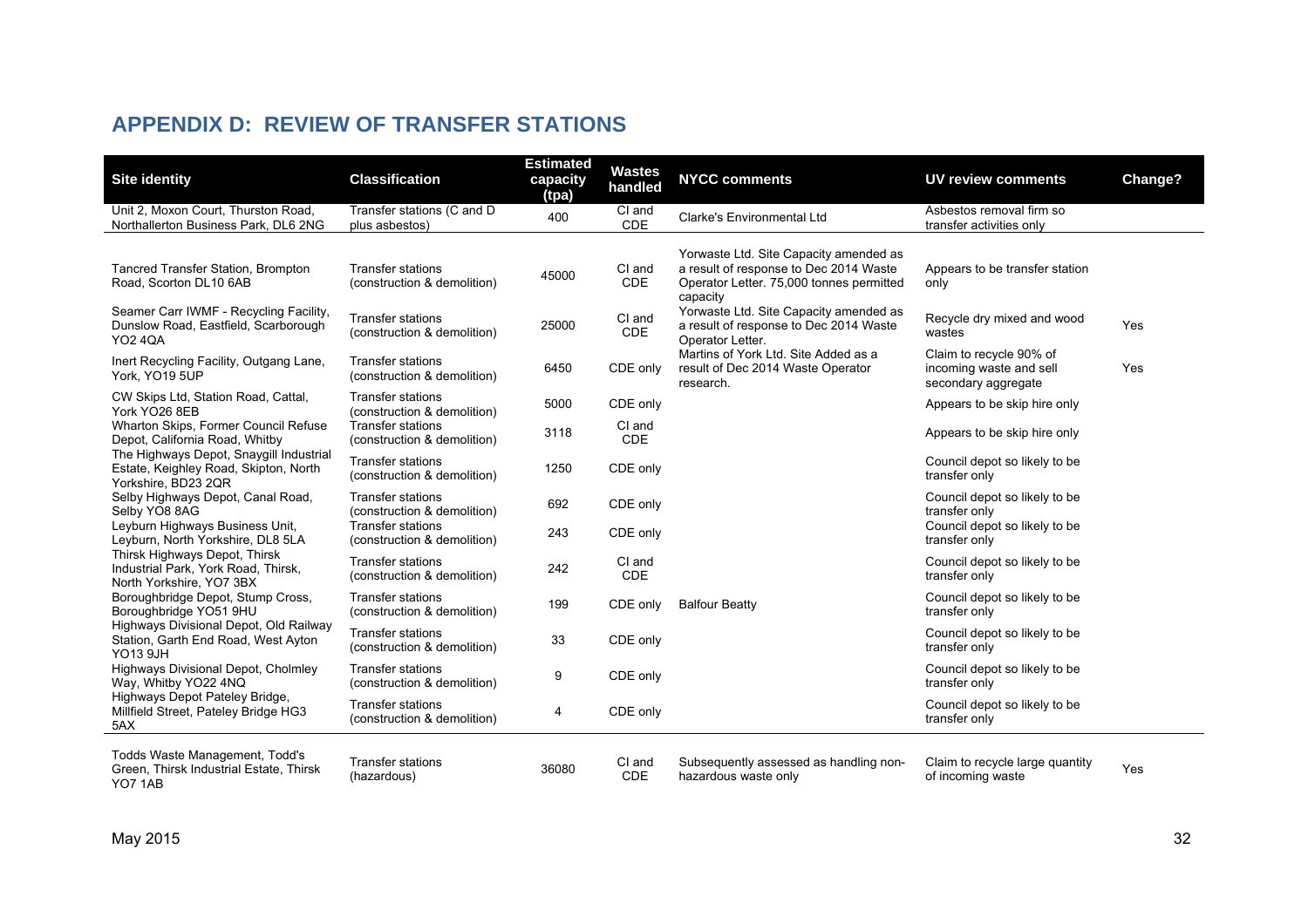| <b>Site identity</b>                                                                                 | <b>Classification</b>                   | <b>Estimated</b><br>capacity<br>(tpa) | <b>Wastes</b><br>handled | <b>NYCC comments</b>                                                                                                                                                                    | <b>UV review comments</b>                                                                                        | Change? |
|------------------------------------------------------------------------------------------------------|-----------------------------------------|---------------------------------------|--------------------------|-----------------------------------------------------------------------------------------------------------------------------------------------------------------------------------------|------------------------------------------------------------------------------------------------------------------|---------|
| <b>Hazel Court Household Waste</b><br>Recycling Centre, The Ecodepot,<br>James Street, York YO10 3DS | <b>Transfer stations</b><br>(hazardous) | 14633                                 | CI and<br>CDE            |                                                                                                                                                                                         | Accepts asbestos so likely to be<br>transfer facility only                                                       |         |
| Treacle Jug Farm, Ferrensby,<br>Knaresborough HG5 0QJ                                                | <b>Transfer stations</b><br>(hazardous) | 12000                                 | CI and<br>CDE            |                                                                                                                                                                                         | Not identified                                                                                                   |         |
| Unit 8, Marsdon Business Park,<br>Rudgate, Tockwith YO26 7QF                                         | <b>Transfer stations</b><br>(hazardous) | 1359                                  | CI only                  | Leading Solvent Supplies Ltd                                                                                                                                                            | Refer to site as transfer station<br>only                                                                        |         |
| Genta Environmental Ltd, Unit 17D,<br>Marston Business Park, Tockwith YO26<br>7QF                    | <b>Transfer stations</b><br>(hazardous) | 1121                                  | CI only                  |                                                                                                                                                                                         | Refer to site as transfer station<br>only                                                                        |         |
| Dean Road Depot, Dean Road,<br>Scarborough YO12 7QS                                                  | <b>Transfer stations</b><br>(hazardous) | 700                                   | CDE only                 | Scarborough Borough Council                                                                                                                                                             | Council depot so likely to be<br>transfer only                                                                   |         |
| Land to rear of Motoscope, Standard<br>Way, Standard Way Business Park,<br>Northallerton, DL6 2XE    | Transfer stations (non-<br>hazardous)   | 75000                                 | CI and<br>CDE            | Updated 3.2.2014 first year date from<br>2010 to 2013                                                                                                                                   | Not identified                                                                                                   |         |
| David Mercer, Mercer & Challis, Sutton<br>Road, Wigginton, York YO32 2RB                             | Transfer stations (non-<br>hazardous)   | 74999                                 | CI and<br>CDE            | Updated 3.2.2014 region from North<br>Yorkshire to York<br>Peacock Brothers. Site Capacity                                                                                              | Operates as nursery so assume<br>transfer activities only                                                        |         |
| Sandhutton Air Field, Sandhutton,<br>Thirsk                                                          | Transfer stations (non-<br>hazardous)   | 66420                                 | CI only                  | amended as a result of response to Dec<br>2014 Waste Operator Letter. EA Permit<br>for 75,000 but restricted by space and<br>vehicle movement.                                          | Appear to recycle - but main<br>waste handled appears to be<br>CD&E                                              | Yes     |
| Alne Material Recycling, Forest Lane,<br>Alne, Easingwold, YO61 1TU                                  | Transfer stations (non-<br>hazardous)   | 51605                                 | CI and<br><b>CDE</b>     |                                                                                                                                                                                         | Not identified                                                                                                   |         |
| Hessay Recycling Centre, New Road,<br>Hessay Industrial Estate, Hessay YO26<br>8JS                   | Transfer stations (non-<br>hazardous)   | 49000                                 | CI and<br><b>CDE</b>     | Yorwaste Ltd                                                                                                                                                                            | Recycle dry mixed and wood<br>wastes                                                                             | Yes     |
| Tofts Road, Kirby Misperton, North<br>Yorkshire, YO17 6BG                                            | Transfer stations (non-<br>hazardous)   | 45000                                 | LACW,<br>CI and<br>CDE   | Added 10.9.2014 as planning permission<br>granted. Est. Start 2017                                                                                                                      | Not identified                                                                                                   |         |
| Seamer Carr IWMF - Transfer Facility,<br>Dunslow Road, Eastfield, Scarborough<br><b>YO12 4QA</b>     | Transfer stations (non-<br>hazardous)   | 40000                                 | LACW,<br>CI and<br>CDE   | Yorwaste Ltd. Site Capacity amended as<br>a result of response to Dec 2014 Waste<br>Operator Letter. 75,000 tonnes permitted<br>capacity                                                | 3 <sup>rd</sup> record in table appears to<br>refer to recycling capacity; this<br>one to transfer capacity only |         |
| Halton East Works, Low Lane, Halton<br>East, North Yorkshire, BD23 6AD                               | Transfer stations (non-<br>hazardous)   | 38800                                 | LACW,<br>CI and<br>CDE   | Updated 16.5.14 now includes LACW,<br>capacity increased from 33000 (Time<br>limited, reverts to 33000 in 2019).<br>Updated 3.2.2014 first year date from<br>2010 to 2012. Yorwaste Ltd | Company clearly names those<br>sites operating as MRFs so<br>assume this is a transfer station                   |         |
| Tockwith Transfer Station, Unit 13,<br>Marston Moor Business Park, Rudgate,<br>Tockwith YO26 7QF     | Transfer stations (non-<br>hazardous)   | 31405                                 | CI only                  | <b>Biffa</b>                                                                                                                                                                            | Operates regional MRFs outside<br>N Yorks so assumed to be<br>transfer station                                   |         |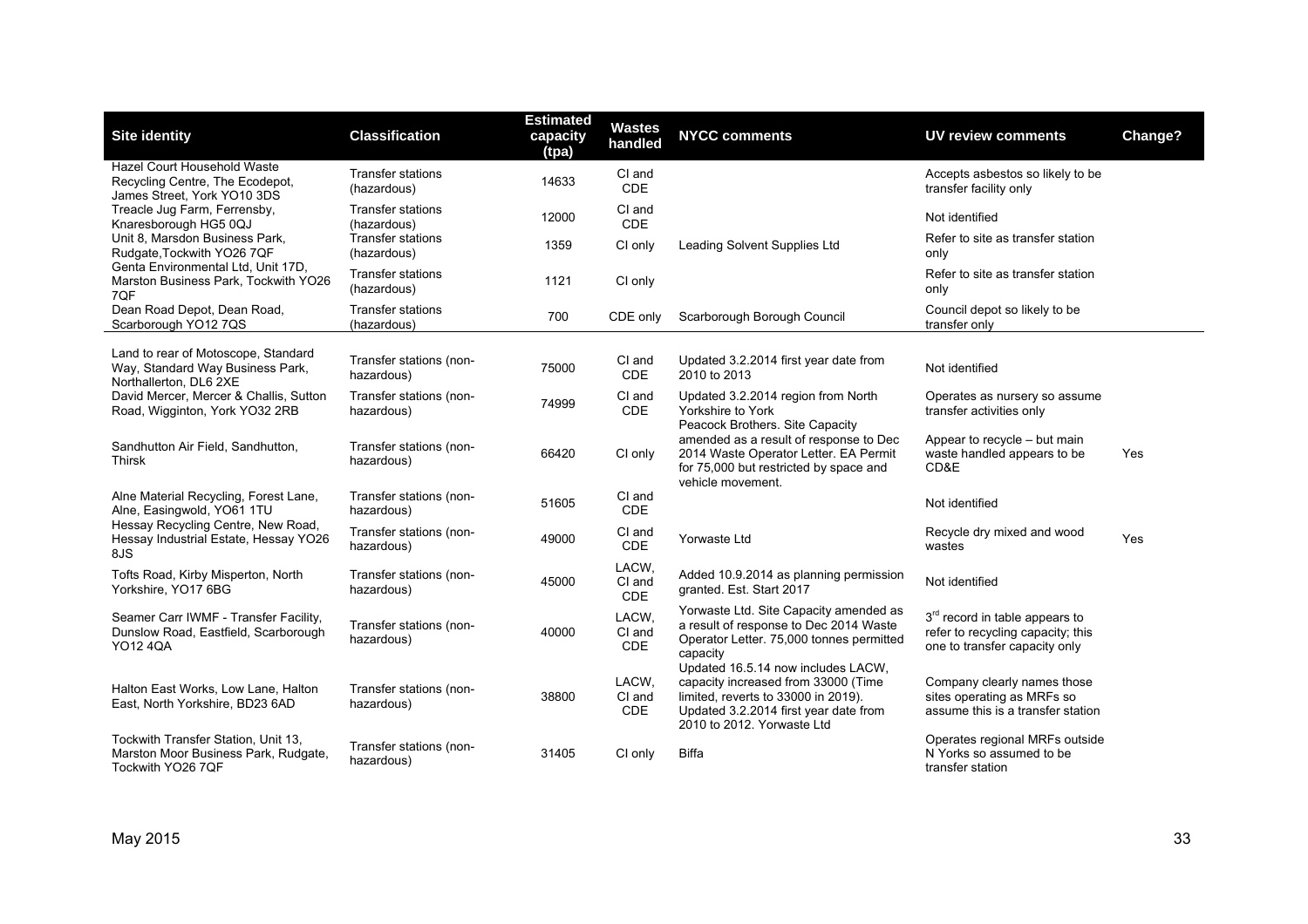| <b>Site identity</b>                                                                                   | <b>Classification</b>                 | <b>Estimated</b><br>capacity<br>(tpa) | <b>Wastes</b><br>handled      | <b>NYCC comments</b>                                                                                 | <b>UV review comments</b>                                                                           | Change?                                      |
|--------------------------------------------------------------------------------------------------------|---------------------------------------|---------------------------------------|-------------------------------|------------------------------------------------------------------------------------------------------|-----------------------------------------------------------------------------------------------------|----------------------------------------------|
| Wetherby Road, Boroughbridge                                                                           | Transfer stations (non-<br>hazardous) | 30000                                 | CI only                       | Peacock Brothers, not implemented yet                                                                | Appear to recycle - main<br>business appears to be CD&E<br>A separate record identifies             | Yes                                          |
| Martins Of York, Outgang Lane,<br>Osbaldwick, York YO19 5UP                                            | Transfer stations (non-<br>hazardous) | 25771                                 | CI and<br>CDE                 |                                                                                                      | recycling facility at this address<br>so this is assumed to correctly<br>identify transfer capacity |                                              |
| Whitby Recycling Facility, Fairfield Way,<br>Whitby YO22 4PU                                           | Transfer stations (non-<br>hazardous) | 25000                                 | LACW,<br>CI and<br><b>CDE</b> | Yorwaste Ltd. Site Capacity amended as<br>a result of response to Dec 2014 Waste<br>Operator Letter. | Recycle dry mixed and wood<br>wastes                                                                | Yes                                          |
| Knapton Quarry, Malton, North<br>Yorkshire, YO17 8JA                                                   | Transfer stations (non-<br>hazardous) | 23951                                 | CI and<br><b>CDE</b>          |                                                                                                      | Not identified                                                                                      |                                              |
| Mytum & Selby Waste Recycling, Mill<br>Cross Quarry, Garden Lane, Sherburn in<br>Elmet, Leeds LS25 6AT | Transfer stations (non-<br>hazardous) | 22671                                 | CI and<br>CDE                 |                                                                                                      | Have picking line to separate<br>recyclables                                                        | Yes                                          |
| Station Yard, Ripley, Harrogate HG3<br>3BA                                                             | Transfer stations (non-<br>hazardous) | 20383                                 | CI and<br>CDE                 | Biffa UK Waste Management Ltd                                                                        | Regional operations feed waste<br>to MRFs outside N. Yorkshire                                      |                                              |
| Land at Gatherley Road Industrial<br>Estate, Brompton on Swale, Richmond<br><b>DL10 7JQ</b>            | Transfer stations (non-<br>hazardous) | 20000                                 | LACW,<br>CI and<br><b>CDE</b> | Updated 13.2.2014 first year date from<br>2010 to 2012                                               | Skip hire but claim to sort and<br>separate incoming waste                                          | Yes                                          |
| Shawl Quarry, Moor Road, Leyburn<br>DL8 5LA                                                            | Transfer stations (non-<br>hazardous) | 20000                                 | CI and<br>CDE                 | <b>Biker Wenwaste Ltd</b>                                                                            | Moor Park facility (this one<br>presumably) is a recycling<br>facility                              | Yes                                          |
| Plot 2, Whitemoor Business Park,<br>Selby, North Yorkshire, YO8 6EG                                    | Transfer stations (non-<br>hazardous) | 12109                                 | <b>LACW</b><br>and CI         | Van Werven UK Ltd. Site Added as a<br>result of Dec 2014 Waste Operator<br>research.                 | Plastics recycler                                                                                   | Yes but as<br>re-<br>processor <sup>21</sup> |
| Ecoplas, Whitemoor Business Park,<br>Cliffe Common, Selby YO8 6EG                                      | Transfer stations (non-<br>hazardous) | 10244                                 | CI and<br>CDE                 |                                                                                                      | Plastics recycler                                                                                   | Yes but as<br>re-processor                   |
| Claro Road, Harrogate HG1 4AT                                                                          | Transfer stations (non-<br>hazardous) | 10000                                 | <b>LACW</b><br>only           | Updated 13.2.2014 first year to 2010<br>from 2015 operated by Yorwaste for<br>Harrogate BC           | Council facility so likely to be<br>transfer only                                                   |                                              |
| Taperell Environmental, Common Lane,<br>Burn, Selby YO8 8LB                                            | Transfer stations (non-<br>hazardous) | 10000                                 | CI only                       |                                                                                                      | Claim to recycle but describe<br>site as a transfer station                                         |                                              |
| Went Edge Quarry and Waste Transfer<br>Station, Went Edge Road, Kirk<br>Smeaton WF8 3LU                | Transfer stations (non-<br>hazardous) | 9161                                  | CDE only                      | Wentvalley Aggregates Ltd.                                                                           | Aggregates recycler                                                                                 | Yes                                          |
| Whitewall Quarry, Welham Road,<br>Norton YO17 9EH                                                      | Transfer stations (non-<br>hazardous) | 8250                                  | CDE only                      |                                                                                                      | Operator not identified                                                                             |                                              |
| Greystones Aggregates and Recycling,<br>Goldsborough, Knaresborough HG5<br>8NJ                         | Transfer stations (non-<br>hazardous) | 6835                                  | CDE only                      |                                                                                                      | Only refer to skip hire service in<br>spite of name                                                 |                                              |

 $^{21}$  Such facilities are not expected to accept mixed wastes and therefore this site and the one below have been classified as re-processors instead.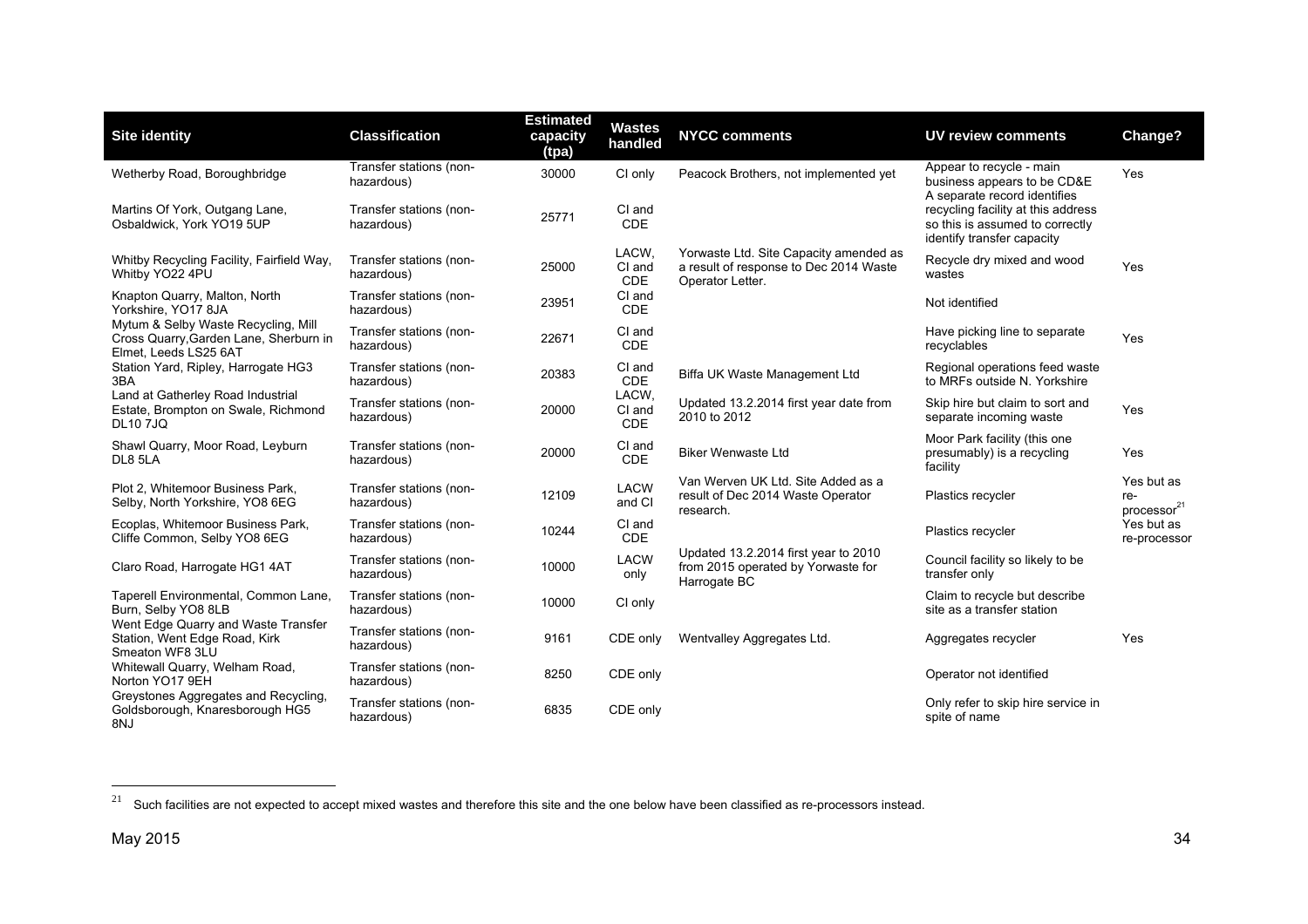| <b>Site identity</b>                                                                              | <b>Classification</b>                 | <b>Estimated</b><br>capacity<br>(tpa) | <b>Wastes</b><br>handled | <b>NYCC comments</b>                                                                                 | <b>UV review comments</b>                                         | Change? |
|---------------------------------------------------------------------------------------------------|---------------------------------------|---------------------------------------|--------------------------|------------------------------------------------------------------------------------------------------|-------------------------------------------------------------------|---------|
| Palm Recycling Ltd, Showfield Lane,<br>Malton YO17 6BT                                            | Transfer stations (non-<br>hazardous) | 6000                                  | CI only                  | Yorwaste Ltd. Site Capacity amended as<br>a result of response to Dec 2014 Waste<br>Operator Letter. | Not listed as location on<br>Yorwaste website                     |         |
| The Potter Group, Barlby Road, Selby<br><b>YO8 5DZ</b>                                            | Transfer stations (non-<br>hazardous) | 6000                                  | CI only                  | Site capacity amended as a result of<br>response to Dec 2014 Waste Operator<br>Letter.               | Haulage company so assumed<br>to be transfer only                 |         |
| Ryedale Skip Hire, 11 Enterprise Way,<br>Pickering YO18 7NA                                       | Transfer stations (non-<br>hazardous) | 5455                                  | CI and<br><b>CDE</b>     |                                                                                                      | States Pickering site is central<br>recycling centre              | Yes     |
| Rufforth Airfield Transfer Station, The<br>Airfield, Rufforth, York YO23 3QA                      | Transfer stations (non-<br>hazardous) | 5027                                  | CI and<br><b>CDE</b>     |                                                                                                      | Claim to recycle large quantity<br>of incoming waste              | Yes     |
| Givendale Head Farm, Ebberston,<br>Snainton, Scarborough, YO13 9PU                                | Transfer stations (non-<br>hazardous) | 4287                                  | CI and<br><b>CDE</b>     |                                                                                                      | No information - very small<br>scale facility                     |         |
| K & D Skip Hire & Waste Management<br>Ltd, Westfields, Hull Road, Dunnington,<br>York, YO19 5LP   | Transfer stations (non-<br>hazardous) | 4033                                  | CI and<br>CDE            |                                                                                                      | Skip hire only                                                    |         |
| Moverley's Yard, Carr Lane, Sutton-on-<br>the-Forest, York Y061 1EB                               | Transfer stations (non-<br>hazardous) | 3950                                  | CI only                  |                                                                                                      | Not identified                                                    |         |
| Addyman's Plant And Skip Hire,<br>Addymans scrap yard, Ripley Road,<br>Scotton, Harrogate HG5 9HU | Transfer stations (non-<br>hazardous) | 3599                                  | CDE only                 |                                                                                                      | Includes ELV facilities but not<br>clear it is at this site       |         |
| A1 Skip Hire, High Field Farm,<br>Boroughbridge Road, Ferrensby, HG5<br><b>OPZ</b>                | Transfer stations (non-<br>hazardous) | 2484                                  | CI and<br>CDE            |                                                                                                      | Supply some secondary<br>products but not clear they<br>recycle   |         |
| Woodhouse Farm, Rufforth, York YO23<br>3QA                                                        | Transfer stations (non-<br>hazardous) | 1861                                  | CI only                  |                                                                                                      | Not identified                                                    |         |
| Ebor Skip Hire, Parkers Pig Farm,<br>Malton Road, Stockton on the Forest,<br>York YO32 9TL        | Transfer stations (non-<br>hazardous) | 1839                                  | CI and<br>CDE            |                                                                                                      | Claim to recycle waste                                            | Yes     |
| Settle Coal Co. Ltd, Station Road,<br>Settle BD24 9AB                                             | Transfer stations (non-<br>hazardous) | 1800                                  | CDE only                 |                                                                                                      | No indication of recycling<br>facilities                          |         |
| Harpers Waste Management Ltd<br>Cleveland, Carr Lane, Sutton on the<br>Forest YO61 1EY            | Transfer stations (non-<br>hazardous) | 1513                                  | CI only                  |                                                                                                      | Primarily tank cleaner - no<br>indication of recycling capability |         |
| Anytime Waste Transfer Station,<br>Newbridge Farm, Selby Road, North<br>Duffield, Selby, YO8 5DG  | Transfer stations (non-<br>hazardous) | 865                                   | CI and<br>CDE            |                                                                                                      | Licensed as waste carrier to<br>must be transfer station only     |         |
| Olivers Mount, Moor Road, Tunstall<br><b>DL10 7RF</b>                                             | Transfer stations (non-<br>hazardous) | 500                                   | CI only                  |                                                                                                      | Deal with agri. wastes - no sign<br>of recycling activity         |         |
| Busby Stoop Waste Transfer Station,<br>Thirsk, North Yorkshire, YO7 4EQ                           | Transfer stations (non-<br>hazardous) | 125                                   | <b>LACW</b><br>and CI    | Site Added as a result of Dec 2014<br>Waste Operator research.                                       | Metal recycler                                                    | Yes     |

If proposals are implemented, total additional recycling capacity estimated as around 306,000 tonnes.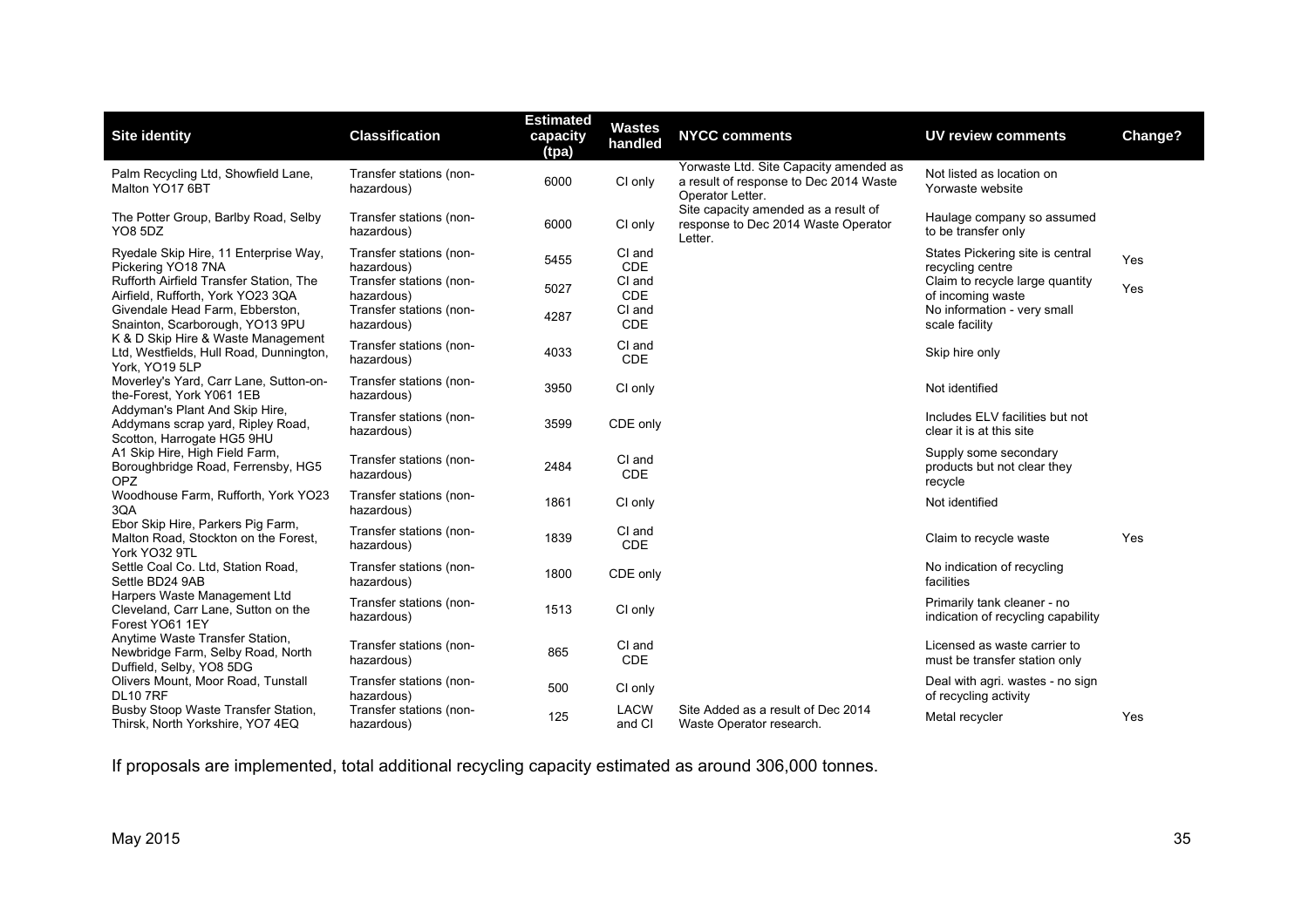## **APPENDIX E: CONSULTEE COMMENTS ON ORIGINAL REPORT**

**Tockwith & Wilstrop Parish Council 911** 0084 The Baseline scenario is flawed in that it is based on the premise that the proposed AWRP contract is implemented, when it has yet to be built. A contingency should be incorporated into the scenarios to cater for a situation in which the AWRP is not developed.

**Individual 157** 0138 The future scenarios are outdated, unrealistic and cover a very narrow range of possibilities. The scenarios should include a much lower rate of increases in waste arisings. Take account of legal demands or national government recycling rates of 60% and 70%. Explore the possible future taxation regimes in order to understand the effect of financial viability. Criteria should be used to explore the difference between the various scenarios.

**Scarborough, Whitby and Ryedale Green Party 2841 0224** Minimised growth: maximised recycling and recovery. Things will not continue as they are now, even if the 'green 'argument does not win, the economic circumstances. Particularly energy sources, will probably lead to these scenarios.

**Peel Environmental 2180 0259** Supports the options for growth within the Plan, but do not support any of the options for future waste management practices. Agree that a degree of flexibility should be built into the Plan. It is our view that future capacity requirements within the Plan should be based upon a worst case scenario which adopts the higher level of 'Growth' and the 'Baseline' / 'Median' Scenario for waste management practice. It is noted that the 'Baseline' Scenario allows for LACW to be managed in line with the new residual waste management contract (AWRP). However the contract is yet to be signed and the delivery of the AWRP remains uncertain. In light of this, in order to ensure that full objectively assessed needs are met and in order to be flexible enough to deal with changes as required by national planning policy, the MWJP should plan for all of the required capacity to be met through a variety of options.

Objects to the fact that targets for C&I waste within the 'median' and 'high' recycling scenarios only relate to 'mixed C&I waste' This represents only circa 30% of the overall amount of C&I waste arising in the Plan area and it is not clear what recycling, recovery or landfilling targets are being applied to the remainder waste stream.

The grouping of C&I waste with C&D waste in these scenarios is not supported as they are distinctly different waste streams with very different characteristics an the assumed level of recycling for each should be presented separately in any assessment of any future capacity gap.

It should be noted that whilst broad support can be applied to some scenarios, it should not be inferred that support is given to the findings of the two Waste Arising's and Capacity Requirements evidence base documents."

**Green Hammerton Parish Council 585 0517** Do not have sufficient expertise to comment on the scenarios.

**Marton-cum- Grafton Parish Council 766 0541** No, do not agree. There is no need to divert such a high % of waste from landfill, especially if it is biologically inert and can be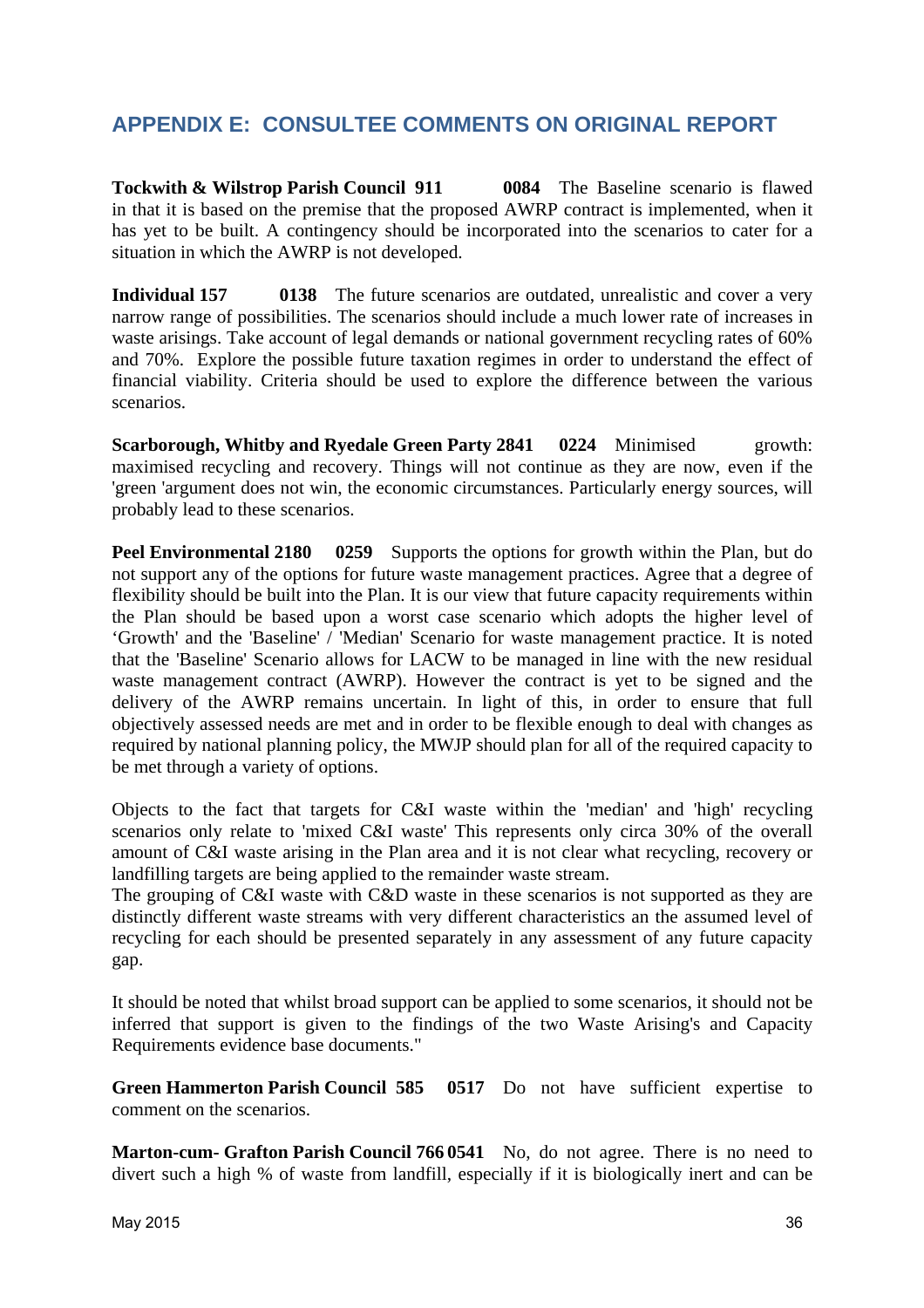used to enable effective remediation of minerals extraction activity. To assume a minimum household waste diversion target of 50% is far too low. Propose a target recycling rate for household waste via kerbside collection should be a minimum of 60% and aspire to 70% by 2020. Strongly support the maximum recycling scenario, plus higher household targets.

**Bilton-in-Ainsty with Bickerton Parish Council 422 0719** Unable to comment due to lack of expertise

**North Yorkshire Waste Action Group (NYWAG) 171 1025** The scenarios are unrealistic and cover too narrow a range of possibilities. Future scenarios should be more extensive and include lower rates of increase in waste arising's than projected. Need to take into account legal, EU and Government demands for recycling rates and financial implications. Regret criteria should be used to explore the difference between the various scenarios."

#### **CPRE (Harrogate Branch) 2197 1113** All scenarios are reasonable.

**Environment Agency 121 1293** Unclear as to the purpose of the recycling scenarios, need to be more clearly explained. It is useful to set down potential scenarios for the management of waste in North Yorkshire if the objective is to steer it in a particular direction. The maximum scenario of 75% recycling and 25% waste to energy is unlike the better performing countries in the EU where at present there is greater reliance on energy recovery. Achieving these levels would require strict adherence to the waste hierarchy in priority order, and would represent an aspirational target, if option 2 of ID42 was followed. Eunomia predict a rise to 65% recycling across the UK by 2020 in their November 2013 summary report, however it should be taken into account that to progress to higher levels of recycling is progressively more challenging as the 'easy to recycle' wastes have been removed from the waste stream.

Current UK construction waste recycling rates are thought to already be in excess of the 70% target set by the EU, but evidence of this needs to be investigated and verified. In light of currently available data on construction waste 75% recycling is attainable. The median scenario is achievable in the short term and is close to being met in some sectors. It is acknowledged that North Yorkshire has particular challenges presented by low population densities and long travel distances with limited transport infrastructure which are not found elsewhere in the Yorkshire and Humber Region. Could future scenarios be informed by looking at similar situations elsewhere, for example the Scottish zero waste plan has stated targets of 70% recycling and 5% landfill by 2025?"

**Friends of the Earth- Yorkshire & Humber and North East 2753 1768** All of these scenarios are significantly weak in ambition for increased recycling rates. The Plan area has one of the highest amounts of household waste per household, and a recycling rate in the mid 40%s (compared to best WPAs in England exceeding 60% and Flanders exceeding 75%). Wish to see greater efforts from NYCC and CYC (in collaboration with the Districts) on waste minimisation and recycling, composting and AD.

**Durham County Council 92 1799** The growth scenarios seem reasonable.

**Individual 213** 1902 No, do not agree. NYCC mineral industry required landfill to achieve re-instatement. There is no need to divert such a percentage of waste from landfill,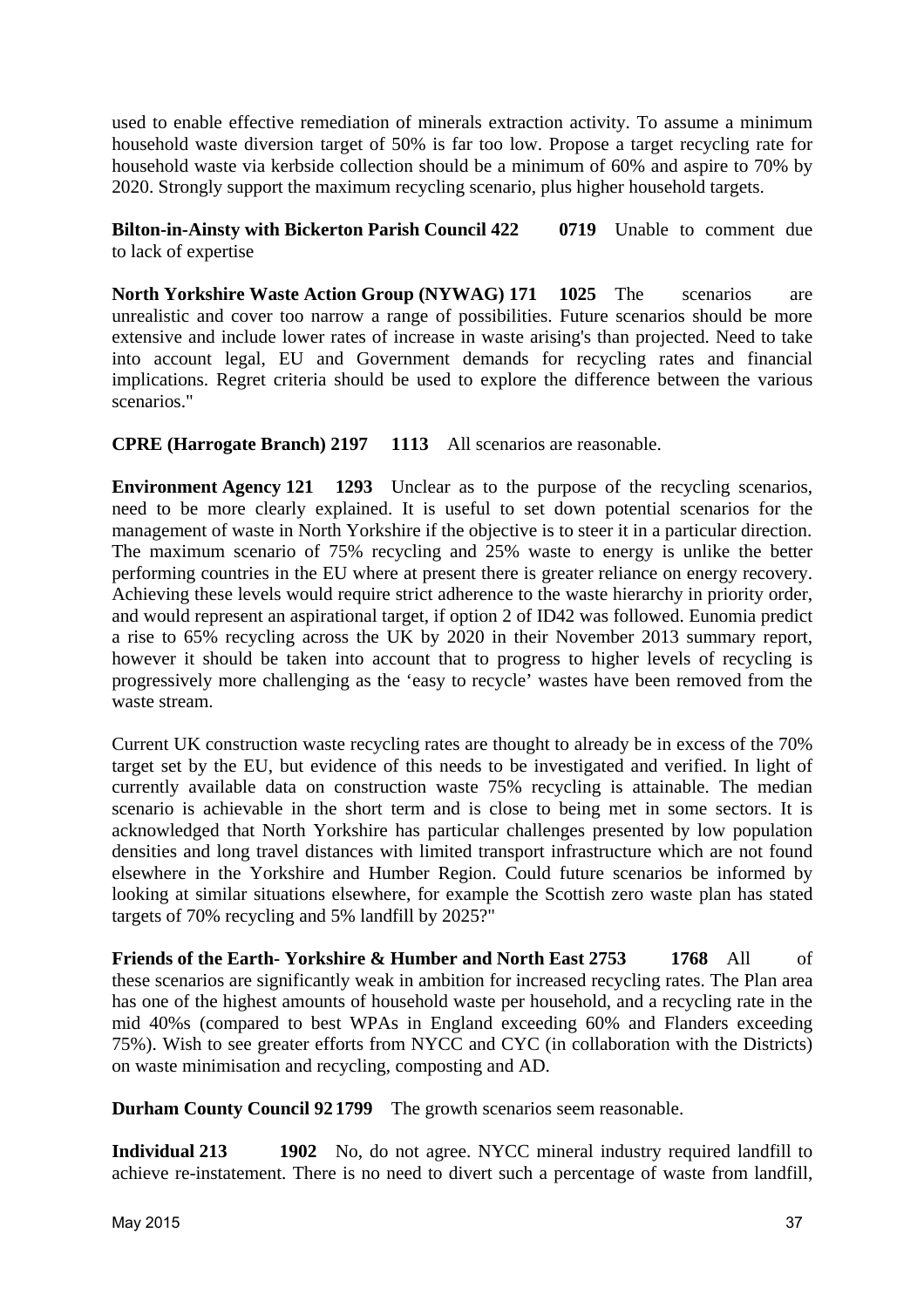especially inert waste which can be used for mineral restoration. Consider a scenario which maximises reuse and recycling of all waste types.

**Individual 3013 2037** Recycle/recovery Scenario.

**Individual 231** 2150 Projections of LACW growth have been inaccurate in CYC and NYCC waste policies since 2005. There is no indication of recent trends nor a scenario of 'reduced waste arising's' which would present a policy in favour of reuse and reclamation. Waste arising's have fallen since 2006 with changes in their composition. If these trends are not encouraged it will be a missed opportunity.

**Individual 1355 2184** These are reasonable scenarios.

**Craven District Council 94 2327** These appear to be reasonable scenarios. Minimised growth may not be realistic. There are high levels of uncertainty and sufficient flexibility needs to be in place.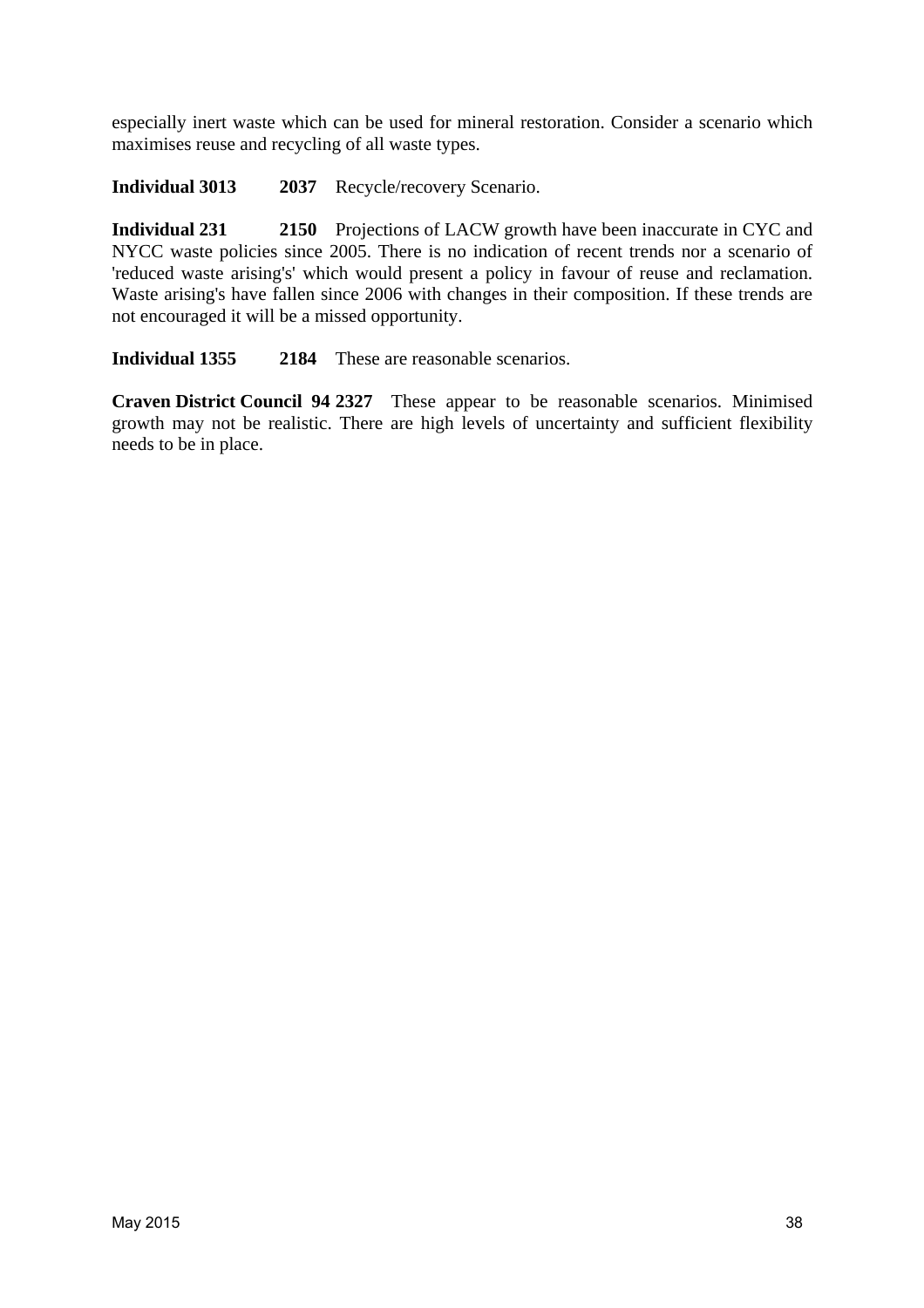![](_page_42_Picture_2.jpeg)

**Waste Arisings and Capacity Requirements** 

**Supplementary Note to Addendum Report** 

![](_page_42_Picture_5.jpeg)

July 2015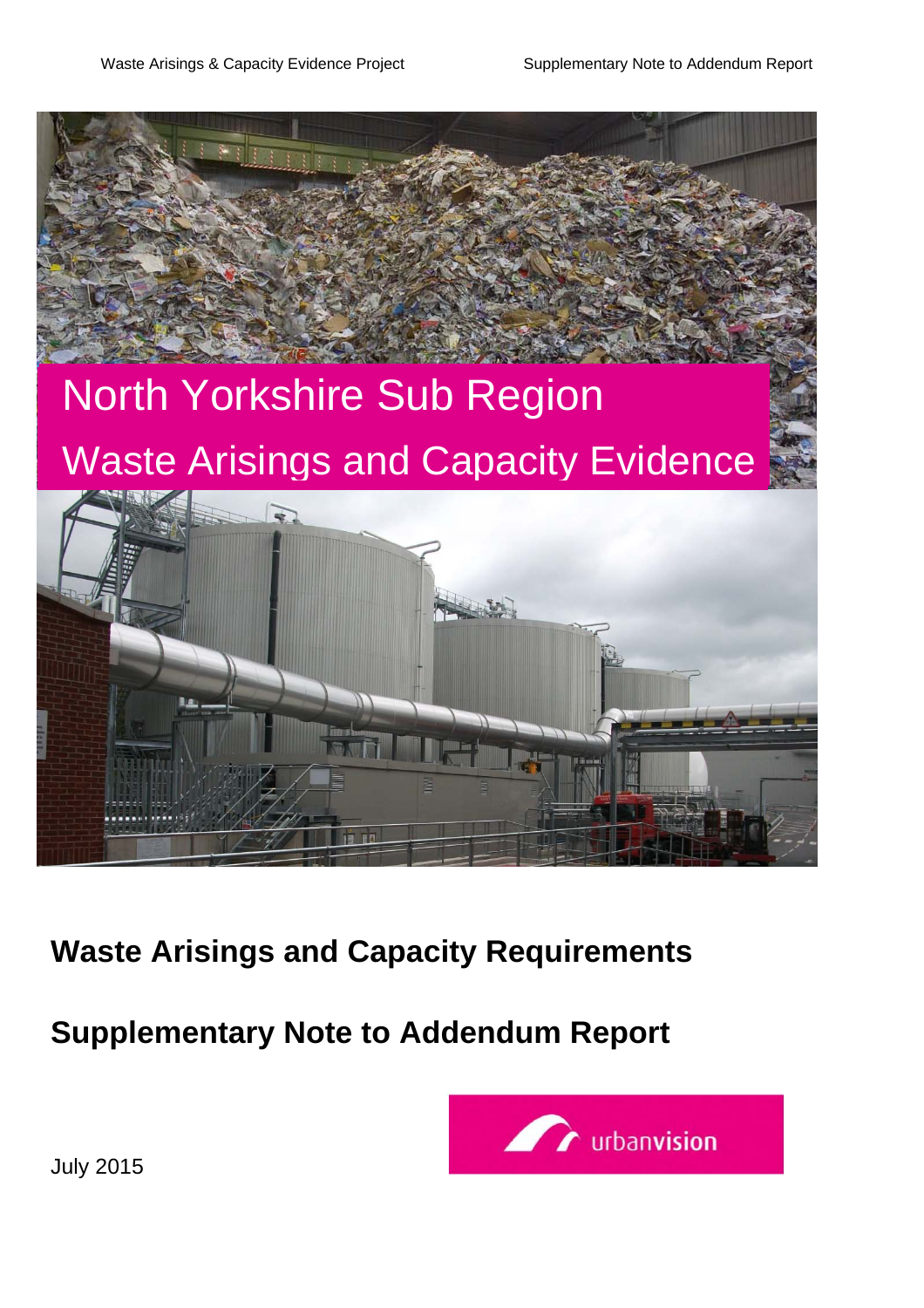| <b>Date</b> | <b>Details</b>          | Prepared by | <b>Reviewed and approved by</b> |
|-------------|-------------------------|-------------|---------------------------------|
| 09.07.15    | <sup>1</sup> Draft Note | Paul Knott  | <b>Carolyn Williams</b>         |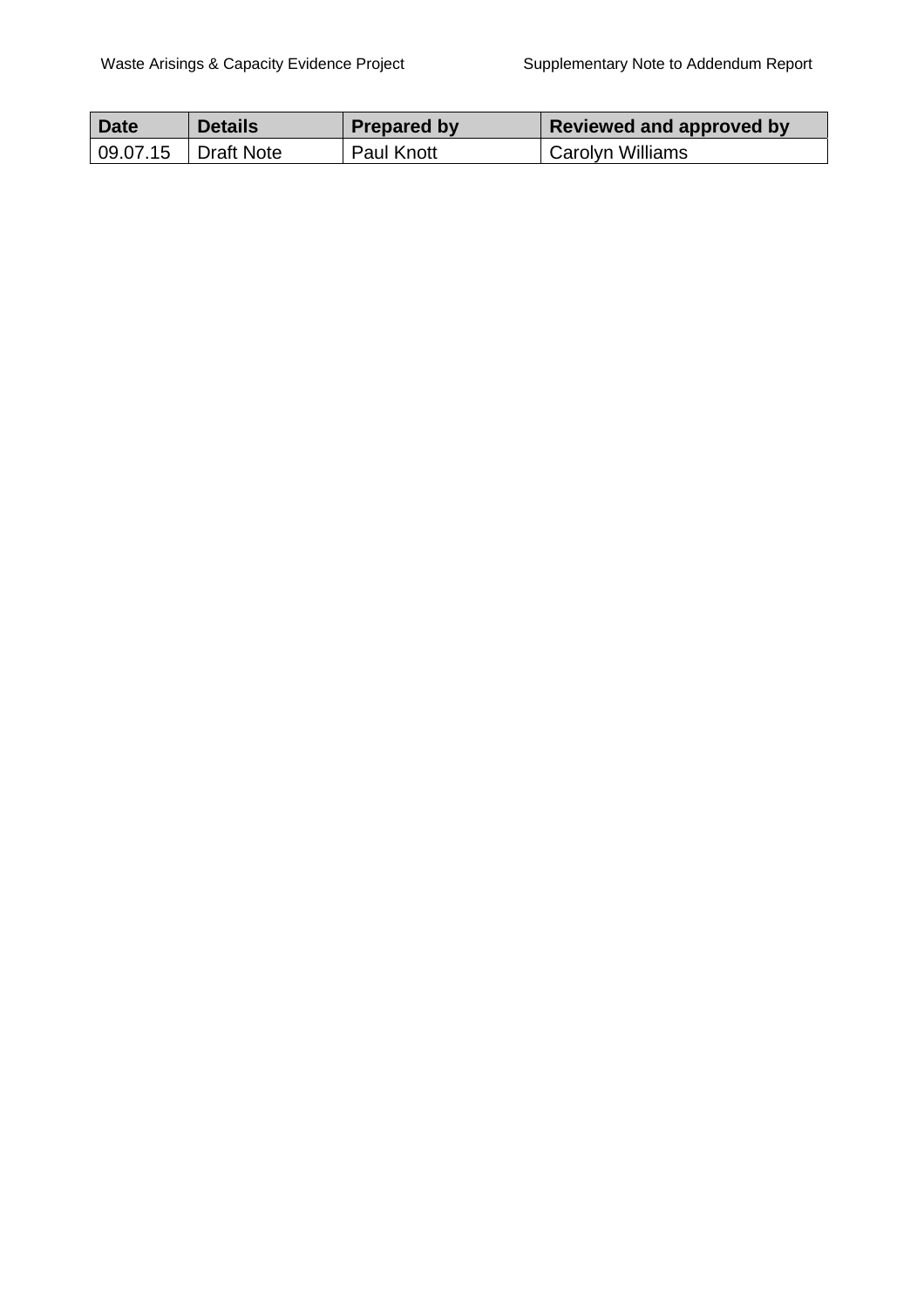## **CONTEXT**

- 1. In 2013 North Yorkshire County Council (in conjunction with City of York Council and the North Yorkshire Moors and Yorkshire Dales National Park Authorities, hereafter referred to as 'the Council') commissioned Urban Vision and its partner 4Resources Ltd to prepare an assessment of waste arisings and capacity requirements for all controlled wastes created in the North Yorkshire sub-region.
- 2. The assessment forecast 9 scenarios based on a combination of 3 sets of growth assumptions (No Growth, Growth and Minimised Growth) and 3 sets of assumptions about recycling and landfill diversion rates (Baseline – ie. no change, Maximised Recycling and Median Recycling).
- 3. Following consultation on the original work the Council received representations suggesting that higher rates of recycling performance and lower rates of waste growth should be taken into account when assessing future waste capacity needs.
- 4. In Spring 2015 the Council commissioned the consultants to update and revise these estimates. The resulting work was documented in an addendum to the original assessment which was completed in late May and which proposed certain changes to the assumptions used previously. The Council then asked for these matters to be reflected in a revision of the needs assessment forecast model and for the results to be presented in this short supplementary note.
- 5. The addendum report compared estimated arisings in 2013 (the latest year for which data were available with those estimated by the original report which were projected from estimates in 2011. It concluded that the original forecasts were fairly close to the updated figures in all but one case identified later in this note. Any change in the results is therefore the result of other changes which were:
	- Growth rates for Commercial & Industrial (C&I) rates were reduced from 0.6% to 0% annually for the 'Growth' scenario and from 0% to -1% over the period to 2020 for the 'Minimised Growth' scenarios;
	- Recycling performance for C&I wastes does not stop at 75% by 2020 but continues to rise to 85% by 2030 (with a corresponding reduction in the amount of waste going to energy recovery);
	- Growth rate for Construction, Demolition & Excavation (CD&E) wastes were slightly increased over the period to 2020 but no growth was assumed thereafter to reflect the possible effects of economic recovery being concentrated in the current decade;
	- Recycling performance for CD&E wastes increased from 50% to 60% by 2020 for the 'Median Recycling' scenario only as the assumption for the 'Maximised Recycling' scenario was considered to reflect a realistic maximum rate;
	- Increase in recycling capacity due to the recognition of recycling taking place at transfer which was identified through a brief desk based review of their apparent function<sup>1</sup>.
- 6. No changes were made to assumptions about Local Authority Collected Waste as the revised estimated arisings were very close to the level originally forecast and assumptions about future growth and recycling performance continue to reflect those

<sup>1</sup> Site functions were originally based on the type of Environmental Permit. However this does not always reflect the current activities which may have broadened since the original permit was issued. A number of local waste transfer stations were identified as providing recycling facilities and a further addition to the needs assessment model was made to include a recycling facility at this locations in addition to their function as transfer stations.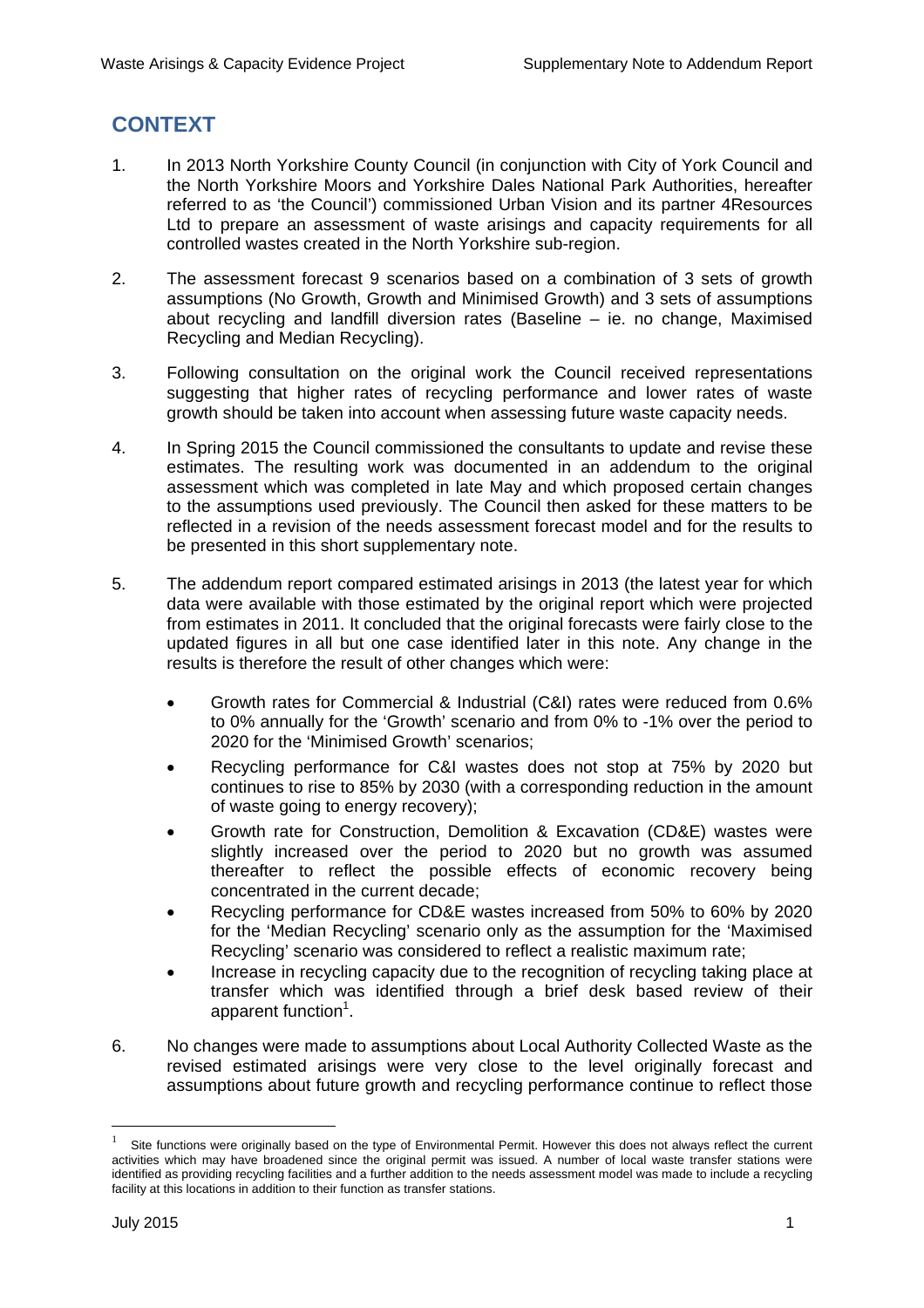in the Joint Municipal Waste Management Strategy. Therefore the forecasts for this stream should not change significantly.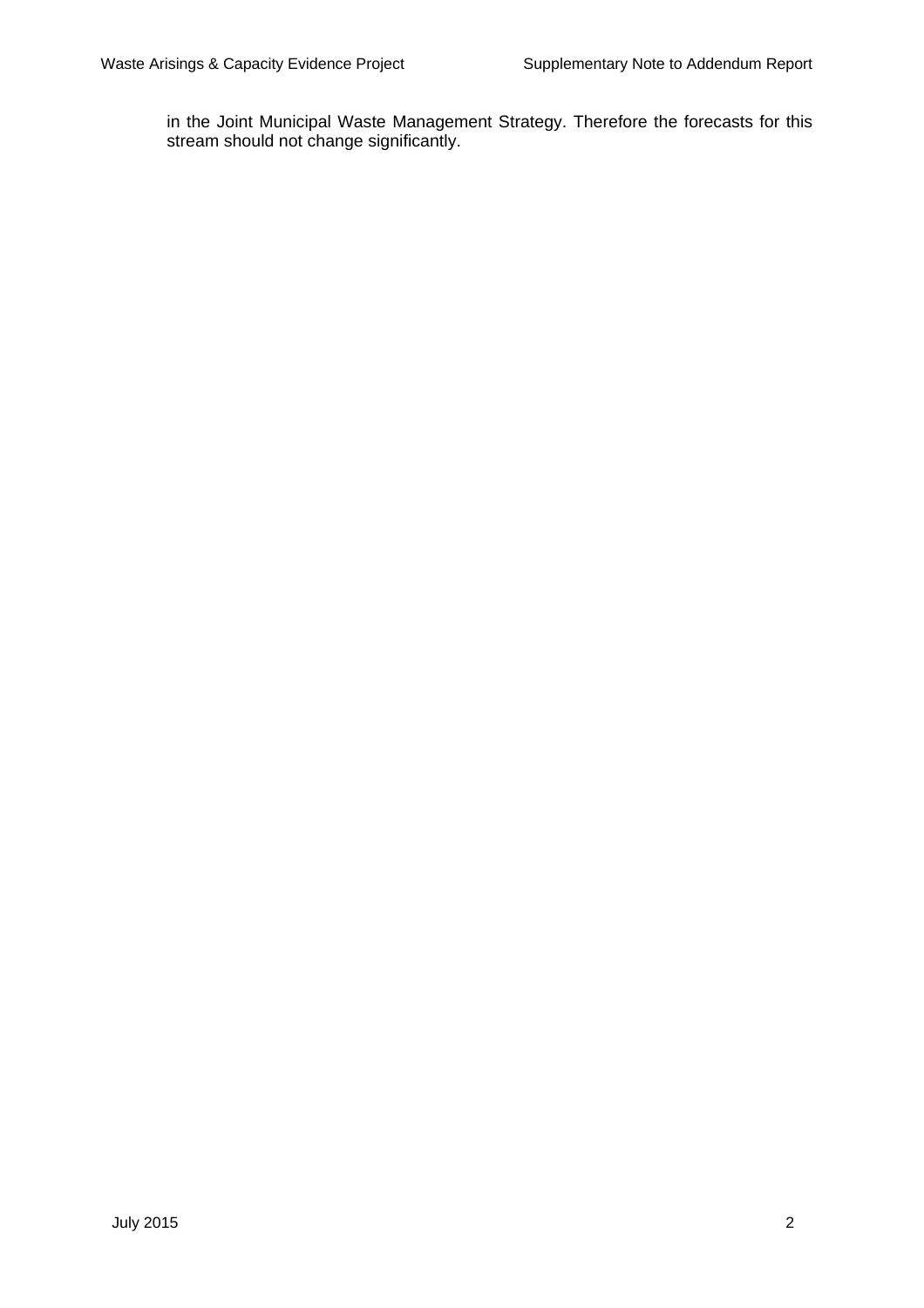## **RECYCLING C&I WASTES**

- 7. Information about the size of the C&I stream and how it is managed has been poor historically. The original assessment compared estimates derived from a 2009 regional survey for the North West (in the expectation this would be representative of the situation in North Yorkshire once corrected for differences in demographics and area) and those derived from a 2010 national survey which also provided estimates for the former Yorkshire and Humberside region. The original assessment provided results for North Yorkshire based on both sources which produce substantially different results, with those from the North West source being generally about 10% lower than those from the national source. The assessment below presents the results of assessment extrapolated from the former only as it is considered to be more accurate.
- 8. Table 1 below compares the revised capacity gaps. Negative figures indicate a capacity surplus.

| <b>BASELINE</b>             | 2015    | 2020       | 2025                                   | 2030       |
|-----------------------------|---------|------------|----------------------------------------|------------|
| Growth - original           | 471,808 | 518,690    | 548,357                                | 578,574    |
| Growth - 2015 update        | 26,972  | $-263,483$ | $-199,571$                             | $-140,229$ |
|                             |         |            |                                        |            |
| Minimised Growth - original | 447,632 | 469,782    | 474,088                                | 478,181    |
| Minimised Growth - update   | 43,858  | - 296,447  | - 236,068                              | - 177,249  |
| <b>MAXIMISED RECYCLING</b>  | 2015    | 2020       | 2025                                   | 2030       |
| Growth - original           | 548,427 | 679,020    | 716,157                                | 754,184    |
| Growth - 2015 update        | 56,354  | 96,831     | 32,919                                 | 26,423     |
|                             |         |            |                                        |            |
| Minimised Growth - original | 519,493 | 610,860    | 612,651                                | 614,355    |
| Minimised Growth - update   | 35,384  | - 145,728  | 86,858<br>$\qquad \qquad \blacksquare$ | 28,039     |
| <b>MEDIAN RECYCLING</b>     | 2015    | 2020       | 2025                                   | 2030       |
| Growth - original           | 522,588 | 625,576    | 660,224                                | 695,626    |
| Growth - 2015 update        | 31,847  | - 145,846  | 81,934<br>$\overline{a}$               | 22,592     |
|                             |         |            |                                        |            |
| Minimised Growth - original | 495,540 | 563,835    | 566,465                                | 568,964    |
| Minimised Growth - update   | 12,079  | $-190,058$ | $-130,743$                             | 71,924     |

#### **Table 1: Comparison of Capacity Gaps for Recycling LACW, C&I and Agricultural Wastes2**

[Source: Revised Capacity Assessment model, 2015 – all figures in tonnes]

9. Table 1 shows a very significant shift in requirements across all scenarios with the previously-forecasts gaps replaced by small surpluses (assuming the baseline scenario is the least likely to materialise). Since the addendum revision concluded that the most recent arisings were close to the original forecast these changes must be due to the recognition of recycling taking place at transfer which was identified through a brief desk based review described earlier.

<sup>2</sup> Note that the management contract for LACW provides sufficient capacity to recycle that stream while the quantity of agricultural waste requiring recycling is extremely small. The title of this table reflects the working of the capacity assessment model but in practice the gaps and surpluses refer to the C&I stream alone.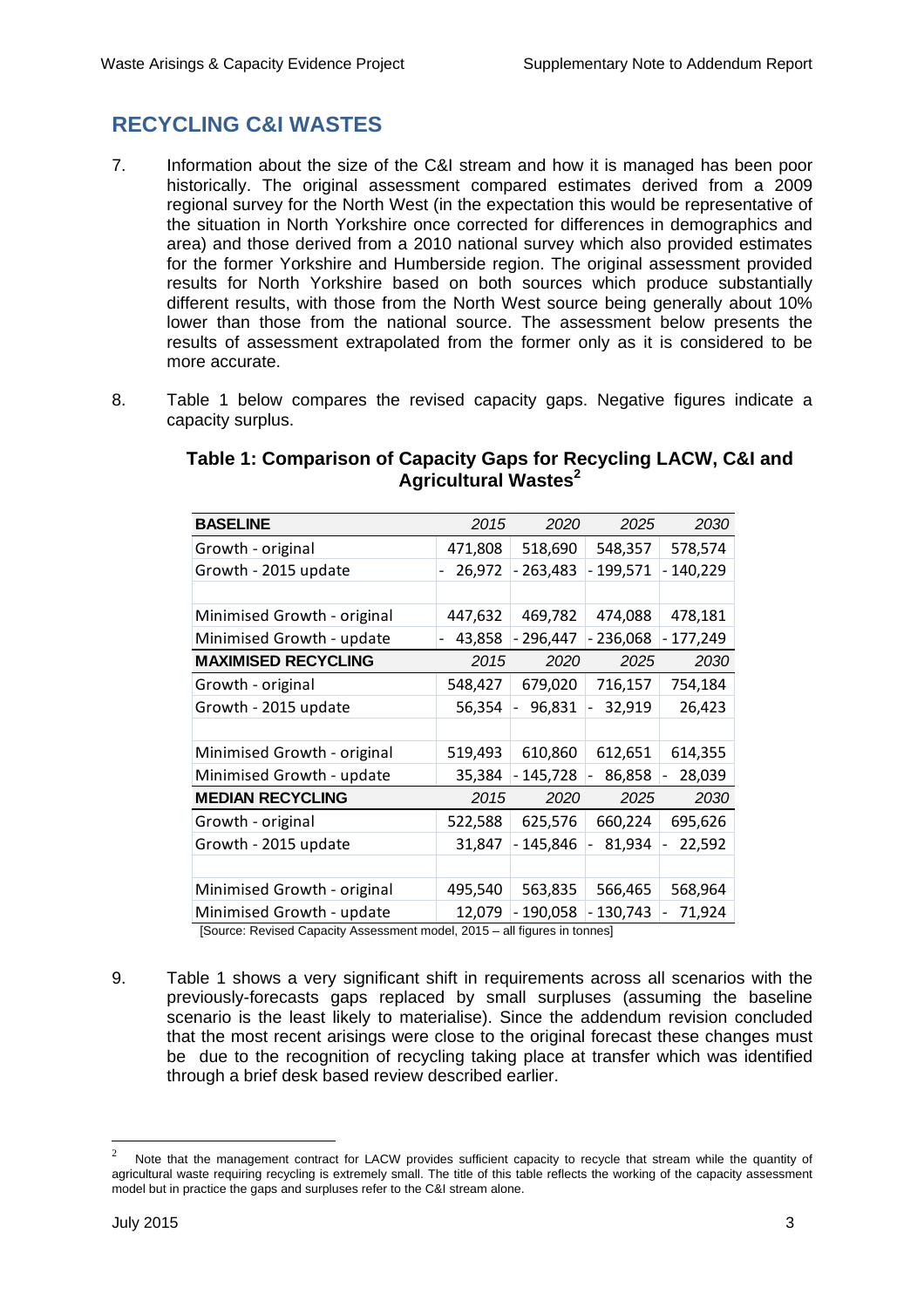## **RECYCLING CD&E WASTES**

- 10. Information about CD&E waste arisings is derived from a database published annually by the Environment Agency. Although some wastes are not reported to this source it represents the single most accurate way of estimating the level of wastes created which will need to be managed in commercially operated waste facilities.
- 11. Table 2 summarises the site requirements as a result of the changes noted above

| <b>BASELINE</b>             | 2015                               | 2020                               | 2025                     | 2030    |
|-----------------------------|------------------------------------|------------------------------------|--------------------------|---------|
| Growth - original           | 4,761                              | 6,768                              | 10,181                   | 12,312  |
| Growth - 2015 update        | $-157,201$                         | 78,488<br>$\qquad \qquad -$        | 60,373<br>-              | 58,393  |
|                             |                                    |                                    |                          |         |
| Minimised Growth - original | 2,811                              | 2,811                              | 4,156                    | 4,156   |
| Minimised Growth - update   | $-160,690$                         | 85,646<br>$\overline{\phantom{0}}$ | 69,824<br>$\overline{a}$ | 69,810  |
| <b>MAXIMISED RECYCLING</b>  | 2015                               | 2020                               | 2025                     | 2030    |
| Growth - original           | 129,944                            | 264,735                            | 275,981                  | 286,183 |
| Growth - 2015 update        | 1,348<br>-                         | 249,119                            | 277,177                  | 287,680 |
|                             |                                    |                                    |                          |         |
| Minimised Growth - original | 124,305                            | 245,799                            | 247,144                  | 247,144 |
| Minimised Growth - update   | 12,401                             | 210,931                            | 226,753                  | 226,767 |
| <b>MEDIAN RECYCLING</b>     | 2015                               | 2020                               | 2025                     | 2030    |
| Growth - original           | 88,216                             | 178,746                            | 187,381                  | 194,892 |
| Growth - 2015 update        | 47,187<br>$\qquad \qquad -$        | 152,764                            | 177,898                  | 185,894 |
|                             |                                    |                                    |                          |         |
| Minimised Growth - original | 83,807                             | 164,803                            | 166,148                  | 166,148 |
| Minimised Growth - update   | 47,187<br>$\overline{\phantom{0}}$ | 152,764                            | 177,898                  | 185,894 |

#### **Table 2: Comparison of Capacity Gaps for Recycling CD&E Wastes**

[Source: Revised Capacity Assessment model, 2015 – all figures in tonnes]

- 12. The estimates in Table 2 reflect the combination of three factors. First, the Spring 2015 review produced an increased estimate of local arisings of these materials and, second, as noted above the growth rate was modified to assume a faster increase over period to 2020 than that applied previously. Finally, available capacity has been increased as a result of the recognition of recycling taking place at transfer which was identified through a brief desk based review described previously.
- 13. The results in Table 2 suggest the third of these factors has eliminated the short-term capacity gap. However this has been offset by the assumed increased growth over the rest of this decade so that there a reduced but still substantial gap by 2020 in the two scenarios that model continuing improvement in recycling performance.

## **LANDFILL REQUIREMENTS**

14. The revisions described above have had knock-on effects on landfill requirements for most of the streams. Tables 3, 4 and 5 summarise the revised gap forecasts for the three main facility types at five year intervals.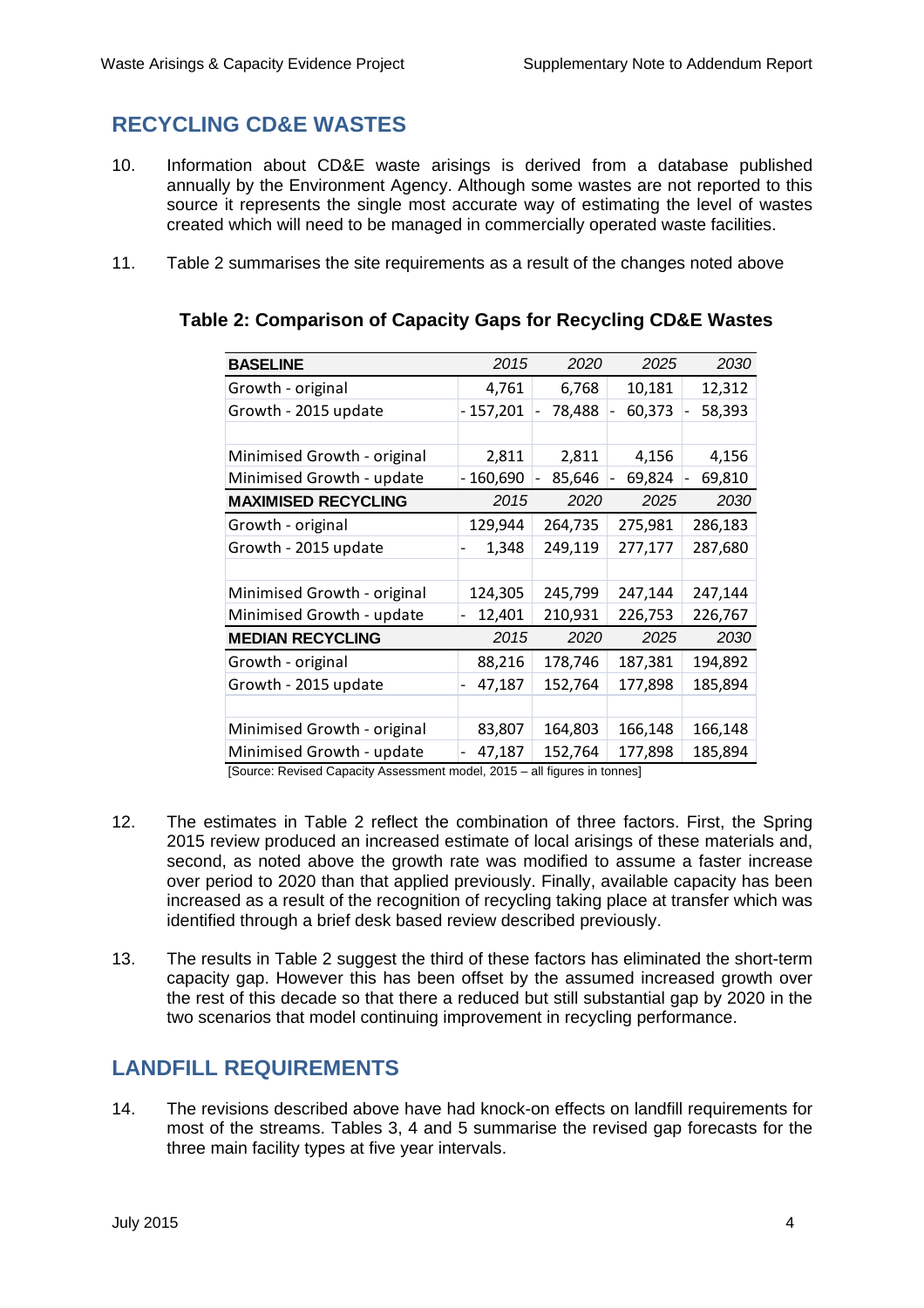| <b>BASELINE</b>             | 2015       | 2020                                   | 2025                                    | 2030                               |
|-----------------------------|------------|----------------------------------------|-----------------------------------------|------------------------------------|
| Growth - original           | - 103,345  | 60,462                                 | 96,069                                  | 113,720                            |
| Growth - 2015 update        | 149,784    | 169,516                                | 188,263                                 | 188,263                            |
|                             |            |                                        |                                         |                                    |
| Minimised Growth - original | $-123,268$ | 20,123                                 | 34,772                                  | 30,877                             |
| Minimised Growth - update   | 160,831    | 147,965                                | 164,673                                 | 164,673                            |
| <b>MAXIMISED RECYCLING</b>  | 2015       | 2020                                   | 2025                                    | 2030                               |
| Growth - original           | $-205,504$ | 153,311<br>$\overline{\phantom{0}}$    | 127,665<br>$\qquad \qquad \blacksquare$ | 120,505<br>$\blacksquare$          |
| Growth - 2015 update        | $-247,815$ | 26,545                                 | 7,798                                   | 7,798                              |
|                             |            |                                        |                                         |                                    |
| Minimised Growth - original | $-219,083$ | $-167,982$                             | 149,980<br>$\overline{\phantom{0}}$     | 150,689<br>$\blacksquare$          |
| Minimised Growth - update   | - 254,057  | 29,351<br>$\qquad \qquad \blacksquare$ | 10,869                                  | 10,869<br>$\overline{\phantom{a}}$ |
| <b>MEDIAN RECYCLING</b>     | 2015       | 2020                                   | 2025                                    | 2030                               |
| Growth - original           | $-205,504$ | 153,311<br>$\overline{\phantom{0}}$    | 127,665<br>$\overline{\phantom{0}}$     | 120,505<br>$\blacksquare$          |
| Growth - 2015 update        | $-247,815$ | 26,545<br>$\overline{\phantom{0}}$     | 7,798<br>$\overline{\phantom{0}}$       | 7,798<br>$\overline{\phantom{0}}$  |
|                             |            |                                        |                                         |                                    |
| Minimised Growth - original | $-219,083$ | - 167,982                              | $-149,980$                              | 150,689<br>$\blacksquare$          |
| Minimised Growth - update   | $-254,057$ | 29,351<br>$\overline{\phantom{0}}$     | 10,869<br>$\overline{\phantom{0}}$      | 10,869<br>$\overline{\phantom{0}}$ |

## **Table 3: Comparison of Capacity Gaps for Non-Inert Landfill**

[Source: Revised Capacity Assessment model, 2015 – all figures in tonnes]

### **Table 4: Comparison of Capacity Gaps for Inert Landfill**

| <b>BASELINE</b>             | 2015                      | 2020                      | 2025    | 2030    |  |
|-----------------------------|---------------------------|---------------------------|---------|---------|--|
| Growth - original           | 18,553<br>۰               | 170,670                   | 336,030 | 346,791 |  |
| Growth - 2015 update        | 381                       | 163,326                   | 338,598 | 362,004 |  |
|                             |                           |                           |         |         |  |
| Minimised Growth - original | 28,390                    | 150,698                   | 305,614 | 305,614 |  |
| Minimised Growth - update   | 18,596<br>÷,              | 126,008                   | 289,505 | 302,884 |  |
| <b>MAXIMISED RECYCLING</b>  | 2015                      | 2020                      | 2025    | 2030    |  |
| Growth - original           | 143,736<br>$\blacksquare$ | 87,297<br>$\blacksquare$  | 70,230  | 72,920  |  |
| Growth - 2015 update        | 156,234                   | 164,281<br>ä,             | 1,048   | 15,931  |  |
|                             |                           |                           |         |         |  |
| Minimised Growth - original | 149,884<br>$\blacksquare$ | 92,290                    | 62,626  | 62,626  |  |
| Minimised Growth - update   | 166,885<br>$\blacksquare$ | 170,569<br>$\blacksquare$ | 7,072   | 6,307   |  |
| <b>MEDIAN RECYCLING</b>     | 2015                      | 2020                      | 2025    | 2030    |  |
| Growth - original           | $-102,008$                | 1,308<br>$\frac{1}{2}$    | 158,830 | 164,211 |  |
| Growth - 2015 update        | 110,395<br>$\blacksquare$ | 67,926<br>÷,              | 100,327 | 117,717 |  |
|                             |                           |                           |         |         |  |
| Minimised Growth - original | 109,386<br>$\blacksquare$ | 11,294<br>$\blacksquare$  | 143,622 | 143,622 |  |
| Minimised Growth - update   | $-123,270$                | 83,341                    | 80,156  | 93,535  |  |

[Source: Revised Capacity Assessment model, 2015 – all figures in tonnes]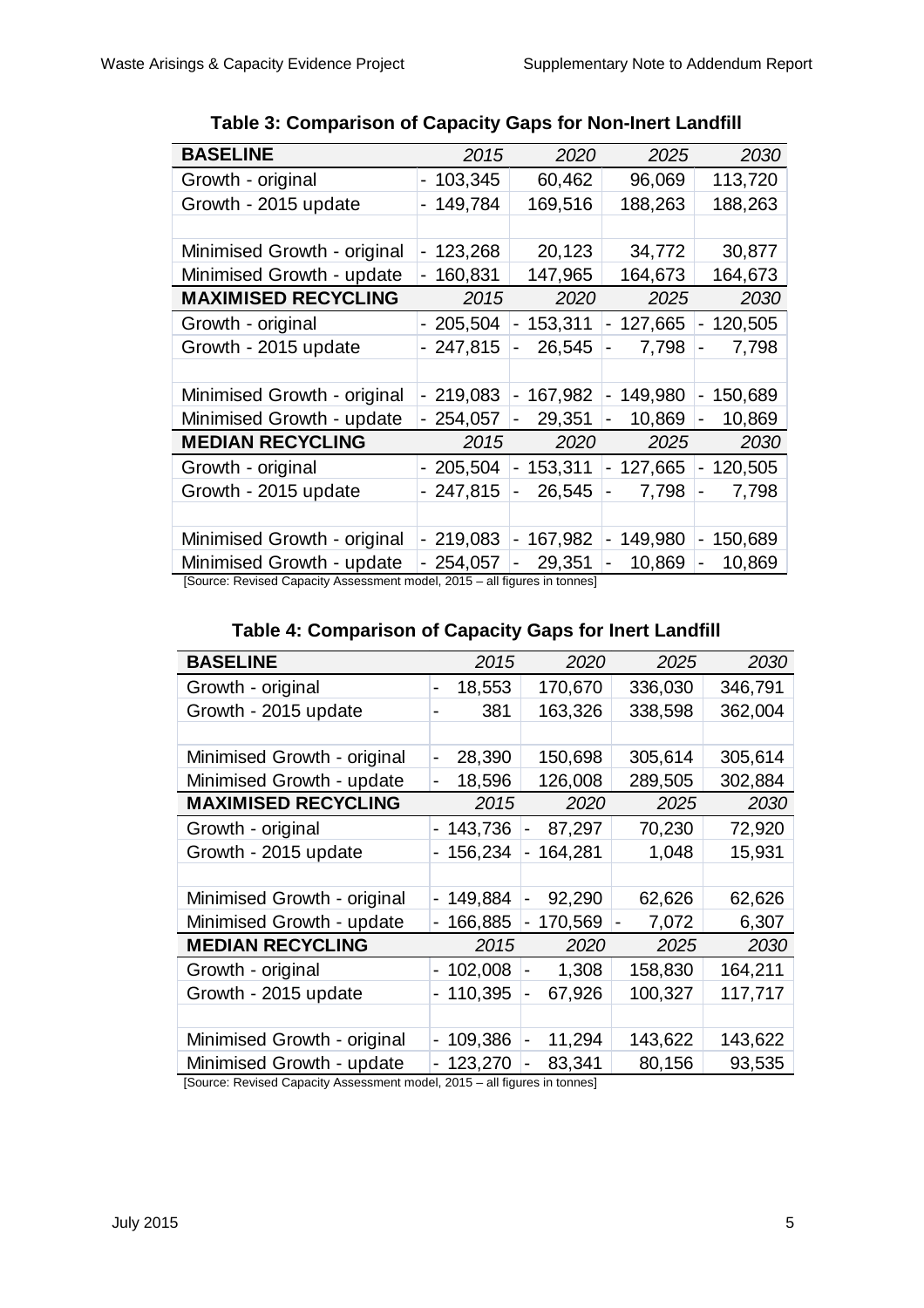| <b>BASELINE</b>             | 2015  | 2020  | 2025  | 2030  |
|-----------------------------|-------|-------|-------|-------|
| Growth - original           | 7,405 | 7,593 | 7,786 | 7,985 |
| Growth - 2015 update        | 8,427 | 8,683 | 8,946 | 9,217 |
|                             |       |       |       |       |
| Minimised Growth - original | 7,216 | 7,216 | 7,216 | 7,216 |
| Minimised Growth - update   | 8,170 | 8,170 | 8,170 | 8,170 |
| <b>MAXIMISED RECYCLING</b>  | 2015  | 2020  | 2025  | 2030  |
| Growth - original           | 7,405 | 7,593 | 7,786 | 7,985 |
| Growth - 2015 update        | 8,427 | 8,683 | 8,946 | 9,217 |
|                             |       |       |       |       |
| Minimised Growth - original | 7,216 | 7,216 | 7,216 | 7,216 |
| Minimised Growth - update   | 8,170 | 8,170 | 8,170 | 8,170 |
| <b>MEDIAN RECYCLING</b>     | 2015  | 2020  | 2025  | 2030  |
| Growth - original           | 7,405 | 7,593 | 7,786 | 7,985 |
| Growth - 2015 update        | 8,427 | 8,683 | 8,946 | 9,217 |
|                             |       |       |       |       |
| Minimised Growth - original | 7,216 | 7,216 | 7,216 | 7,216 |
| Minimised Growth - update   | 8,170 | 8,170 | 8,170 | 8,170 |

#### **Table 5: Comparison of Capacity Gaps for Hazardous Landfill**

[Source: Revised Capacity Assessment model, 2015 – all figures in tonnes]

## **OVERALL CAPACITY REQUIREMENTS**

15. For completeness, the appendix which follows presents the revised capacity gap summaries for all waste streams and management routes for the nine scenarios defined in the model, but with the revisions to growth and recycling performance assumptions referred to previously.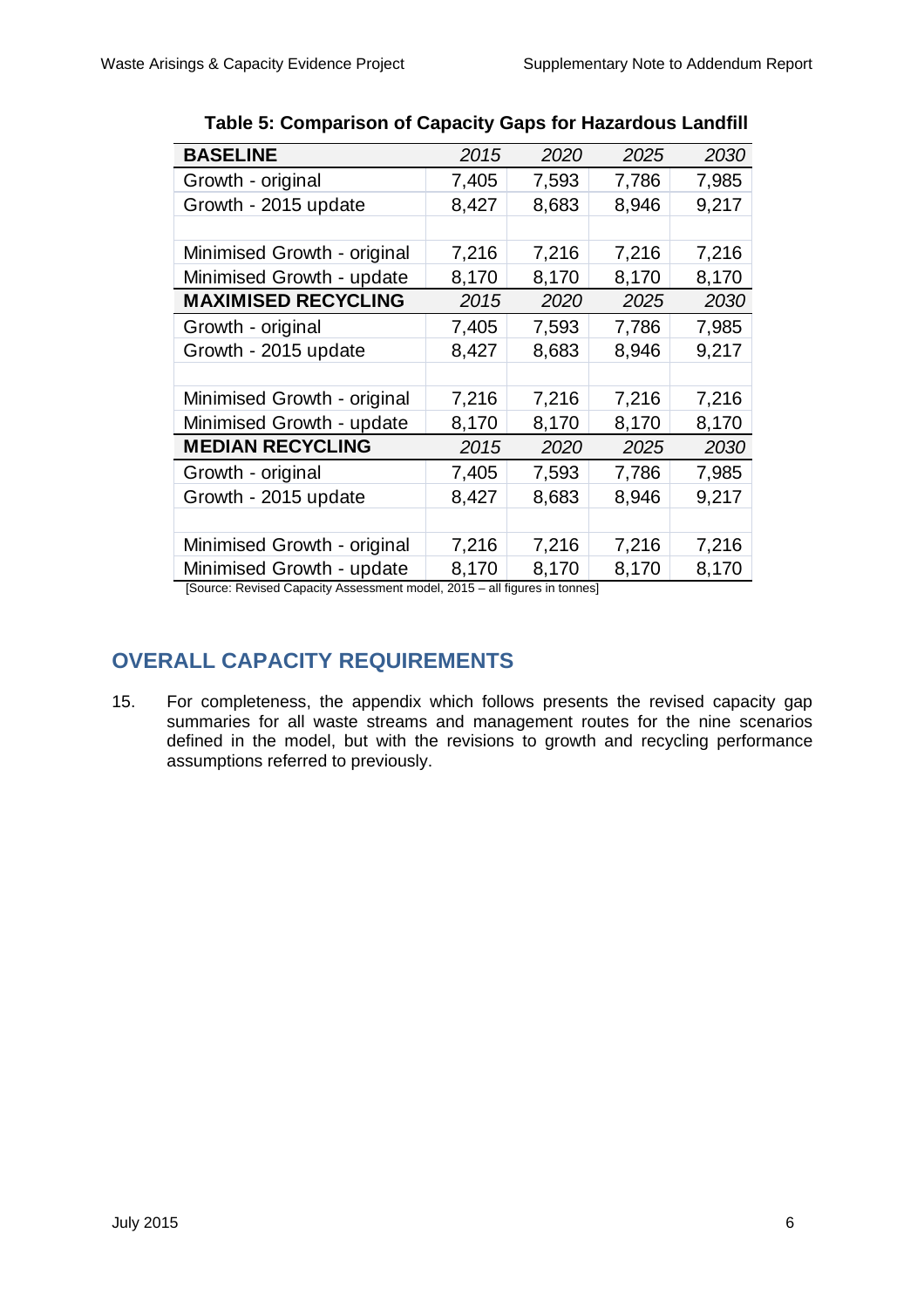## **APPENDIX – REVISED CAPACITY GAPS<sup>3</sup>**

Table A1: Capacity Gap Forecasts – No Growth Scenario; Baseline Recycling

| Stream and function           | Gap2015                                 | Gap2020   | Gap2025 | Gap2030                                 |
|-------------------------------|-----------------------------------------|-----------|---------|-----------------------------------------|
| Landfill (C+I, LACW, Agri)    | 151,129<br>$\overline{\phantom{a}}$     | 169,516   | 188,263 | 188,263                                 |
| Landfill (Hazardous)          | 8,170                                   | 8,170     | 8,170   | 8,170                                   |
| Landfill (C+D)                | 18,180<br>$\qquad \qquad \blacksquare$  | 126,820   | 290,394 | 303,773                                 |
| Energy from waste             | 83,555                                  | 481,067   | 481,067 | 481,067<br>-                            |
| High temperature incineration | 13,632                                  | 13,632    | 13,632  | 13,632                                  |
| Recycling (C+I, LACW, Agri)   | 32,082<br>$\qquad \qquad \blacksquare$  | 294,162   | 240,034 | 190,034                                 |
| Recycling (C+D)               | 160,697<br>$\qquad \qquad \blacksquare$ | 85,697    | 69,892  | 69,892<br>-                             |
| Composting                    | 84,055<br>$\overline{\phantom{a}}$      | 84,055    | 69,055  | 55,719                                  |
| Treatment plant               | 139,911<br>$\qquad \qquad \blacksquare$ | 239,911   | 238,885 | 238,885<br>$\qquad \qquad \blacksquare$ |
| Transfer station              | 971,905<br>$\qquad \qquad \blacksquare$ | 1,046,905 | 963,100 | 918,100                                 |
| Land recovery                 | 14,847                                  | 14,847    | 14,847  | 14,847                                  |
| Not in model                  | 85,588                                  | 85,588    | 85,588  | 85,588                                  |

#### Table A2: Capacity Gap Forecasts – No Growth Scenario; Maximised Recycling

| Stream and function           |                              | Gap2015 |                          | Gap2020   |                          | Gap2025 |                          | Gap2030 |
|-------------------------------|------------------------------|---------|--------------------------|-----------|--------------------------|---------|--------------------------|---------|
| Landfill (C+I, LACW, Agri)    |                              | 249,160 |                          | 26,545    | $\overline{\phantom{a}}$ | 7,798   |                          | 7,798   |
| Landfill (Hazardous)          |                              | 8,170   |                          | 8,170     |                          | 8,170   |                          | 8,170   |
| Landfill (C+D)                |                              | 166,469 | -                        | 169,757   | $\blacksquare$           | 6,183   |                          | 7,196   |
| Energy from waste             |                              | 98,260  | ۰                        | 451,658   | -                        | 451,658 | $\overline{\phantom{a}}$ | 451,658 |
| High temperature incineration |                              | 13,632  |                          | 13,632    |                          | 13,632  |                          | 13,632  |
| Recycling (C+I, LACW, Agri)   |                              | 51,244  | $\overline{\phantom{a}}$ | 127,510   |                          | 73,382  | $\qquad \qquad -$        | 23,382  |
| Recycling (C+D)               | $\overline{\phantom{a}}$     | 12,408  |                          | 210,880   |                          | 226,685 |                          | 226,685 |
| Composting                    | $\overline{\phantom{a}}$     | 84,055  |                          | 84,055    |                          | 69,055  | $\overline{\phantom{a}}$ | 55,719  |
| Treatment plant               | $\qquad \qquad \blacksquare$ | 139,911 |                          | 239,911   |                          | 238,885 | $\overline{\phantom{a}}$ | 238,885 |
| Transfer station              |                              | 971,905 |                          | 1,046,905 |                          | 963,100 | $\overline{\phantom{a}}$ | 918,100 |
| Land recovery                 |                              | 14,847  |                          | 14,847    |                          | 14,847  |                          | 14,847  |
| Not in model                  |                              | 85,588  |                          | 85,588    |                          | 85,588  |                          | 85,588  |

#### Table A3: Capacity Gap Forecasts – No Growth Scenario; Median Recycling

| Stream and function           | Gap2015                             | Gap2020                             | Gap2025 | Gap2030 |
|-------------------------------|-------------------------------------|-------------------------------------|---------|---------|
| Landfill (C+I, LACW, Agri)    | 249,160                             | 26,545                              | 7,798   | 7,798   |
| Landfill (Hazardous)          | 8,170                               | 8,170                               | 8,170   | 8,170   |
| Landfill (C+D)                | 122,854<br>$\overline{\phantom{a}}$ | 82,529                              | 81,045  | 94,424  |
| Energy from waste             | 122,767                             | 402,643                             | 402,643 | 402,643 |
| High temperature incineration | 13,632                              | 13,632                              | 13,632  | 13,632  |
| Recycling (C+I, LACW, Agri)   | 26,737                              | 176,525<br>$\overline{\phantom{a}}$ | 122,397 | 72,397  |
| Recycling (C+D)               | 56,023<br>$\overline{\phantom{a}}$  | 123,652                             | 139,457 | 139,457 |
| Composting                    | 84,055<br>$\overline{\phantom{a}}$  | 84,055                              | 69,055  | 55,719  |
| Treatment plant               | 139,911<br>$\overline{\phantom{a}}$ | 239,911                             | 238,885 | 238,885 |
| Transfer station              | 971,905<br>$\overline{\phantom{a}}$ | 1,046,905                           | 963,100 | 918,100 |
| Land recovery                 | 14,847                              | 14,847                              | 14,847  | 14,847  |
| Not in model                  | 85,588                              | 85,588                              | 85,588  | 85,588  |

 3 All figures in this appendix as expressed in tonnes. Negative figures identify capacity surpluses.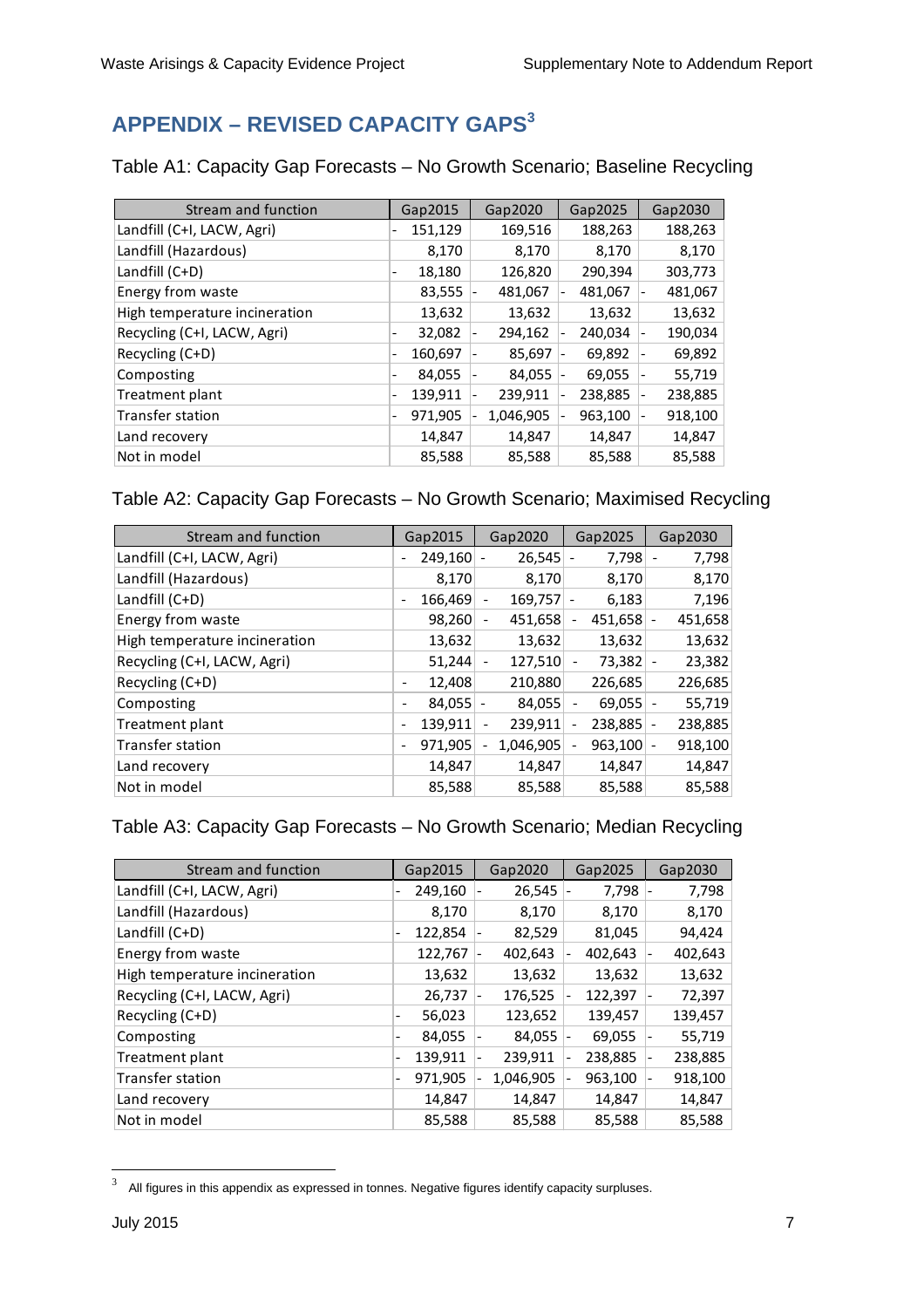| Stream and function           | Gap2015      | Gap2020                                | Gap2025 | Gap2030                             |
|-------------------------------|--------------|----------------------------------------|---------|-------------------------------------|
| Landfill (C+I, LACW, Agri)    | 149,784      | 169,516                                | 188,263 | 188,263                             |
| Landfill (Hazardous)          | 8,427        | 8,683                                  | 8,946   | 9,217                               |
| Landfill (C+D)                | 381          | 163,326                                | 338,598 | 362,004                             |
| Energy from waste             | 86,527       | 456,390<br>$\overline{\phantom{a}}$    | 448,676 | 441,341                             |
| High temperature incineration | 13,632       | 13,632                                 | 13,632  | 13,632                              |
| Recycling (C+I, LACW, Agri)   | 26,972       | 263,483<br>$\overline{\phantom{a}}$    | 199,571 | 140,229<br>$\overline{\phantom{a}}$ |
| Recycling (C+D)               | 157,201<br>- | 78,488<br>-                            | 60,373  | 58,393<br>$\overline{\phantom{a}}$  |
| Composting                    | 84,055<br>-  | 84,055<br>$\qquad \qquad \blacksquare$ | 69,055  | 55,719<br>$\blacksquare$            |
| Treatment plant               | 137,474      | 234,920                                | 232,248 | 230,813                             |
| Transfer station              | 971,865      | 1,046,825                              | 962,980 | 917,940                             |
| Land recovery                 | 14,847       | 14,847                                 | 14,847  | 14,847                              |
| Not in model                  | 85,588       | 85,588                                 | 85,588  | 85,588                              |

Table B2: Capacity Gap Forecasts – Growth Scenario; Maximised Recycling

| Stream and function           | Gap2015     | Gap2020                             | Gap2025                             | Gap2030                             |
|-------------------------------|-------------|-------------------------------------|-------------------------------------|-------------------------------------|
| Landfill (C+I, LACW, Agri)    | 247,815     | 26,545                              | 7,798                               | 7,798                               |
| Landfill (Hazardous)          | 8,427       | 8,683                               | 8,946                               | 9,217                               |
| Landfill (C+D)                | 156,234     | 164,281<br>$\overline{\phantom{a}}$ | 1,048                               | 15,931                              |
| Energy from waste             | 101,232     | 426,981<br>$\overline{\phantom{0}}$ | 419,267<br>$\overline{\phantom{0}}$ | 411,932<br>$\overline{a}$           |
| High temperature incineration | 13,632      | 13,632                              | 13,632                              | 13,632                              |
| Recycling (C+I, LACW, Agri)   | 56,354      | 96,831                              | 32,919                              | 26,423                              |
| Recycling (C+D)               | 1,348<br>-  | 249,119                             | 277,177                             | 287,680                             |
| Composting                    | 84,055<br>- | 84,055                              | $69,055$ -                          | 55,719                              |
| Treatment plant               | 137,474     | 234,920                             | $232,248$ -                         | 230,813                             |
| Transfer station              | 971,865     | 1,046,825                           | 962,980                             | 917,940<br>$\overline{\phantom{a}}$ |
| Land recovery                 | 14,847      | 14,847                              | 14,847                              | 14,847                              |
| Not in model                  | 85,588      | 85,588                              | 85,588                              | 85,588                              |

#### Table B3: Capacity Gap Forecasts – Growth Scenario; Median Recycling

| Stream and function           | Gap2015                                | Gap2020                                 | Gap2025     | Gap2030 |
|-------------------------------|----------------------------------------|-----------------------------------------|-------------|---------|
| Landfill (C+I, LACW, Agri)    | 247,815                                | 26,545<br>$\overline{\phantom{0}}$      | 7,798       | 7,798   |
| Landfill (Hazardous)          | 8,427                                  | 8,683                                   | 8,946       | 9,217   |
| Landfill (C+D)                | 110,395                                | 67,926<br>$\overline{\phantom{a}}$      | 100,327     | 117,717 |
| Energy from waste             | 125,739                                | 377,966<br>$\qquad \qquad \blacksquare$ | 370,252     | 362,917 |
| High temperature incineration | 13,632                                 | 13,632                                  | 13,632      | 13,632  |
| Recycling (C+I, LACW, Agri)   | 31,847                                 | 145,846<br>$\overline{\phantom{a}}$     | 81,934      | 22,592  |
| Recycling (C+D)               | 47,187<br>-                            | 152,764                                 | 177,898     | 185,894 |
| Composting                    | 84,055<br>$\qquad \qquad \blacksquare$ | 84,055<br>$\overline{\phantom{a}}$      | 69,055      | 55,719  |
| Treatment plant               | 137,474                                | 234,920                                 | 232,248     | 230,813 |
| Transfer station              | 971,865                                | 1,046,825                               | $962,980$ - | 917,940 |
| Land recovery                 | 14,847                                 | 14,847                                  | 14,847      | 14,847  |
| Not in model                  | 85,588                                 | 85,588                                  | 85,588      | 85,588  |